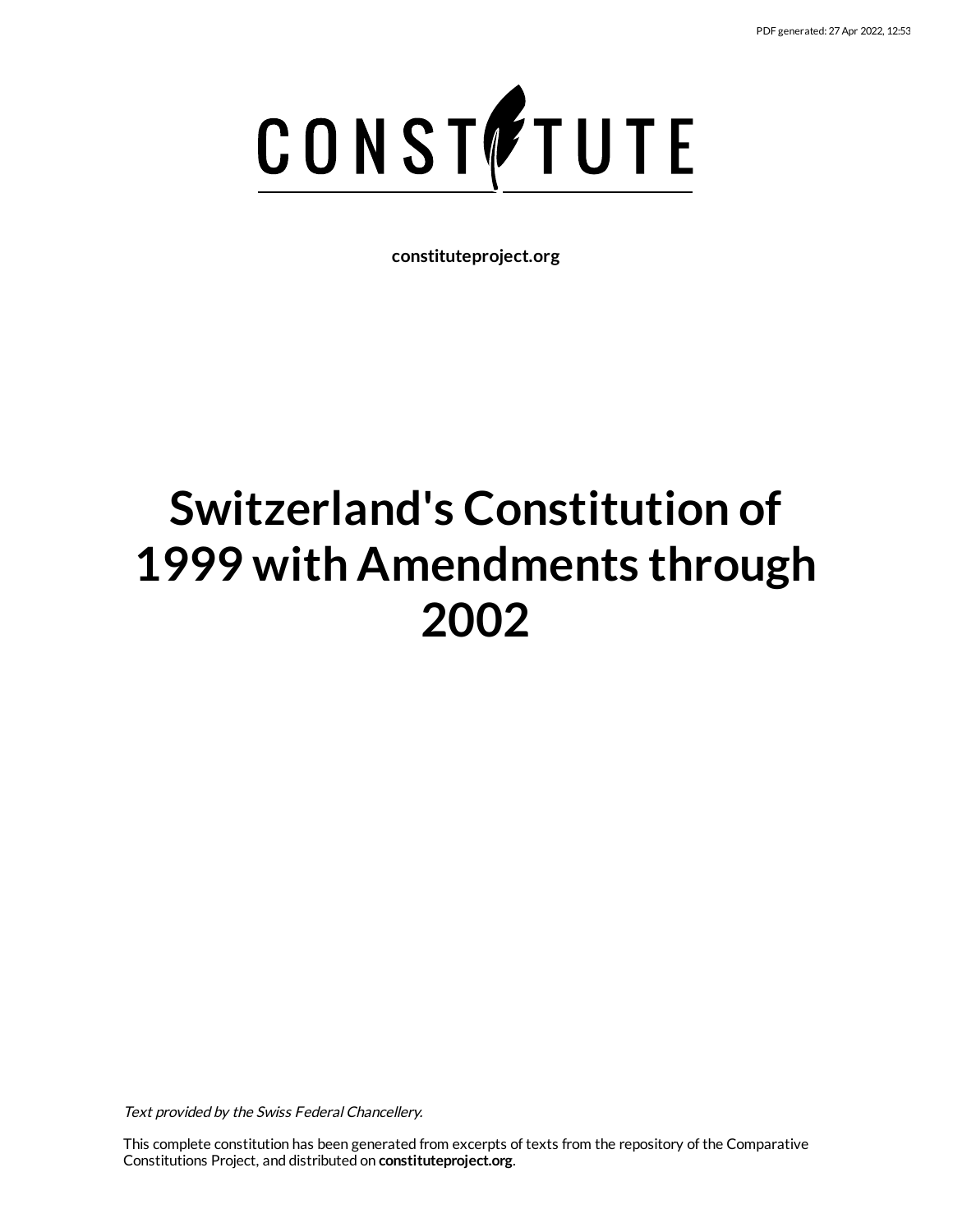## **Table of contents**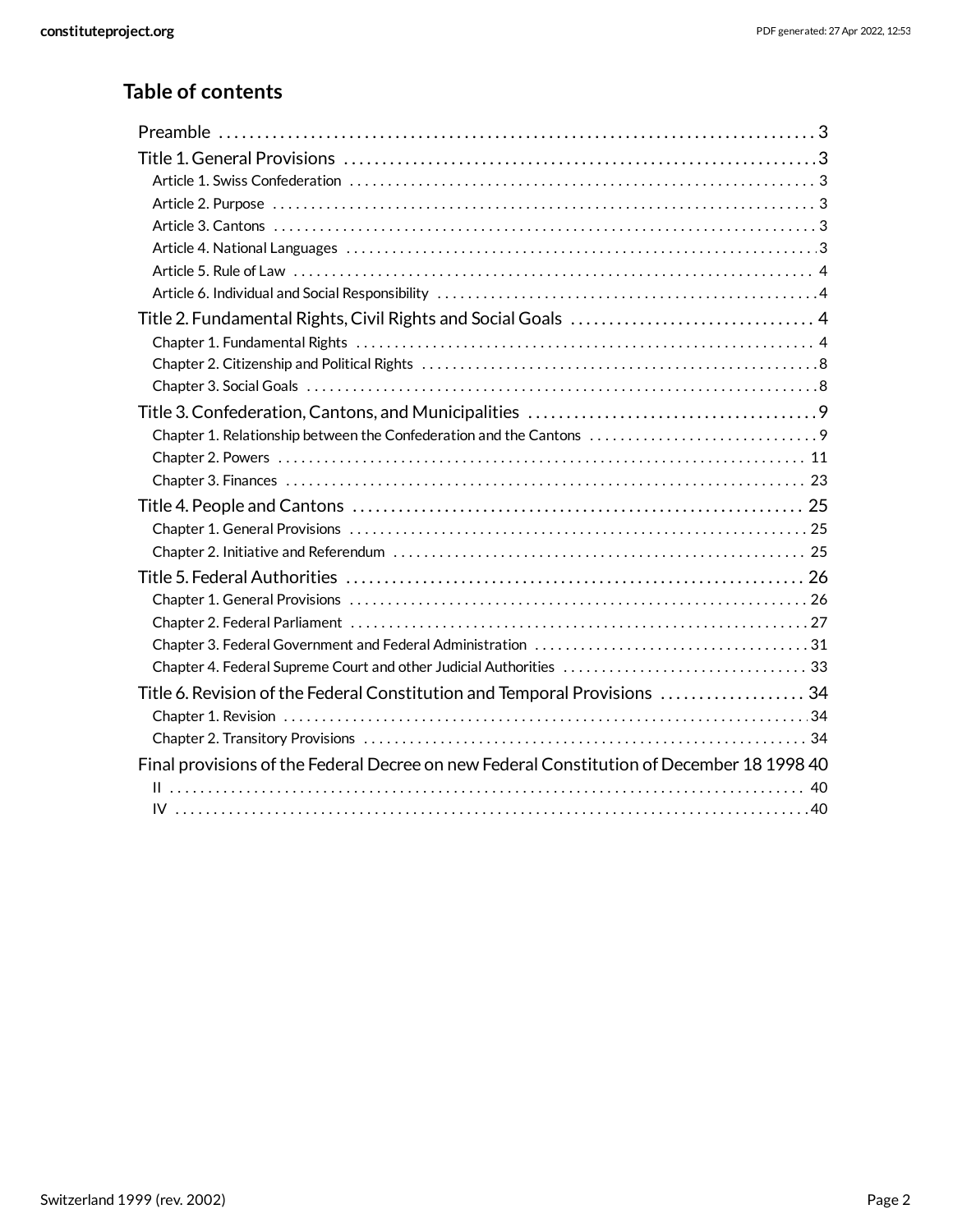English is not an official language of the Swiss Confederation. This translation is provided for information purposes only and has no legal force.

- Reference to fraternity/solidarity
- God or other deities
- Source of constitutional authority Motives for writing constitution
- Type of government envisioned
- Preamble

## <span id="page-2-0"></span>**Preamble**

In the name of God Almighty!

We, the Swiss People and Cantons,

whereas, we are mindful of our responsibility towards creation;

resolve to renew our alliance to strengthen liberty and democracy, independence and peace in solidarity and openness towards the world;

are determined to live our diversity in unity respecting one another;

are conscious of our common achievements and our responsibility towards future generations;

and know that only those remain free who use their freedom, and that the strength of people is measured by the welfare of the weakest of its members;

now, therefore, we adopt the following Constitution:

## <span id="page-2-1"></span>**Title 1. General Provisions**

Subsidiary unit government

## <span id="page-2-2"></span>**Article 1. Swiss Confederation**

The Swiss People and the Cantons of Zurich, Berne, Lucerne, Uri, Schwyz, Obwald and Nidwald, Glarus, Zug, Fribourg, Solothurn, Basel City and Basel Land, Schaffhausen, Appenzell Outer Rhodes and Appenzell Inner Rhodes, St. Gall, Grisons, Aargau, Thurgau, Ticino, Vaud, Valais, Neuchâtel, Geneva, and Jura, form the Swiss Confederation.

## <span id="page-2-3"></span>**Article 2. Purpose**

- **1.** The Swiss Confederation shall protect the liberty and the rights of the people, and shall ensure the independence and security of the country.
- **2.** It shall promote the common welfare, the sustainable development, the inner cohesion, and the cultural diversity of the country.
- **3.** It shall ensure equal opportunities for all citizens to the extent possible.
- **4.** It shall strive to secure the long-term preservation of natural resources, and to promote just and peaceful international order.

## <span id="page-2-4"></span>**Article 3. Cantons**

The Cantons are sovereign insofar as their sovereignty is not limited by the Federal Constitution; they shall exercise all rights which are not transferred to the Confederation.

## <span id="page-2-5"></span>**Article 4. National Languages**

<span id="page-2-6"></span>The national languages are German, French, Italian, and Romansh.

• Right to culture

Mentions of social class

- : **Protection of environmentality**
- Subsidiary unit government

Official or national languages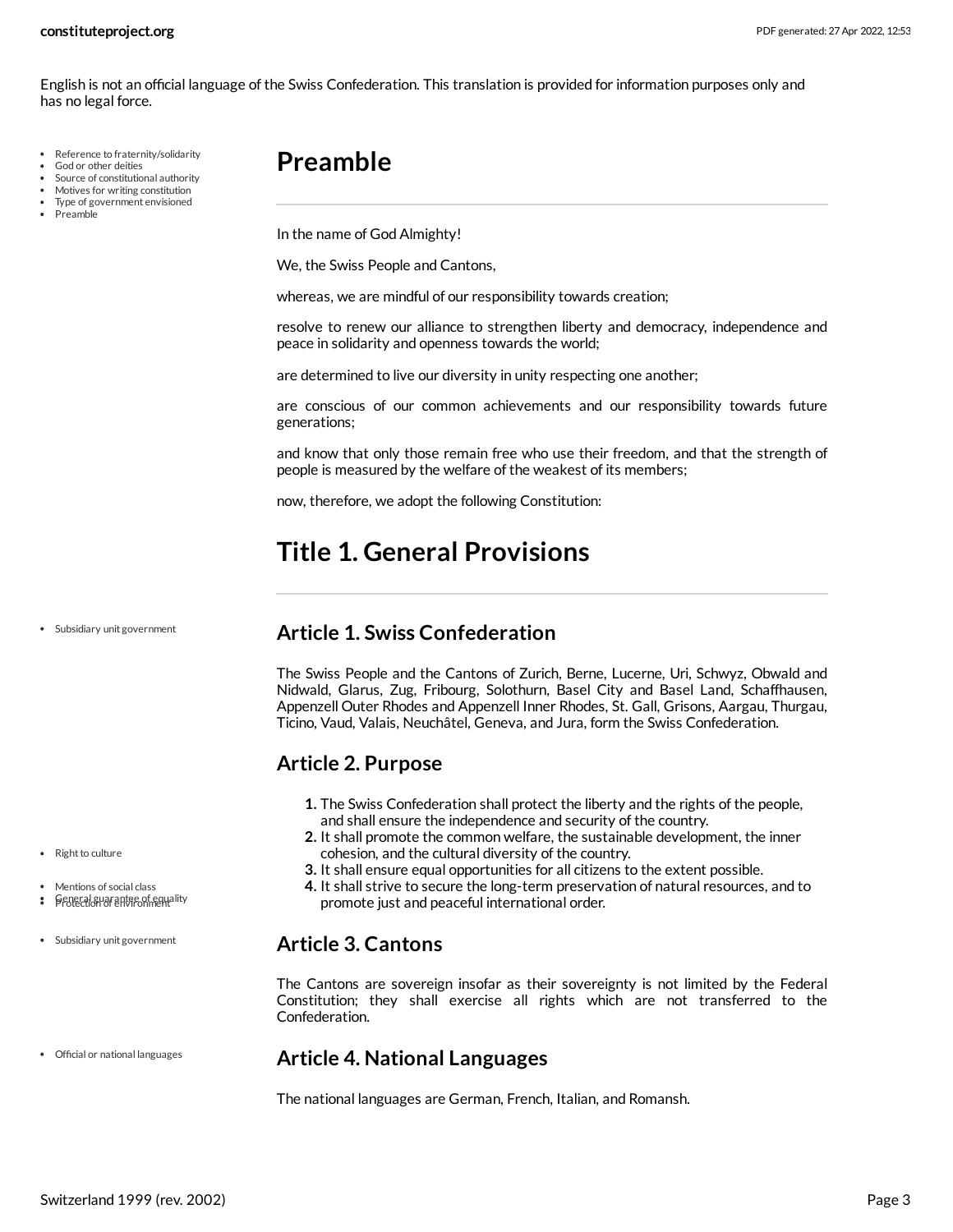## <span id="page-3-0"></span>**Article 5. Rule of Law**

- **1.** The state's activities shall be based on and limited by the Rule of Law.
- **2.** State activity must be in the public interest and proportional to the goals pursued.
- **3.** State organs and private persons must act in good faith.
- **4.** The Confederation and the Cantons shall respect international law.

## <span id="page-3-1"></span>**Article 6. Individual and Social Responsibility**

All persons are responsible for themselves, and shall make use of their abilities to contribute to achieving the goals of state and society.

## <span id="page-3-2"></span>**Title 2. Fundamental Rights, Civil Rights and Social Goals**

## <span id="page-3-3"></span>**Chapter 1. Fundamental Rights**

#### <span id="page-3-6"></span>**Article 7. Human Dignity**

Human dignity shall be respected and protected.

#### <span id="page-3-4"></span>**Article 8. Equality before the Law**

- **1.** All human beings are equal before the law.
- **2.** Nobody shall suffer discrimination, particularly on grounds of origin, race, sex, age, language, social position, lifestyle, religious, philosophical or political convictions, or because of corporal or mental disability.
- **3.** Men and women have equal rights. Legislation shall ensure equality in law and in fact, particularly in family, education, and work. Men and women shall have the right to equal pay for work of equal value.
- **4.** Legislation shall provide for measures to eliminate disadvantages affecting disabled people.

#### **Article 9. Protection against Arbitrariness and Principle of Good Faith**

Every person has the right to be treated by the state organs without arbitrariness and in good faith.

## <span id="page-3-5"></span>**Article 10. Right to Live and Personal Freedom**

- **1.** Every person has the right to live. The death penalty is prohibited.
- **2.** Every person has the right to personal liberty, particularly to corporal and mental integrity, and to freedom of movement.
- **3.** Torture and any other cruel, inhuman or degrading treatment or punishment are prohibited.

#### <span id="page-3-7"></span>**Article 11. Protection of Children and Young People**

- **1.** Children and young people have the right to special protection of their integrity and to encouragement of their development.
- **2.** They may exercise their rights themselves to the extent of their capacity to discern.

• Human dignity

• International law

Customary international law

General guarantee of equality

- Equality regardless of religion
- Equality regardless of gender
- Equality regardless of origin
- Equality regardless of social status Equality regardless of age Equality regardless of gender
- Rightlity just a rediesse of closed or belief
- Provision for relation of political provision
- Equality regardless of language
- Equality regardless of race
- Equality for persons with disabilities

• Right to life

- : Probibition of capital punishment
- Prohibition of torture Prohibition of cruel treatment

• Rights of children State support for children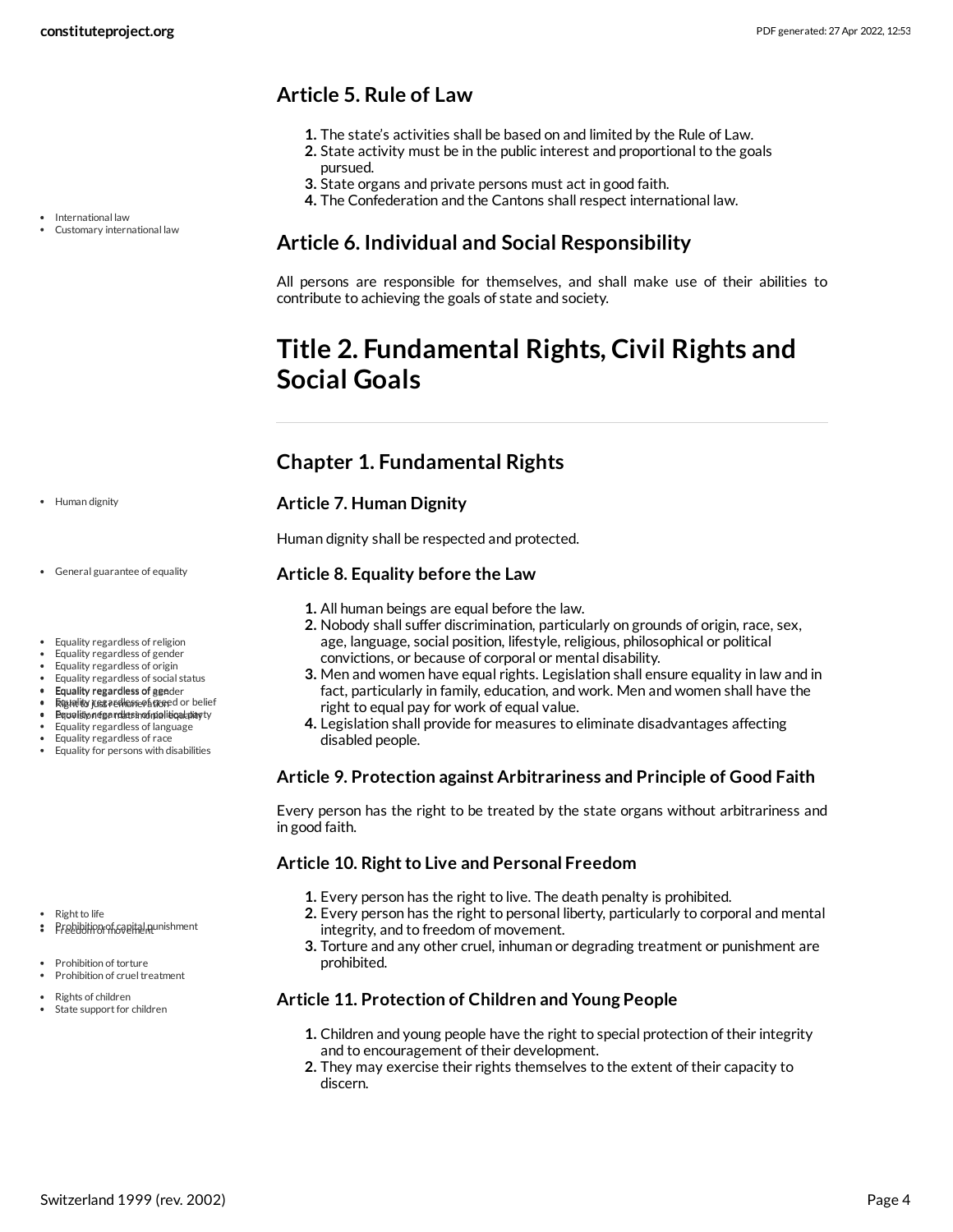#### **Article 12. Right to Aid in Distress**

Persons in distress and incapable of looking after themselves have the right to be helped and assisted, and to receive the means that are indispensable for leading life in human dignity.

#### <span id="page-4-8"></span>**Article 13. Right to Privacy**

- **1.** All persons have the right to receive respect for their private and family life, home, and secrecy of the mails and telecommunications.
- **2.** All persons have the right to be protected against the abuse of personal data.

#### <span id="page-4-7"></span>**Article 14. Right to Marriage and Family**

The right to marry and to have family is guaranteed.

#### <span id="page-4-3"></span>**Article 15. Freedom of Religion and Philosophy**

- **1.** The freedom of religion and philosophy is guaranteed.
- **2.** All persons have the right to choose their religion or philosophical convictions freely, and to profess them alone or in community with others.
- **3.** All persons have the right to join or to belong to religious community, and to follow religious teachings.
- **4.** No person shall be forced to join or belong to religious community, to participate in religious act, or to follow religious teachings.

#### <span id="page-4-1"></span>**Article 16. Freedom of Opinion and Information**

- **1.** The freedom of opinion and information is guaranteed.
- **2.** All persons have the right to form, express, and disseminate their opinions freely.
- **3.** All persons have the right to receive information freely, to gather it from generally accessible sources, and to disseminate it.

#### <span id="page-4-2"></span>**Article 17. Freedom of the Media**

- **1.** The freedom of the press, radio and television, and of other forms of public
- telecasting of productions and information is guaranteed. **2.** Censorship is prohibited.
- **3.** Editorial secrecy is guaranteed.

#### <span id="page-4-4"></span>**Article 18. Freedom of Language**

The freedom of language is guaranteed.

#### **Article 19. Right to Primary Education**

The right to sufficient and free primary education is guaranteed.

#### <span id="page-4-6"></span>**Article 20. Freedom of Science**

The freedom of scientific research and teaching is guaranteed.

#### <span id="page-4-5"></span>**Article 21. Freedom of Art**

The freedom of art is guaranteed.

#### <span id="page-4-0"></span>**Article 22. Freedom of Assembly**

- **1.** The freedom of assembly is guaranteed.
- **2.** Every person has the right to organize assemblies, to participate in them or to stay away from them.
- Right to privacy
- Telecommunications
- Right to found a family Regulation of marriage
- Freedom of religion

- Freedom of opinion/thought/conscience
- Freedom of expression
- Freedom of press
- Radio Television
- Protection of language use

- Reference to science Right to academic freedom
- Reference to art
- Freedom of assembly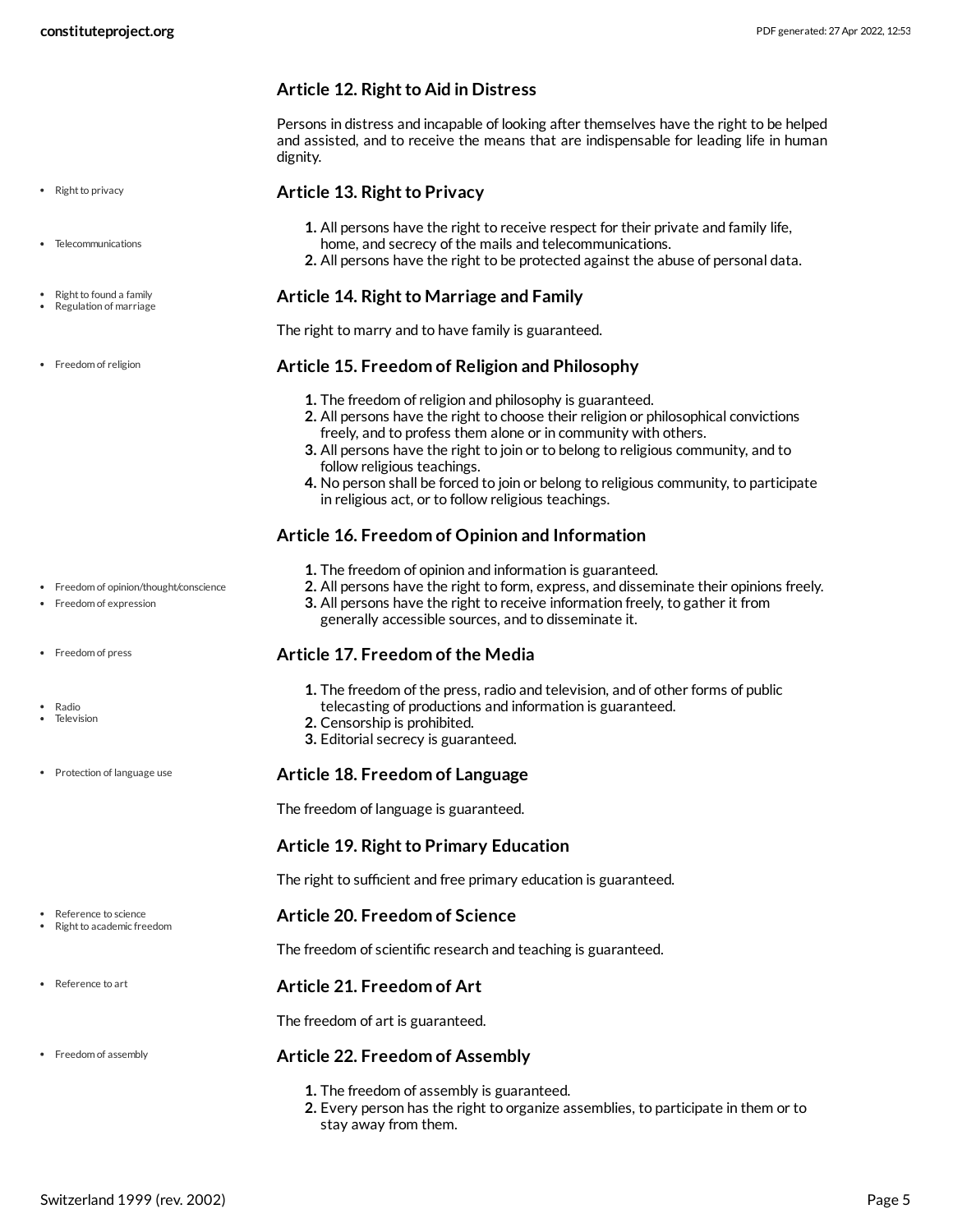#### <span id="page-5-1"></span>**Article 23. Freedom of Association**

- **1.** The freedom of association is guaranteed.
- **2.** Every person has the right to form associations, to join or to belong to them, and to participate in their activities.
- **3.** No person shall be forced to join or to belong to an association.

#### <span id="page-5-2"></span>**Article 24. Freedom of Domicile**

- **1.** Swiss citizens have the right to establish their domicile anywhere within the country.
- **2.** They have the right to leave or to return to Switzerland.

#### <span id="page-5-0"></span>**Article 25. Protection against expulsion, extradition, and removal by force**

- **1.** Swiss citizens may not be expelled from the country; they may be extradited to foreign authority only with their consent.
- **2.** Refugees may not be removed by force or extradited to state in which they are persecuted.
- **3.** No person shall be removed by force to state where he or she is threatened by torture, or another means of cruel and inhuman treatment or punishment.

#### <span id="page-5-4"></span>**Article 26. Right to property**

- **1.** The right to property is guaranteed.
- **2.** Expropriation and restrictions of ownership equivalent to expropriation shall be fully compensated.

#### <span id="page-5-5"></span>**Article 27. Economic Freedom**

- **1.** Economic freedom is guaranteed.
- **2.** It contains particularly the freedom to choose one's profession, and to enjoy free access to and free exercise of private economic activity.

#### <span id="page-5-7"></span>**Article 28. Freedom to Unionize**

- **1.** Workers, employers, and their organizations have the right to unionize for the defense of their interests, to form unions and to join them or to keep out of them.
- **2.** Conflicts shall be resolved to the extent possible through negotiation and mediation.
- **3.** Strike and lockout are permitted when they relate to labor relations, and when they are not contrary to obligations to keep labor peace or to resort to conciliation.
- **4.** Legislation may prohibit certain categories of persons from striking.

#### <span id="page-5-6"></span>**Article 29. General Procedural Guarantees**

- **1.** Every person has the right in legal or administrative proceedings to have the case treated equally and fairly, and judged within reasonable time.
- **2.** The parties have the right to be heard.
- **3.** Every person lacking the necessary means has the right to free legal assistance, unless the case appears to be without any chance of success. The person has moreover the right to free legal representation, to the extent that this is necessary to protect the person's rights.

#### **Article 29a. Guarantee of Legal Proceedings**

<span id="page-5-3"></span>Every person has the right to have legal disputes judged by judicial authority. The Confederation and the Cantons may in exceptional cases exclude judicial proceedings.

- Freedom of movement
- Power to deport citizens
- Extradition procedure
- Protection of stateless persons
- Extradition procedure
- Right to own property
- Protection from expropriation
- Right to competitive marketplace
- Right to establish a business • Right to choose occupation
- Right to join trade unions
- Right to strike

• Right to fair trial

• Right to counsel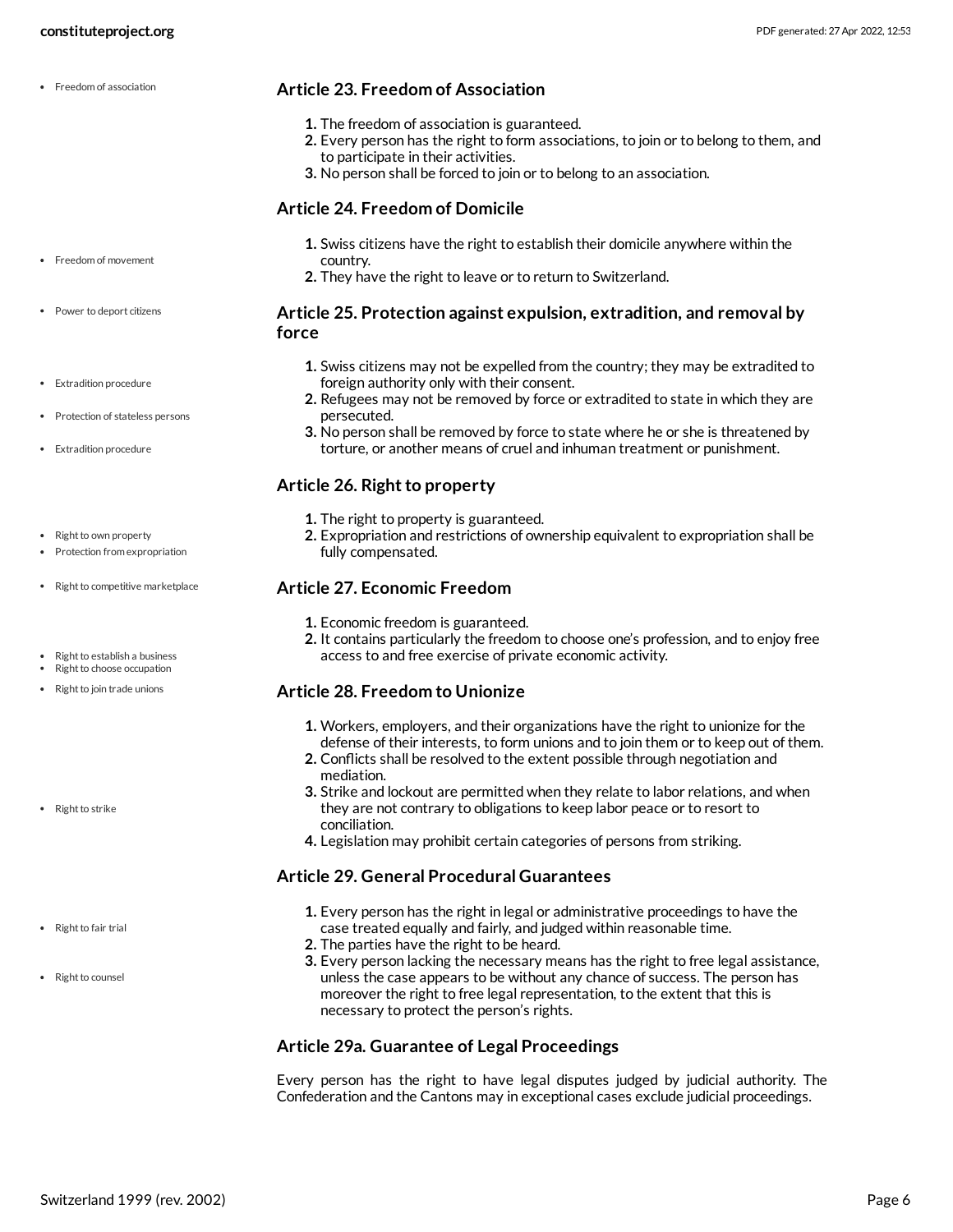- Judicial independence
- Right to fair trial
- Right to public trial
- Protection from unjustified restraint
- Trial in native language of accused
- Right to pre-trial release
- Right to speedy trial

- Presumption of innocence in trials
- Right to appeal judicial decisions
- Right of petition

#### Binding effect of const rights

- **Article 30. Judicial Proceedings**
	- **1.** Every person whose case must be judged in judicial proceedings has the right to have this done by court that is established by law, has jurisdiction, and is independent and impartial. Exceptional tribunals are prohibited.
	- **2.** person against whom civil action is brought has the right to have the case heard before the court at the person's domicile. Legislation may provide for another jurisdiction.
	- **3.** The court hearing shall be public, and the judgment shall be publicly proclaimed. Legislation may provide for exceptions.

#### <span id="page-6-3"></span>**Article 31. Habeas Corpus**

- **1.** No person may be deprived of liberty except in the cases and in the forms provided by statute.
- **2.** All persons deprived of their liberty have the right to be informed immediately, and in language that they understand, of the reasons for their detention, and of their rights. They must have the opportunity to assert their rights. In particular, they have the right to have their close relatives informed.
- **3.** Every person taken into preventive detention has the right to be brought before judge without delay; the judge shall decide whether the person shall remain in detention or shall be released. Every person in preventive detention has the right to be judged within reasonable time.
- **4.** All persons who are deprived of their liberty without trial have the right to seize court at any time. The court shall decide as soon as possible whether the detention is legal.

#### <span id="page-6-2"></span>**Article 32. Criminal procedure**

- **1.** Every person shall be presumed innocent until the person is subject to condemnation having force of law.
- **2.** Every accused person has the right to be informed as soon as possible and in full detail of the accusations. The person must have the opportunity to exercise its means of defense.
- **3.** Every condemned person has the right to have the judgment reviewed by higher court. The cases where the Federal Supreme Court sits as court of sole instance are reserved.

#### <span id="page-6-4"></span>**Article 33. Right of Petition**

- **1.** Every person has the right to address petitions to authorities without suffering prejudice.
- **2.** The authorities must take cognizance of petitions.

#### **Article 34. Political Rights**

- **1.** The political rights are guaranteed.
- **2.** The guarantee of political rights protects the free formation of opinion by the citizens and the unaltered expression of their will.

#### <span id="page-6-0"></span>**Article 35. Realization of Fundamental Rights**

- **1.** The fundamental rights shall be realized in the entire legal system.
- **2.** Whoever exercises function of the state must respect the fundamental rights and contribute to their realization.
- **3.** The authorities shall ensure that the fundamental rights also be respected in relations among private parties whenever the analogy is applicable.

#### <span id="page-6-1"></span>**Article 36. Limitations of Fundamental Rights**

**1.** Any limitation of fundamental right requires legal basis. Grave limitations must be expressly foreseen by statute. Cases of clear and present danger are reserved.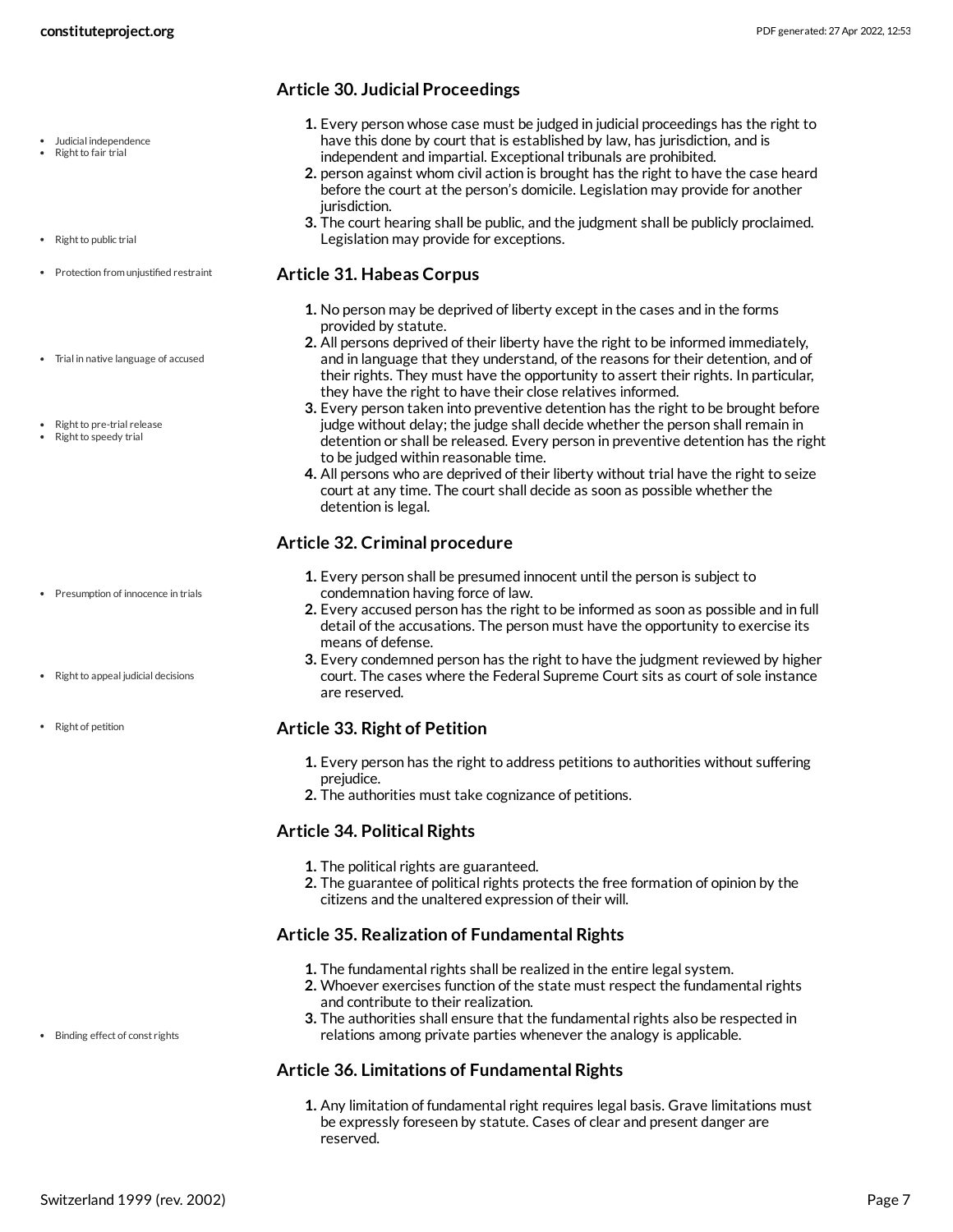- **2.** Any limitation of fundamental right must be justified by public interest, or serve for the protection of fundamental rights of other persons.
- **3.** Limitations of fundamental rights must be proportionate to the goals pursued.
- **4.** The essence of fundamental rights is inviolable.

<span id="page-7-0"></span>**Chapter 2. Citizenship and Political Rights**

- Inalienable rights
- Requirements for birthright citizenship
- <span id="page-7-4"></span>**Article 37. Citizenships**
	- **1.** Every person who has the citizenship of Municipality and of the Canton to which it belongs, has Swiss citizenship.
	- **2.** No person shall enjoy privilege or suffer prejudice because of his or her citizenship. Exceptions are possible to regulate political rights in bourgeoisies and corporations, and provide for participation in their assets, unless cantonal legislation excludes this.

#### <span id="page-7-3"></span>**Article 38. Acquisition and Loss of Citizenship**

- **1.** The Confederation shall regulate the acquisition and the loss of citizenship through descent, marriage and adoption. Moreover, it shall regulate the loss of Swiss citizenship on other grounds, and the reinstatement of citizenship.
- **2.** It shall set minimum requirements for the naturalization of foreigners by the Cantons, and grant naturalization permits.
- **3.** It shall facilitate the naturalization of stateless children.

#### **Article 39. Exercise of Political Rights**

- **1.** The Confederation shall regulate the exercise of political rights in federal matters; the Cantons shall regulate the exercise of these rights in cantonal and municipal matters.
- **2.** The political rights shall be exercised at the domicile. The Confederation and the Cantons may foresee exceptions.
- **3.** No person shall exercise political rights in more than one Canton.
- **4.** The Cantons may provide that new domiciliaries may exercise political rights in cantonal and municipal matters only once waiting period of no more than three months has been observed.

#### **Article 40. Swiss citizens domiciled abroad**

- **1.** The Confederation shall encourage links amongst Swiss citizens domiciled abroad, and their links with Switzerland. It may support organizations which pursue this goal.
- **2.** It shall legislate on the rights and obligations of Swiss citizens domiciled abroad, in particular on the exercise of the political rights on the federal level, the duty to render military or alternative service, assistance to needy persons, and social security.

## <span id="page-7-1"></span>**Chapter 3. Social Goals**

#### <span id="page-7-2"></span>**Article 41**

- **1.** The Confederation and the Cantons shall strive to ensure that, in addition to personal responsibility and private initiative,
	- **a.** every person shall benefit from social security;
	- **b.** every person shall benefit from necessary health care;
	- **c.** the family as community of adults and children shall be protected and encouraged;
	- **d.** every person capable of working shall sustain himself or herself through working under fair and adequate conditions;
	- **e.** every person looking for housing shall find, for himself or herself and his or her family, appropriate housing at reasonable conditions;
	- **f.** children and young people and people of working age shall benefit from initial and continuing education according to their abilities;
- 
- Requirements for birthright citizenship
- Conditions for revoking citizenship
- Requirements for naturalization
- Requirements for naturalization
- Protection of stateless persons

• Right to work

• Right to health care

• Right to shelter

• Right to safe work environment

Access to higher education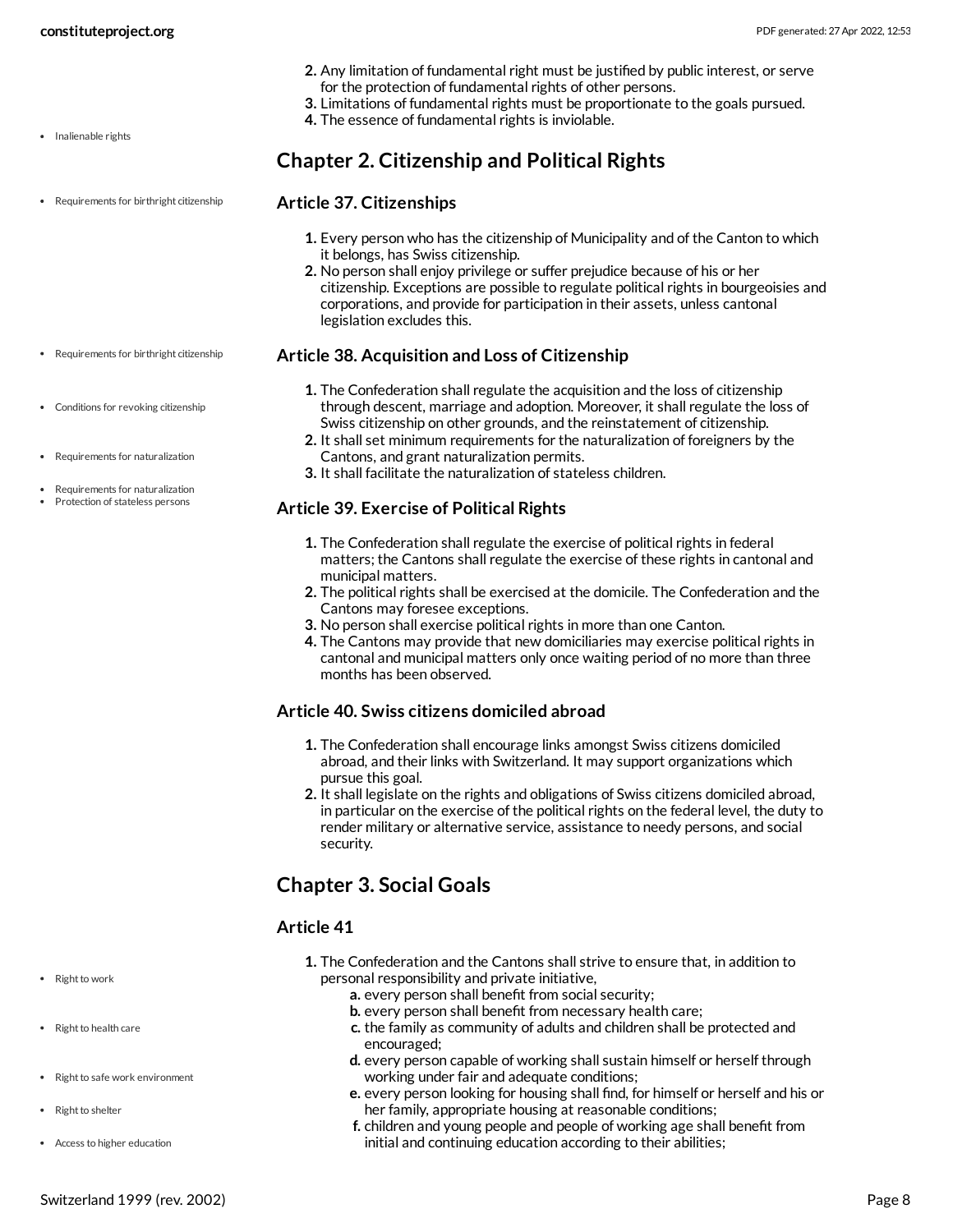- State support for the disabled
- State support for children
- State support for the unemployed State support for the elderly
- Right to health care
- 
- Right to health care
- **1. g.** children and young people shall be encouraged in their development to become independent and socially responsible persons, and they shall be supported in their social, cultural, and political integration.
- **2.** The Confederation and the Cantons shall strive to ensure that every person shall be insured against the economic consequences of old age, disability, illness, accidents, unemployment, maternity, orphanhood, and widowhood.
- **3.** They shall strive to realize the social goals within the framework of their constitutional powers and with the means available to them.
- **4.** No direct subjective right to prestations by the state may be derived from the social goals.

## <span id="page-8-0"></span>**Title 3. Confederation, Cantons, and Municipalities**

## <span id="page-8-1"></span>**Chapter 1. Relationship between the Confederation and the Cantons**

#### **Section 1. Tasks of the Confederation and the Cantons**

#### **Article 42. Tasks of the Confederation**

- **1.** The Confederation shall accomplish the tasks which are attributed to it by the Constitution.
- **2.** It shall assume the tasks which require uniform regulation.

#### **Article 43. Tasks of the Cantons**

The Cantons shall define the tasks which they shall accomplish within the framework of their powers.

#### **Section 2. Cooperation between the Confederation and the Cantons**

#### **Article 44. Principles**

- **1.** The Confederation and the Cantons shall collaborate, and shall support each other in the fulfillment of their tasks.
- **2.** They owe each other mutual consideration and support. They shall grant each other administrative and judicial assistance.
- **3.** Disputes between Cantons, or between Cantons, and the Confederation shall, to the extent possible, be resolved through negotiation or mediation.

#### **Article 45. Participation in Federal Decision Making**

- **1.** In the cases foreseen by the Federal Constitution, the Cantons shall participate in the decision-making process on the federal level, in particular in federal legislation.
- **2.** The Confederation shall inform the Cantons timely and fully of its plans; it shall consult them if their interests are affected.

#### <span id="page-8-2"></span>**Article 46. Implementation of Federal Law**

- **1.** The Cantons shall implement federal law in conformity with the Constitution and the statute.
- **2.** The Confederation shall leave the Cantons as large space of action as possible, and shall take their particularities into account.
- **3.** The Confederation shall take into account the financial burden that is associated with implementing federal law by leaving sufficient sources of financing to the Cantons, and by ensuring an equitable financial equalization.

Subsidiary unit government

Subsidiary unit government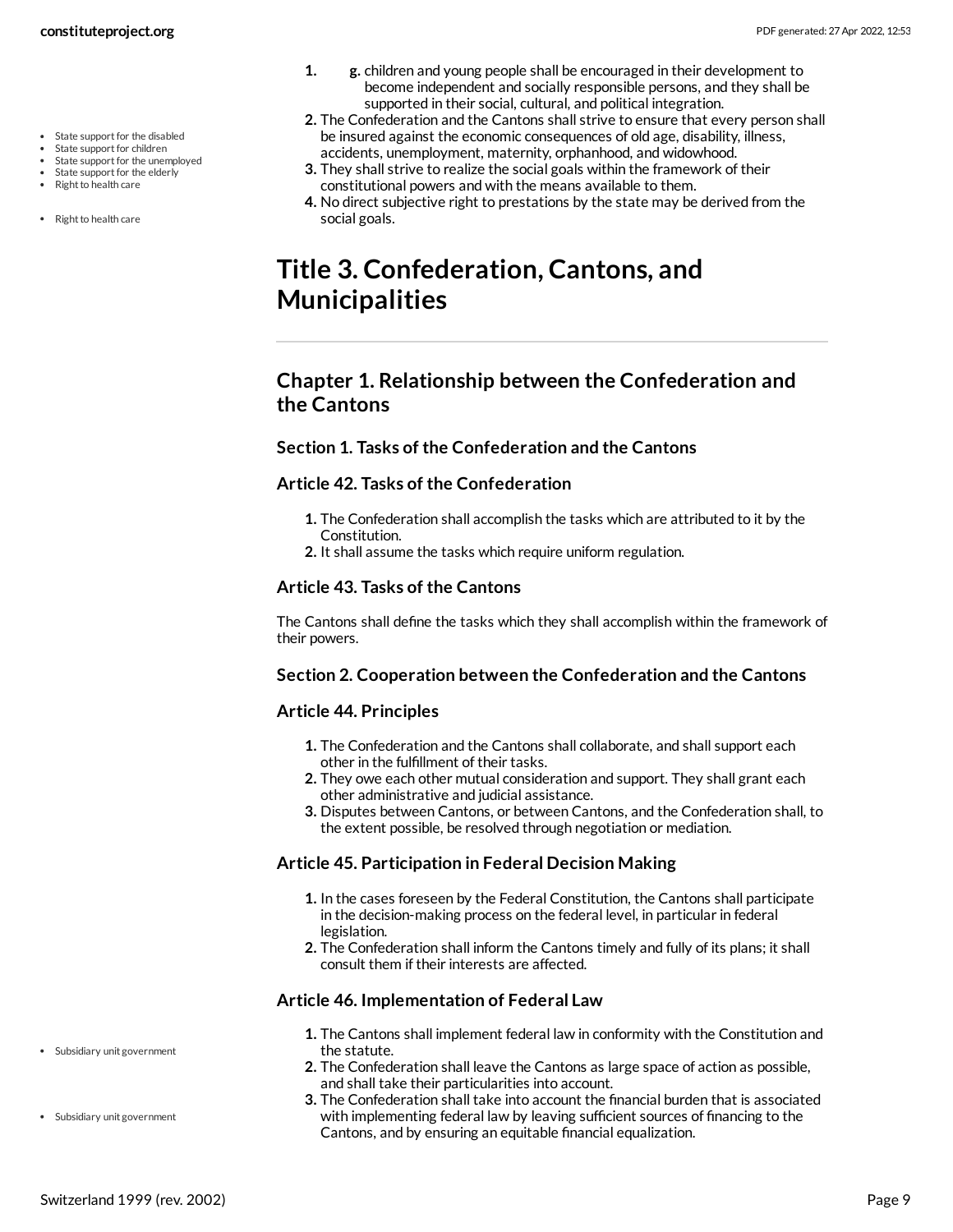<span id="page-9-3"></span><span id="page-9-2"></span><span id="page-9-1"></span>

| constituteproject.org                                     | PDF generated: 27 Apr 2022, 12:53                                                                                                                                                                                                                                                                                                                                               |
|-----------------------------------------------------------|---------------------------------------------------------------------------------------------------------------------------------------------------------------------------------------------------------------------------------------------------------------------------------------------------------------------------------------------------------------------------------|
| Right to self determination<br>Subsidiary unit government | Article 47. Autonomy of the Cantons                                                                                                                                                                                                                                                                                                                                             |
|                                                           | The Confederation shall respect the autonomy of the Cantons.                                                                                                                                                                                                                                                                                                                    |
| • Subsidiary unit government                              | <b>Article 48. Intercantonal Treaties</b>                                                                                                                                                                                                                                                                                                                                       |
| • Treaty ratification                                     | 1. The Cantons may enter into intercantonal treaties, and may create common<br>organizations and institutions. They may, in particular, join forces to fulfill tasks of<br>regional interest.<br>2. The Confederation may participate in such organizations or institutions within                                                                                              |
| • Legal status of treaties                                | the limits of its powers.<br>3. Intercantonal treaties may not be contrary to the law or the interests of the<br>Confederation, nor to the rights of other Cantons. The Confederation must be<br>notified of such treaties.                                                                                                                                                     |
| • Subsidiary unit government                              | Article 49. Supremacy of and Respect for Federal Law                                                                                                                                                                                                                                                                                                                            |
| • National vs subnational laws                            | 1. Federal law takes precedence over contrary cantonal law.<br>2. The Confederation shall ensure that the Cantons respect federal law.                                                                                                                                                                                                                                          |
|                                                           | <b>Section 3. Municipalities</b>                                                                                                                                                                                                                                                                                                                                                |
| Subsidiary unit government                                | Article 50                                                                                                                                                                                                                                                                                                                                                                      |
|                                                           | 1. The autonomy of the Municipalities is guaranteed within the limits fixed by<br>cantonal law.<br>2. In its activity, the Confederation shall take into account the possible<br>consequences for the Municipalities.<br>3. In particular, it shall take into account the special situation of cities,<br>agglomerations, and mountainous regions.                              |
|                                                           | <b>Section 4. Federal Guarantees</b>                                                                                                                                                                                                                                                                                                                                            |
| • Subsidiary unit government                              | <b>Article 51. Cantonal Constitutions</b>                                                                                                                                                                                                                                                                                                                                       |
| • National vs subnational laws                            | 1. Every Canton shall adopt democratic constitution. The cantonal constitution<br>must be approved by the people, and must be subject to revision if majority of<br>the people so requires.<br>2. The cantonal constitutions must be guaranteed by the Confederation. The<br>Confederation shall grant this guarantee, if the constitutions are not contrary to<br>federal law. |
|                                                           | <b>Article 52. Constitutional Order</b>                                                                                                                                                                                                                                                                                                                                         |
|                                                           | 1. The Confederation shall protect the constitutional order of the Cantons.<br>2. It shall intervene if the inner order of Canton is disturbed or threatened and<br>cannot be protected by the Canton alone or with the help of other Cantons.                                                                                                                                  |

## <span id="page-9-0"></span>**Article 53. Existence and Territory of the Cantons**

- **1.** The Confederation shall protect the existence and the territory of the Cantons.
- **2.** Modifications of the number of the Cantons or their status are subject to the assent of the population concerned, of the Cantons concerned, and of the People and the Cantons.
- **3.** Modifications of the territory of Canton are subject to the assent of the population concerned, of the Cantons concerned, and the assent of the Federal Parliament in the form of federal decree.
- **4.** Intercantonal boundary settlements may be made by treaty between the Cantons concerned.

• International law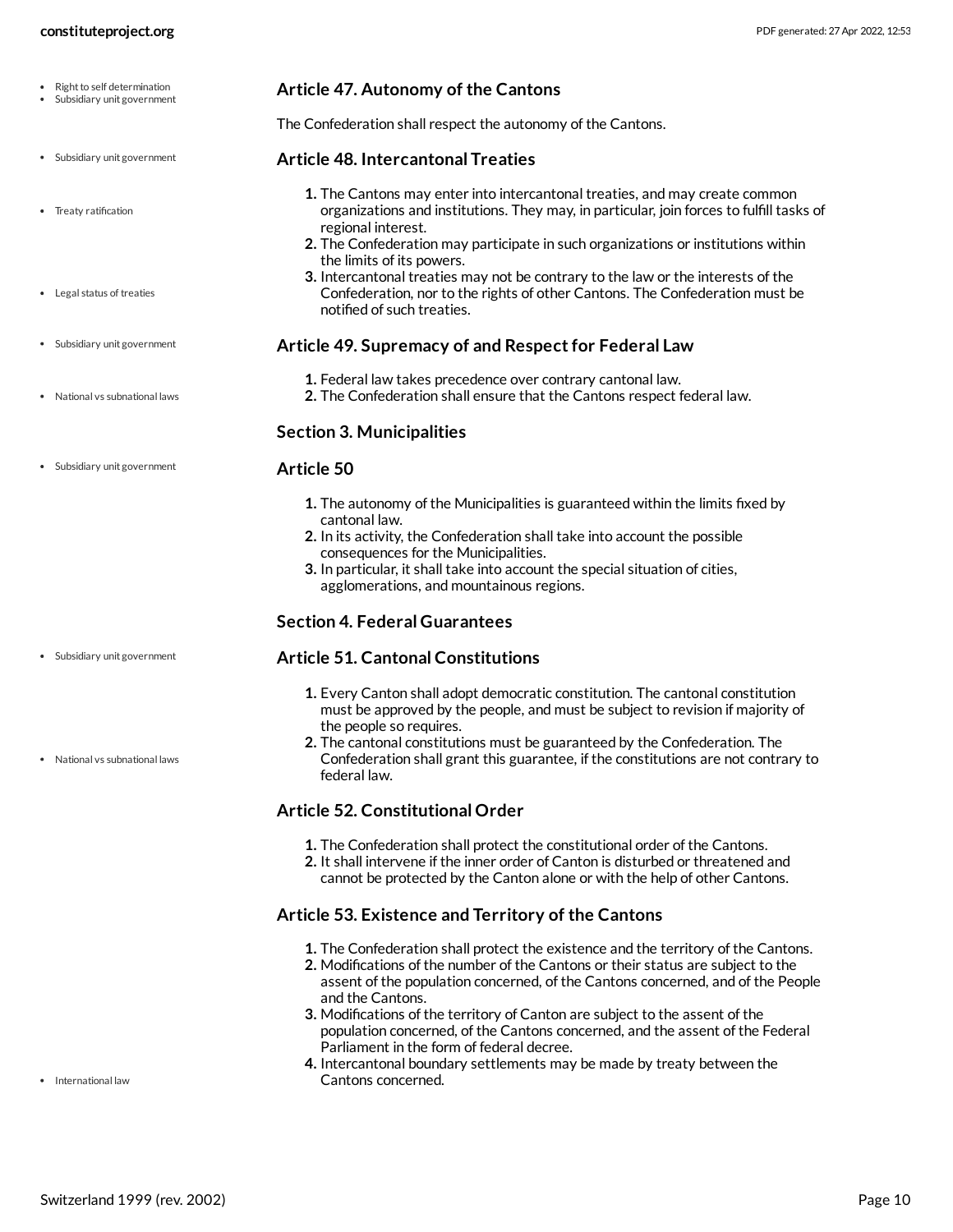## <span id="page-10-0"></span>**Chapter 2. Powers**

#### **Section 1. Relations with foreign countries**

#### **Article 54. Foreign Relations**

- **1.** Foreign Relations are federal matter.
- **2.** The Confederation shall strive to preserve the independence of Switzerland and its welfare; it shall, in particular, contribute to alleviate need and poverty in the world, and to promote respect for human rights, democracy, the peaceful coexistence of nations, and the preservation of natural resources.
- **3.** It shall take into consideration the powers of the Cantons, and shall protect their interests.

#### <span id="page-10-4"></span>**Article 55. Participation of the Cantons in Decisions of Foreign Policy**

- **1.** The Cantons shall participate in the preparation of decisions of foreign policy which concern their powers or their essential interests.
- **2.** The Confederation shall inform the Cantons timely and fully, and consult them.
- **3.** The position of the Cantons shall have particular weight when their powers are concerned. In these cases, the Cantons shall participate in international negotiations as appropriate.

#### <span id="page-10-2"></span>**Article 56. Relations between the Cantons and Foreign Countries**

- **1.** The Cantons may conclude treaties with foreign countries within the scope of their powers.
- **2.** These treaties may not be contrary to the law nor to the interests of the Confederation nor to the laws of other Cantons. Before concluding treaty, the Cantons must inform the Confederation.
- **3.** The Cantons may deal directly with lower ranking foreign authorities; in other cases, the relations of the Cantons with foreign countries shall be conducted by the Confederation acting on their behalf.

## **Section 2. Security, National and Civil Defense**

## **Article 57. Security**

- **1.** The Confederation and the Cantons shall ensure, within the framework of their powers, the security of the country and the protection of the population.
- **2.** They shall coordinate their efforts in the field of inner security.

#### <span id="page-10-3"></span>**Article 58. Army**

- **1.** Switzerland shall have an army. The army shall be organized, in principle, as militia.
- **2.** The army shall contribute to prevent war and to maintain peace; it shall defend the country and protect its population. It shall lend support to the civil authorities when they must repel serious threats to internal security or master other exceptional circumstances. The statute may provide for further tasks.
- **3.** The use of the army is federal matter. The Cantons may engage their troops to maintain public order on their territory, if the means of the civil authorities no longer suffice to repel serious threats to inner security.

#### <span id="page-10-1"></span>**Article 59. Military and Alternative Service**

- **1.** Every Swiss man must render military service. The statute shall provide for an alternative service.
- **2.** For Swiss women, military service is voluntary.
- **3.** Swiss men who render neither military nor alternative service owe tax. The tax is levied by the Confederation and is assessed and collected by the Cantons.
- **4.** The Confederation shall legislate on fair compensation for loss of income.

Subsidiary unit government

- Treaty ratification
- Legal status of treaties

Restrictions on the armed forces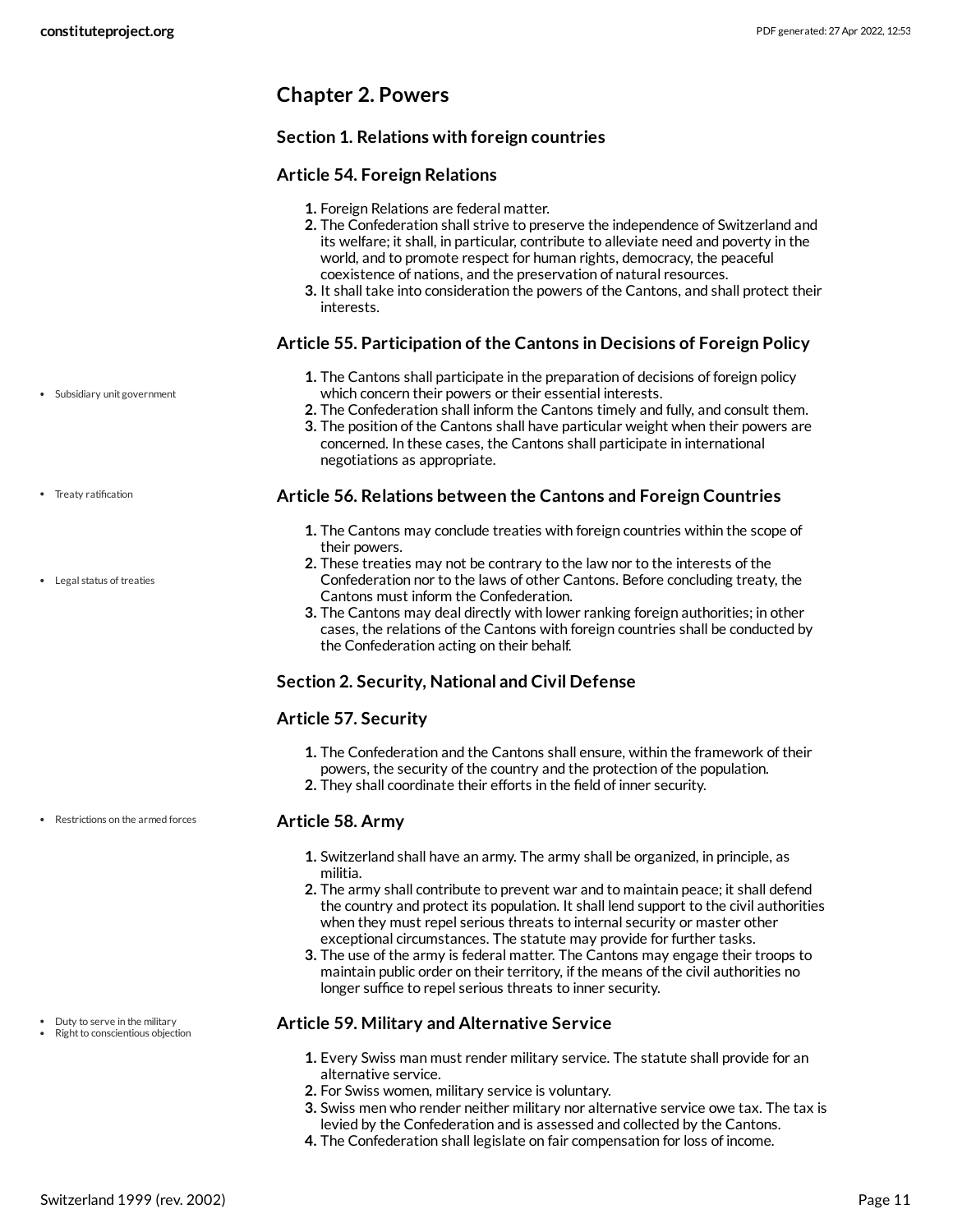**5.** Those who render military or alternative service and thereby suffer health impairment or lose their lives, have the right for themselves or their relatives to adequate support by the Confederation.

#### <span id="page-11-2"></span>**Article 60. Organisation, Instruction, and Equipment of the Army**

- **1.** Legislation on the military and on the organization, the instruction, and the equipment of the army, is federal matter.
- **2.** Within the limits of federal law, the Cantons shall have the power to form cantonal troops, to appoint and to promote officers of such troops, and to furnish part of their clothing and equipment.
- **3.** The Confederation may take over military installations of the Cantons against fair compensation.

#### **Article 61. Civil protection**

- **1.** Legislation on civil protection is federal matter; civil protection has the purpose of protecting persons and property against the consequences of armed conflicts.
- **2.** The Confederation shall legislate on the intervention of civil protection in catastrophes and emergencies.
- **3.** The Confederation may make the civil protection service compulsory for men. For women, it shall be voluntary.
- **4.** The Confederation shall legislate on fair compensation for loss of income.
- **5.** Those who render civil protection service and thereby suffer health impairment or lose their lives, have the right for themselves or their relatives to adequate support by the Confederation.

#### **Section 3. Education, Research, and Culture**

#### <span id="page-11-1"></span>**Article 62. Education**

- **1.** Education is cantonal matter.
- **2.** The Cantons shall ensure sufficient primary education open to all children. This education shall be compulsory, and shall be placed under state direction or supervision. It shall be free in public schools. The school year shall begin between mid-August and mid-September.

## **Article 63. Professional Education and Universities**

- **1.** The Confederation shall legislate on professional education.
- **2.** It shall operate technical universities. It may create, operate, or support other universities and institutions of higher learning. It may make its support conditional upon taking coordination measures.

## <span id="page-11-3"></span>**Article 64. Research**

- **1.** The Confederation shall encourage scientific research.
- **2.** It may make its support conditional, in particular, upon taking coordination measures.
- **3.** It may create, take over, or operate research institutions.

#### <span id="page-11-0"></span>**Article 65. Statistics**

- **1.** The Confederation shall collect the necessary statistical data on the status and evolution of the population, the economy, the society, the territory, and the environment in Switzerland.
- **2.** To facilitate the collection of data, it may legislate on harmonizing and keeping official registers.

## **Article 66. Support of Education**

- **1.** The Confederation may grant subsidies to the Cantons for the expenses that they may incur for scholarships and for other assistance towards education.
- **2.** It may, moreover, complement cantonal measures while respecting cantonal autonomy in school matters, and take its own measures to encourage education.
- Subsidiary unit government
- Duty to serve in the military

- Subsidiary unit government
- Compulsory education
- Free education

Reference to science

• Census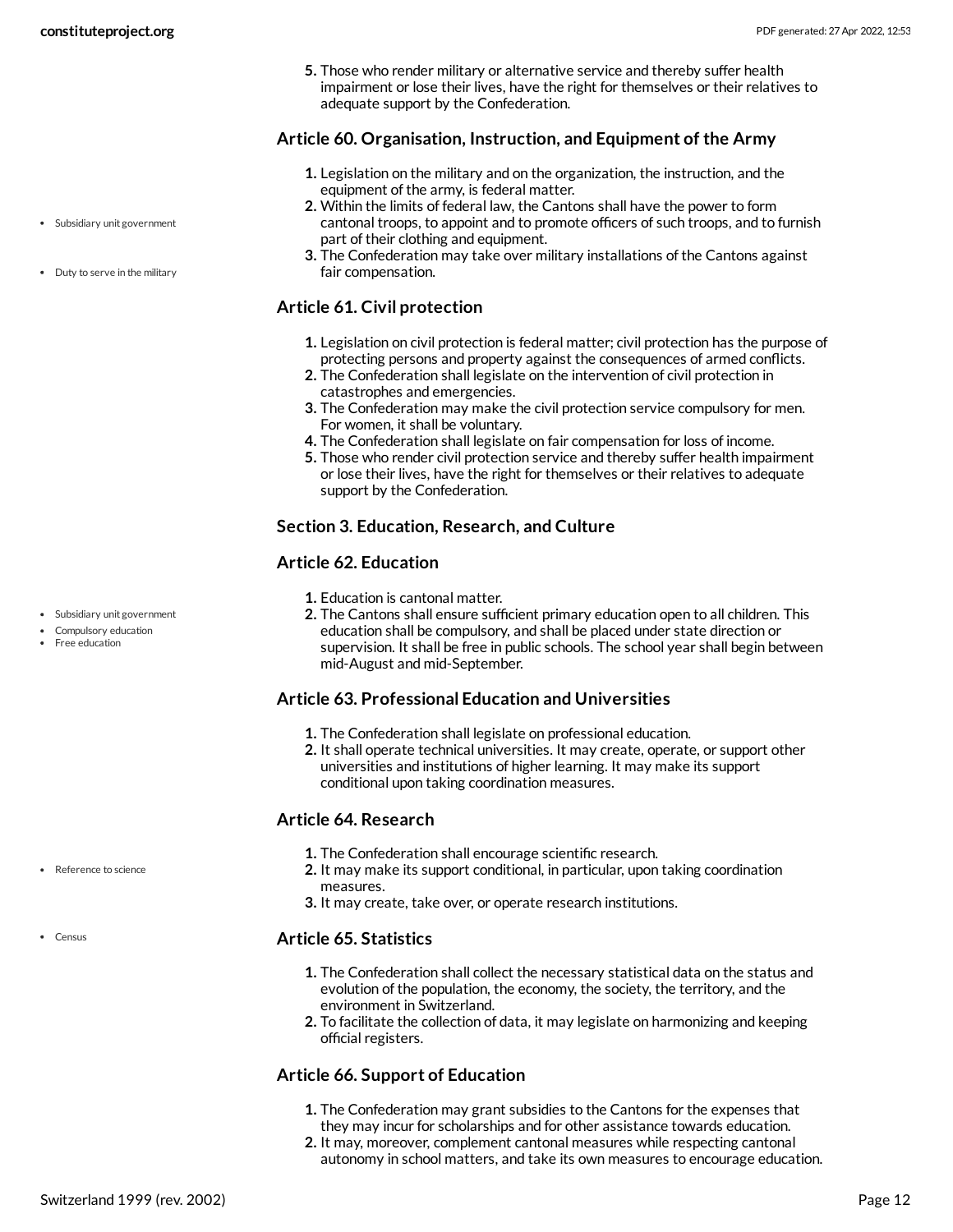## **Article 67. Education of Young People and Adults**

- **1.** The Confederation and the Cantons shall, when fulfilling their tasks, take into account children's and young people's special needs for development and protection.
- **2.** The Confederation may complement cantonal measures and support the extracurricular work with children and young people and the education of adults.

#### **Article 68. Sport**

- **1.** The Confederation shall promote sport, particularly sport education.
- **2.** It shall operate sport school.
- **3.** It may legislate on youth sport, and may make sport education in schools compulsory.

## <span id="page-12-3"></span>**Article 69. Culture**

- **1.** The field of culture is cantonal matter.
- **2.** The Confederation may support cultural activities of national interest, and encourage art and music, in particular in the field of education.
- **3.** In accomplishing its tasks, it shall take into account the cultural and linguistic diversity of the country.

#### <span id="page-12-0"></span>**Article 70. Languages**

- **1.** The official languages of the Confederation are German, French, and Italian. Romansh shall be an official language for communicating with persons of Romansh language.
- **2.** The Cantons shall designate their official languages. In order to preserve harmony between linguistic communities, they shall respect the traditional territorial distribution of languages, and take into account the indigenous linguistic minorities.
- **3.** The Confederation and the Cantons shall encourage understanding and exchange between the linguistic communities.
- **4.** The Confederation shall support the plurilingual Cantons in the fulfillment of their particular tasks.
- **5.** The Confederation shall support the measures taken by the Cantons of Grisons and Ticino to maintain and to promote Romansh and Italian.

#### **Article 71. Film**

- **1.** The Confederation may encourage Swiss film production and film culture generally.
- **2.** It may legislate to encourage the variety and quality of cinematographic works offered.

## <span id="page-12-1"></span>**Article 72. Church and State**

- **1.** The regulation of the relationship between church and state is cantonal matter.
- **2.** The Confederation and the Cantons may, within the framework of their powers, take measures to maintain public peace between the members of the various religious communities.
- **3.** [Abrogated in the votation of June 10, 2001, certified as accurate by decision of the Federal Government of August 22, 2001 and based on the Federal Decree of December 15, 2000.]

## **Section 4. Environment and Zoning**

#### <span id="page-12-2"></span>**Article 73. Sustainable Development**

The Confederation and the Cantons shall strive to establish durable equilibrium between nature, in particular its capacity to renew itself, and its use by man.

#### • Right to culture

- Subsidiary unit government
- Reference to art
- Official or national languages
- Subsidiary unit government • Protection of language use

• Reference to art

Subsidiary unit government

• Protection of environment

Official religion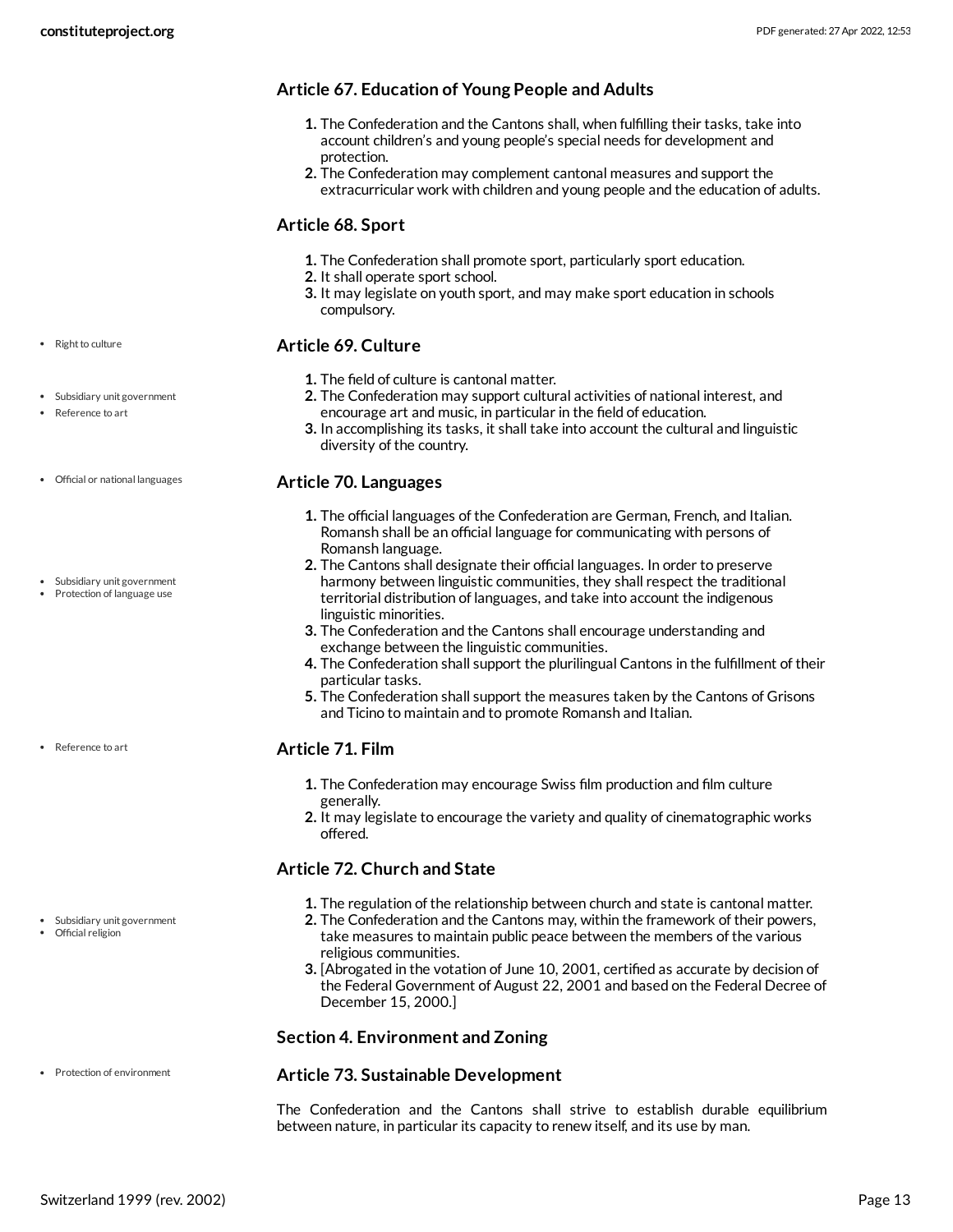Official or national languages

Protection of environment

#### <span id="page-13-0"></span>**Article 74. Protection of the Environment**

- **1.** The Confederation shall legislate on the protection of man and the natural environment against harm and nuisance.
- **2.** It shall ensure that such influences are avoided. The polluters shall pay for the costs of avoidance and removal.
- **3.** The federal regulations shall be implemented by the Cantons, insofar as the statute does not reserve this for the Confederation.

#### **Article 75. Zoning**

- **1.** The Confederation shall establish principles on zoning. Zoning falls to the Cantons, and shall serve to achieve an appropriate and moderate use of the land and its ordered inhabitation.
- **2.** The Confederation shall encourage and coordinate the efforts of the Cantons, and shall collaborate with them.
- **3.** In fulfilling their tasks, the Confederation and the Cantons shall take the needs of zoning into account.

#### **Article 76. Water**

- **1.** Within the limits of its powers, the Confederation shall ensure the moderate use and the protection of water resources, and fight harm caused by water.
- **2.** It shall establish principles on the preservation and use of water reserves, on the use of water for the production of energy and for cooling purposes, and on other interventions into the water cycle.
- **3.** It shall legislate on water protection, on securing sufficient residual water, on hydraulic engineering, on the safety of dams and on interventions to influence precipitation.
- **4.** The Cantons shall dispose of their water resources. Within the limits of federal law, they may levy dues for water use. The Confederation shall have the right to use water for its traffic enterprises; it shall pay dues and compensation for this.
- **5.** On rights concerning international water resources and dues connected with them, the Confederation shall decide in consultation with the Cantons concerned. If the Cantons concerned cannot agree on rights to intercantonal water reserves, the Confederation shall decide.
- **6.** In fulfilling its tasks, the Confederation shall take into account the interests of the Cantons from which the water originates.

#### **Article 77. Forests**

- **1.** The Confederation shall ensure that forests may fulfill their protective, economic and social functions.
- **2.** It shall establish principles for the protection of forests.
- **3.** It shall encourage measures for the conservation of forests.

#### <span id="page-13-1"></span>**Article 78. Nature and Cultural Heritage**

- **1.** The protection of nature and cultural heritage is cantonal matter.
- **2.** In fulfilling its tasks, the Confederation shall take into account the objectives of the protection of nature and cultural heritage. It shall protect scenery, localities, historical sites, and natural and cultural monuments; it shall preserve them untouched if public interest so requires.
- **3.** It may support efforts towards the protection of nature and cultural heritage, and may, by contract or by expropriation, acquire or secure objects of national importance.
- **4.** It shall legislate on the protection of animal and plant life, and on the preservation of their natural environment and multiplicity. It shall protect endangered species from extinction.
- **5.** Moors and marshland of special beauty and national importance shall be protected. No installations may be built on them, and no alterations of any kind may be made to the land. An exception is made for installations serving to ensure their protection or continuation of existing agricultural use.

• Protection of environment

Right to culture

- Protection of environment
- Protection from expropriation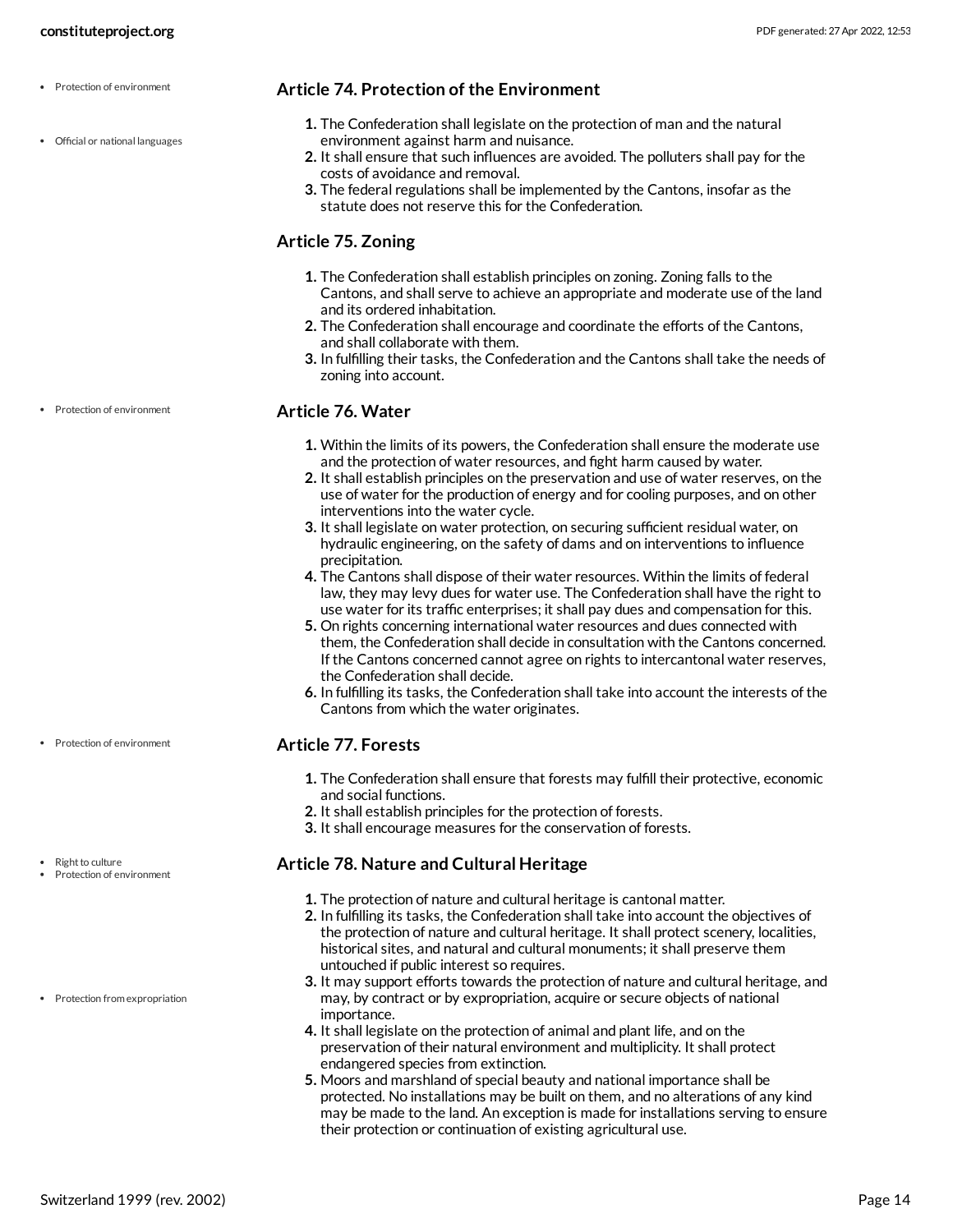• Protection of environment

• Protection of environment

#### <span id="page-14-0"></span>**Article 79. Fishery and Hunting**

The Confederation shall establish principles on the exercise of fishery and hunting, in particular to preserve multiplicity of fish, game, and birds.

#### **Article 80. Protection of Animals**

- **1.** The Confederation shall legislate on the protection of animals.
- **2.** It shall regulate in particular:
	- **a.** the keeping and care of animals;
		- **b.** experiments and intervention on live animals;
	- **c.** the use of animals;
	- **d.** the importation of animals and animal products;
	- **e.** trade in animals and transportation of animals;
	- **f.** the slaughter of animals.
- **3.** The federal regulations shall be implemented by the Cantons, insofar as the statute does not reserve this for the Confederation.

#### **Section 5. Public Works and Transportation**

#### **Article 81. Public Works**

In the interest of Switzerland or large part of the country, the Confederation may build and operate public works, or promote the realization of such works.

#### **Article 82. Road Traffic**

- **1.** The Confederation shall legislate on road traffic.
- **2.** It exercises high supervision over roads of national importance; it may determine which transit roads must remain open to traffic.
- **3.** The use of public roads shall be free. The Federal Parliament may authorize exceptions.

#### <span id="page-14-1"></span>**Article 83. National Highways**

- **1.** The Confederation shall ensure the construction of network of national highways and the utilization of these highways.
- **2.** The Cantons shall build and maintain their national highways according to the rules established by the Confederation and under its high supervision.
- **3.** The Confederation and the Cantons shall bear the costs of the national highways jointly. The costs to be borne by each Canton shall be allocated by taking into account the burden falling on them due to the national highways, their interest in these highways, and their financial resources.

#### **Article 84. Alpine Transit**

- **1.** The Confederation shall protect the alpine regions from the negative effects of transit traffic. It shall limit the nuisance caused by such traffic to level which is not harmful to persons, animals, or plants, or their environment.
- **2.** Transalpine freight in border-to-border transit shall be transported by rail. The Federal Government shall take the necessary measures. Exceptions shall be permitted only if they are inevitable. They shall be specified by statute.
- **3.** The capacity of transit roads in the alpine regions may not be increased, except for bypass roads to relieve the pressure of through-traffic in towns and villages.

#### **Article 85. Charge on Heavy Goods Traffic**

- **1.** The Confederation may levy charge on heavy goods traffic related to motor power or consumption. The charge may only be levied to the extent to which heavy goods traffic creates public costs which are not already covered by other contributions or charges.
- **2.** The net revenue from the charge shall be used to cover costs in connection with road traffic.

#### Subsidiary unit government

• Protection of environment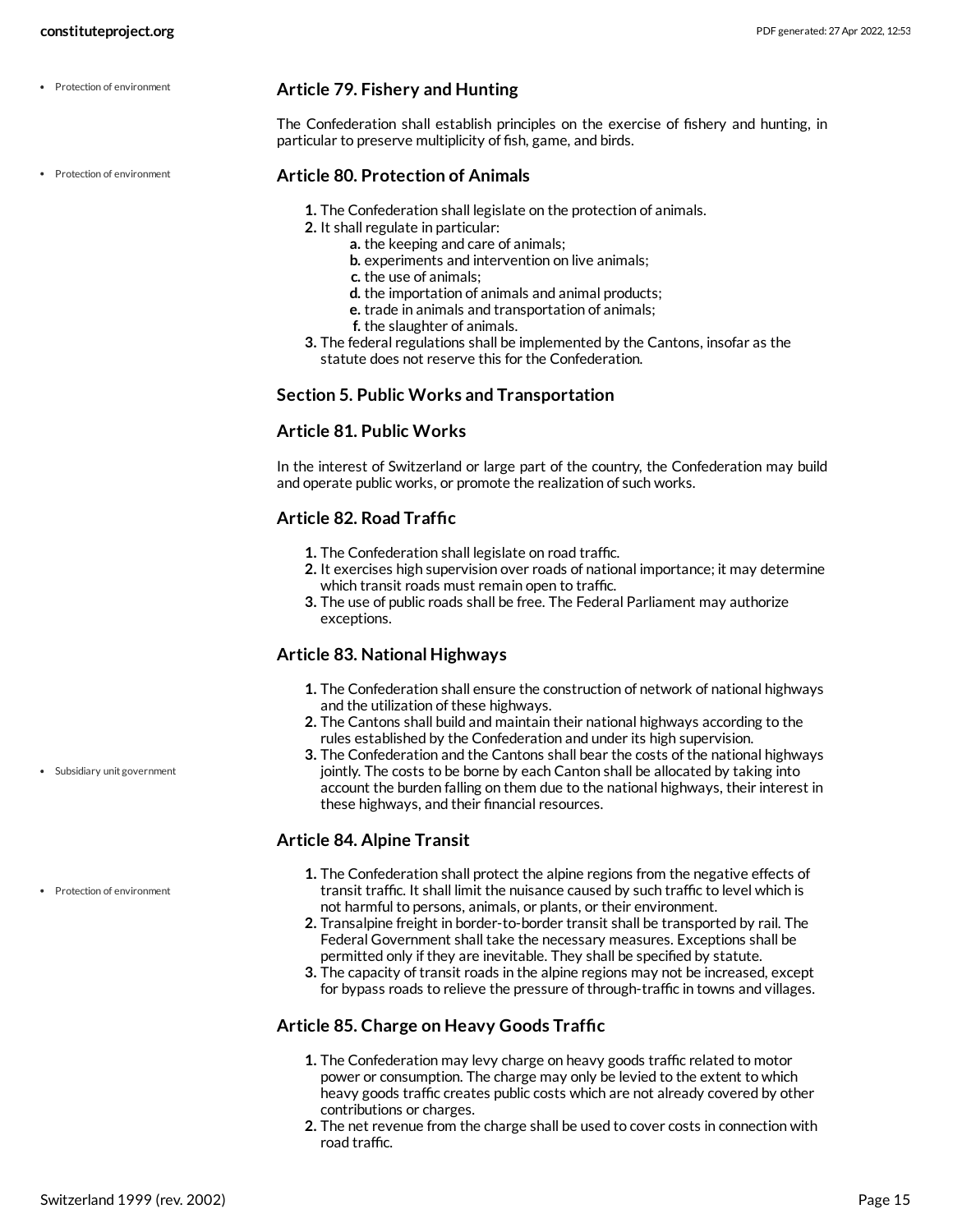**3.** The Cantons shall receive portions of the net revenue from the charge. These portions shall be calculated by taking into account the specific repercussions of the charge in mountainous and remote regions.

#### <span id="page-15-0"></span>**Article 86. Motor Fuels Consumption Tax and other Traffic Charges**

- **1.** The Confederation may raise consumption tax on motor fuels.
- **2.** It shall raise tax on the use of national highways by motor vehicles and trailers which are not subject to the heavy goods traffic charge.
- **3.** It shall use half of the net revenue from the motor fuels consumption tax and the net revenue from the national highway tax for the following purposes and costs in connection with road traffic:
	- **a.** Construction, maintenance, and operation of national highways;
	- **b.** Measures to promote combined traffic and traffic of accompanied road vehicles, or to separate railway traffic from road traffic;
	- **c.** Contributions towards the construction of main roads;
	- **d.** Contributions towards the construction of works of protection against natural elements, and towards measures of protection of the environment and scenery made necessary by road traffic;
	- **e.** General participation in the financing by the Cantons of highways open to motor vehicles and to equalization of financial charges in the field of roads;
	- **f.** Contributions to the Cantons without national highways, and to Cantons with alpine roads serving international traffic.
- **4.** If these means are insufficient, the Confederation shall raise surtax on the motor fuels consumption tax.

## **Article 87. Rail Traffic and further Means of Traffic**

Legislation on rail traffic, cable cars, navigation, aviation, and space travel is federal matter.

#### **Article 88. Footpaths and Hiking Trails**

- **1.** The Confederation shall establish principles on networks of footpaths and hiking trails.
- **2.** It may support measures of the Cantons to establish and keep such networks, and to coordinate them.
- **3.** In fulfilling its tasks, it shall take into account networks of footpaths and hiking trails, and shall replace paths and trails that it must close.

#### **Section 6. Energy and Communication**

#### **Article 89. Energy Policy**

- **1.** Within their powers, the Confederation and the Cantons shall strive to ensure sufficient, diversified, reliable, and economical energy supply compatible with the protection of the environment, and the economical and efficient use of energy.
- **2.** The Confederation shall establish principles on the use of domestic and renewable energy, and the economical and efficient use of energy.
- **3.** The Confederation shall legislate on the use of energy for installations, vehicles, and appliances. It shall promote the development of energy techniques, particularly in the fields of energy saving and renewable energy.
- **4.** Measures concerning the use of energy in buildings are primarily cantonal matter.
- **5.** In its energy policy, the Confederation shall take into account the efforts of the Cantons, of the Municipalities, and of economic circles; it shall take into account the conditions in the various regions, and the limitations of what is economically feasible.

## **Article 90. Nuclear Energy**

Legislation in the field of nuclear energy is federal matter.

• Protection of environment

• Protection of environment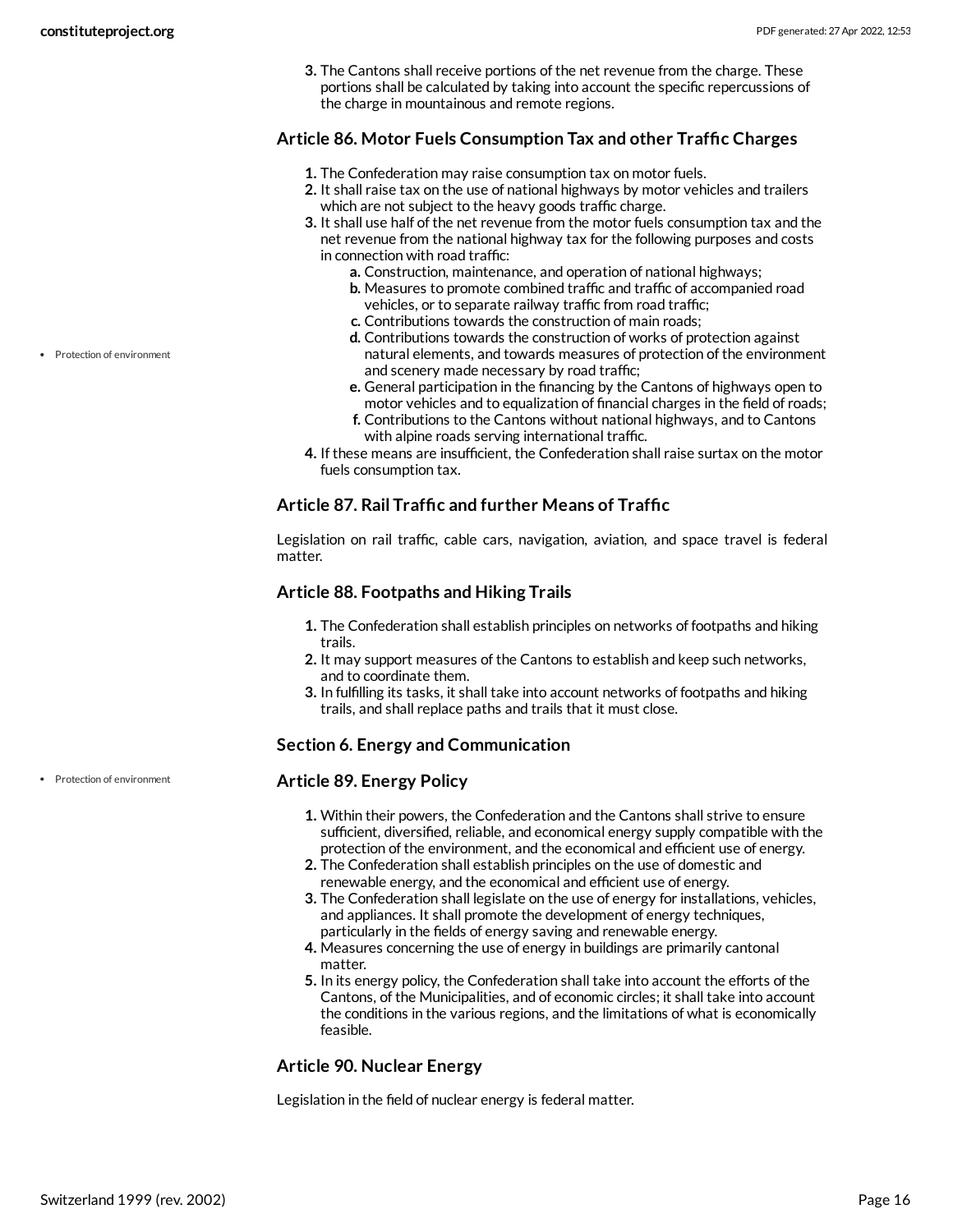#### **Article 91. Transportation of Energy**

- **1.** The Confederation shall legislate on the transportation and the supply of electricity.
- **2.** Legislation on pipelines for the transport of liquid or gaseous fuels is federal matter.

#### <span id="page-16-3"></span>**Article 92. Postal and Telecommunication Services**

- **1.** Postal and telecommunication services are federal matter.
- **2.** The Confederation shall ensure sufficient and reasonable basic postal and telecommunication services in all regions. The rates shall be fixed according to uniform principles.

## <span id="page-16-0"></span>**Article 93. Radio and Television**

- **1.** Legislation on radio and television and other forms of public telecasting of features and information is federal matter.
- **2.** Radio and Television shall contribute to education and cultural development, to the free formation of opinion, and to the entertainment of the listeners and viewers. They shall take into account the particularities of the country and the needs of the Cantons. They shall present events factually, and reflect diverse opinions fairly and adequately.
- **3.** The independence of radio and television and the autonomy of their programming are guaranteed.
- **4.** The situation and the role of other media, in particular the press, shall be taken into account.
- **5.** It shall be possible to submit complaints about programs to an independent authority.

#### **Section 7. Economy**

#### <span id="page-16-2"></span>**Article 94. Principles of Economic Order**

- **1.** The Confederation and the Cantons shall respect the principle of economic freedom.
- **2.** They shall safeguard the interests of the national economy and, together with the private sector of the economy, contribute to the welfare and economic security of the population.
- **3.** Within the limits of their powers, they shall strive to create favorable conditions for the private sector of the economy.
- **4.** Derogations from the principle of economic freedom, in particular measures against competition, shall be allowed only if foreseen by the Federal Constitution or based on cantonal monopolies.

#### **Article 95. Private Economic Activity**

- **1.** The Confederation may legislate on the exercise of private economic activity.
- **2.** It shall strive to create unified Swiss economic area. It shall guarantee that persons having university education or federal or cantonal education certificate or an education certificate recognized by Canton may exercise their profession throughout Switzerland.

#### **Article 96. Competition Policy**

- **1.** The Confederation shall legislate to fight against economically or socially damaging effects of cartels and other restrictions of competition.
- <span id="page-16-1"></span>**2.** It shall take measures
	- **a.** to prevent abuses in price fixing by enterprises and organizations of private and public law enjoying dominant position on the market; **b.** against unfair competition.

• Telecommunications

- Television Radio
- State operation of the media
- State operation of the media
- Freedom of press

• Right to competitive marketplace

• Right to competitive marketplace

• Right to competitive marketplace

**•** Protection of consumers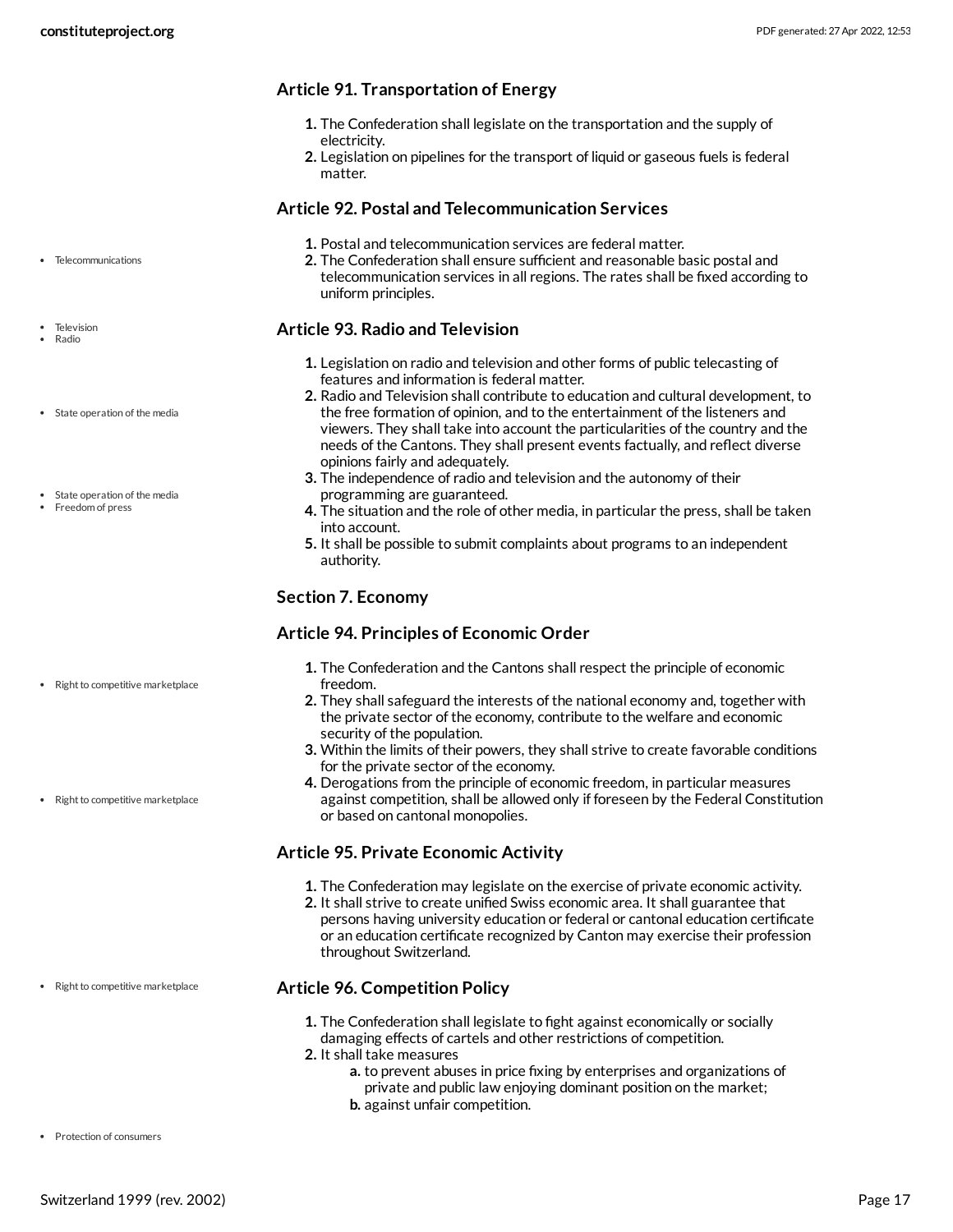## **Article 97. Consumer Protection**

- **1.** The Confederation shall take measures for consumer protection.
- **2.** It shall legislate on the remedies available to consumer organizations. In the field of federal legislation against unfair competition, these organizations shall have the same rights as professional and economic associations.
- **3.** The Cantons shall provide conciliation procedure or simple and speedy judicial procedure for cases below certain value in dispute. The Federal Government shall establish this value.

#### **Article 98. Banking and Insurance**

- **1.** The Confederation shall legislate on banking and stock exchanges; it shall take
- into account the specific task and position of the cantonal banks.
- **2.** It may legislate on financial services in other fields.
- **3.** It shall legislate on private insurance.

#### <span id="page-17-0"></span>**Article 99. Monetary Policy**

- **1.** Money and currency are federal matter. The Confederation shall have the exclusive right to coin money and to issue bank notes.
- **2.** As an independent central bank, the Swiss National Bank shall follow monetary policy which serves the general interest of the country; it shall be administered with the cooperation and under the supervision of the Confederation.
- **3.** The Swiss National Bank shall create sufficient monetary reserves from its profits; part of these reserves shall be held in gold.
- **4.** At least two thirds of the net profits of the Swiss National Bank shall be credited to the Cantons.

## <span id="page-17-1"></span>**Article 100. Policy on Economic Development**

- **1.** The Confederation shall take measures to ensure balanced economic development and, in particular, to prevent and fight unemployment and inflation.
- **2.** It shall take into account the economic development of the various regions. It shall cooperate with the Cantons and the economic circles.
- **3.** In the fields of credit and currency, in foreign trade and in public finance, it may, if necessary, depart from the principle of economic freedom.
- **4.** In their budgetary policy, the Confederation, Cantons and Municipalities shall take into account the economic development.
- **5.** In order to stabilize the economy, the Confederation may temporarily levy surcharges, or grant rebates on federal taxes and dues. The accumulated funds shall be frozen; after their release, direct surcharges shall be individually reimbursed, and indirect surcharges shall be used to grant rebates or to create employment.
- **6.** The Confederation may oblige businesses to accumulate reserves for the creation of employment; for this purpose, it shall grant tax privileges, and may also oblige Cantons to grant such privileges. After the release of the reserves, the businesses shall be free to decide how to use them within the purposes prescribed by statute.

## **Article 101. Foreign Trade**

- **1.** The Confederation shall safeguard abroad the interests of the Swiss economy.
- **2.** In special cases, it may take measures to protect the domestic economy. It may, if necessary, depart from the principle of economic freedom.

#### **Article 102. Supply of Essential Goods and Services**

- **1.** The Confederation shall ensure the country's supply of essential goods and services in case of threats of military or economic war, or of severe shortages which the economy cannot counteract by itself. It shall take provisional measures.
- **2.** It may, if necessary, depart from the principle of economic freedom.

Central bank

Subsidiary unit government

• Right to work Central bank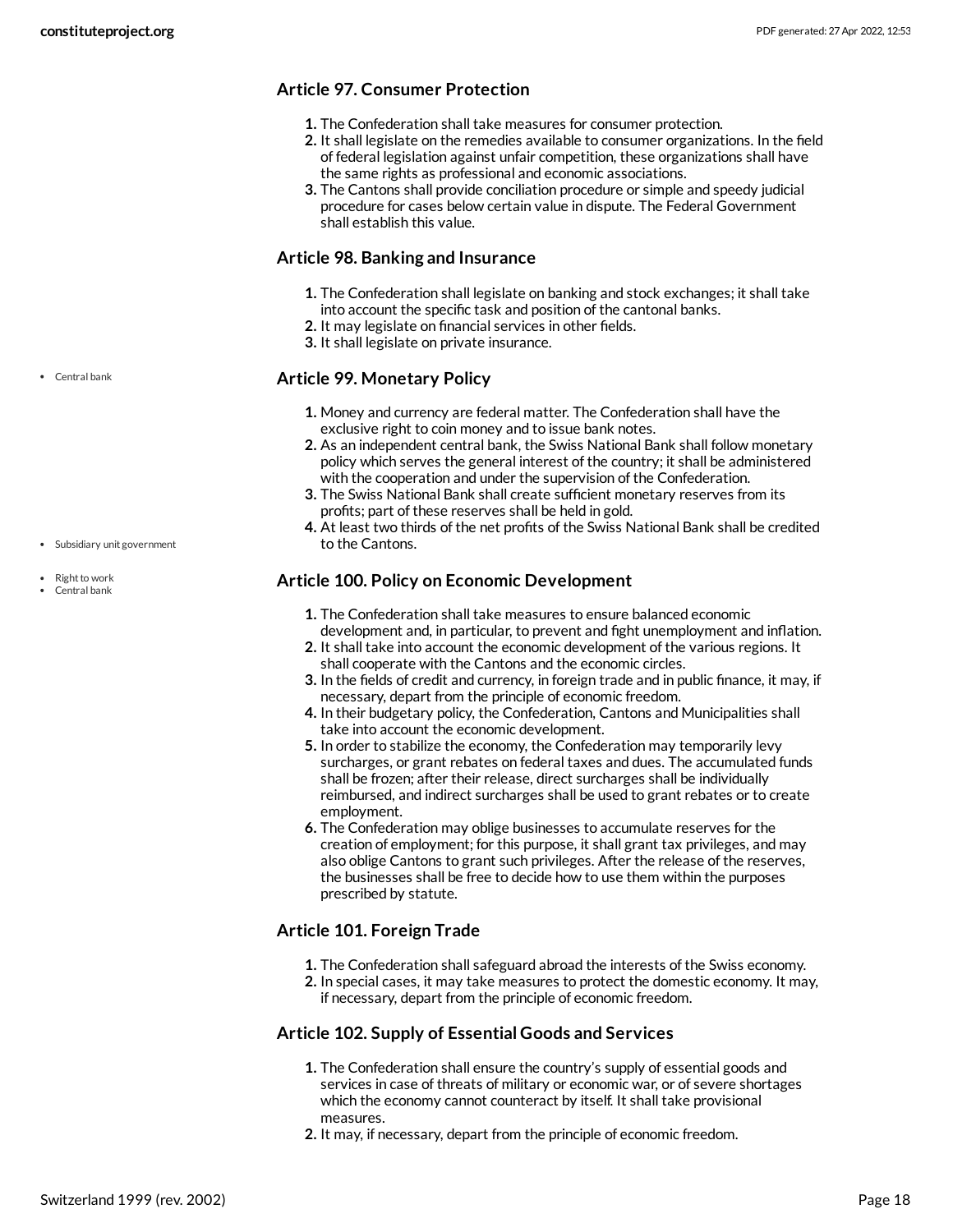## **Article 103. Structural Policy**

The Confederation may support economically threatened regions and promote branches of the economy and professions, if the measures of self-help that can reasonably be expected are insufficient to ensure their existence. It may, if necessary, depart from the principle of economic freedom.

#### <span id="page-18-0"></span>**Article 104. Agriculture**

- **1.** The Confederation shall ensure that agriculture contributes substantially by way of sustainable and market-oriented production.
	- **a.** to the secure approvisionment of the population;
	- **b.** to the conservation of national resources and the upkeep of rural scenery; **c.** to decentralized inhabitation of the country.
- **2.** In addition to the measures of self-help that may reasonably be expected from agriculture and, if necessary, in derogation of the principle of economic freedom, the Confederation shall promote farms cultivating the land.
- **3.** It shall conceive the measures in such way that agriculture may fulfill its multiple functions. Its powers and tasks shall particularly be the following:
	- **a.** It shall complement agricultural revenues by direct payments, to secure fair and adequate remuneration for the services rendered, provided that compliance with ecological requirements is proven;
	- **b.** It shall promote, by way of economic incentives, forms of production which are particularly close to nature and friendly to the environment and the animals;
	- **c.** It shall legislate on the declaration of origin, quality, production and processing methods for foodstuffs;
	- **d.** It shall protect the environment against pollution due to excessive use of fertilizers, chemicals and other auxiliary substances;
	- **e.** It may encourage agricultural research, counseling, and education, and subsidize investments;
	- **f.** It may legislate on the consolidation of rural property.
- **4.** To these ends it shall invest dedicated funds from the agricultural field and general federal funds.

## **Article 105. Alcohol**

The legislation on the production, the importation, the refining, and the sale of distilled spirits is federal matter. The Confederation shall, in particular, take into account the harmful effects of the consumption of alcohol.

## **Article 106. Gambling**

- **1.** Legislation on gambling and lotteries is federal matter.
- **2.** federal license is required to establish and run gambling casino. When issuing federal license, the Confederation shall take into account regional circumstances and the dangers of gambling.
- **3.** The Confederation shall levy from casinos tax on their revenues; this tax shall not exceed 80 percent of the gross revenues from gambling. It shall be used to cover the federal subsidy to old age, survivors' and disability insurance.
- **4.** The licensing of gambling machines involving an element of skill and where money can be won is cantonal matter.

## **Article 107. Weapons and Military Material**

- **1.** The Confederation shall legislate on the misuse of weapons, associated equipment, and ammunition.
- **2.** It shall legislate on the production, acquisition, distribution, importation, exportation, and transit of military material.

## **Section 8. Housing, Work, Social Security and Health**

Protection of environment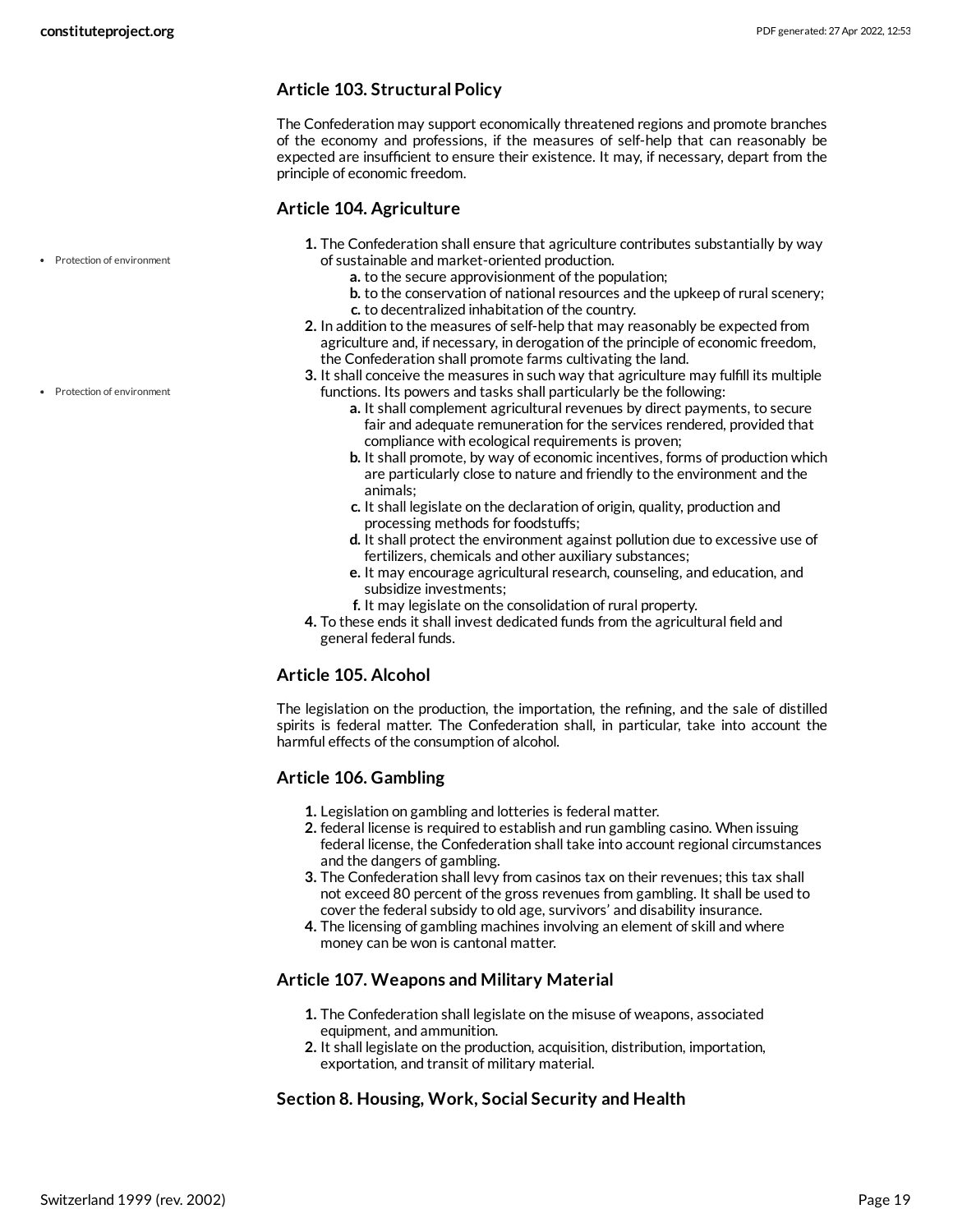## **Article 108. Promotion of Construction and Ownership of Housing**

- **1.** The Confederation shall encourage the construction and the ownership of housing for private persons' own use, and the activity of developers and organisations for social housing.
- **2.** It shall promote, in particular, the acquisition and development of land, the efficiency of construction, and the reduction of construction and housing costs.
- **3.** It may legislate on the development of land for the construction of housing, and on efficiency in construction.
- **4.** In fulfilling this task, it shall, in particular, take into account the interests of families and elderly, needy, and disabled persons.

## <span id="page-19-0"></span>**Article 109. Landlord and Tenant**

- **1.** The Confederation shall issue regulations against abuses in the field of landlord and tenant, particularly against abusive rent, on avoiding abusive notices of termination, and on the limited extension of tenancies.
- **2.** It may legislate to confer generally binding effect on general contracts between landlords and tenants. Contracts may become generally binding only if they take fairly into account justified minority interests and regional differences, and respect the principle of equality before the law.

## <span id="page-19-1"></span>**Article 110. Labor**

- **1.** The Confederation may legislate on:
	- **a.** the protection of employees;
	- **b.** the relationship between employees and employers, in particular the common regulation of matters concerning an enterprise or trade;
	- **c.** placement services;
	- **d.** conferring generally binding effect on collective labor contracts.
- **2.** Collective labor contracts may receive generally binding effect only if they take fairly into account justified minority interests and regional differences, and respect the principle of equality before the law and the freedom to unionize.
- **3.** August is the Federal National Day. In labor law, it is assimilated to Sunday, and paid.

## <span id="page-19-2"></span>**Article 111. Social Security**

- **1.** The Confederation shall take measures for an adequate social security for the elderly, survivors, and disabled persons. These shall be based on three pillars, namely, federal old age, survivors' and disability insurance, employee pension plans, and provision by individuals for their own future.
- **2.** The Confederation shall ensure that the federal old age, survivors' and disability insurance, and the employee pension plans may fulfill their purpose durably.
- **3.** It may oblige the Cantons to exempt from taxation the institutions of the federal old age, survivors' and disability insurance, and the employee pension plans, and to grant tax relief to persons insured and their employers for contributions paid, and entitlements to future benefits.
- **4.** In cooperation with the Cantons, the Confederation shall encourage individuals to provide for their own future, particularly by fiscal measures and by policies encouraging ownership.

## **Article 112. Old age, Survivors' and Disability Insurance**

- **1.** The Confederation shall legislate on the old age, survivors' and disability insurance.
- **2.** In doing so, it shall respect the following principles:
	- **a.** The insurance shall be mandatory;
	- **b.** The pensions must cover basic living expenses appropriately;
	- **c.** The maximal pension shall not exceed twice the minimal pension;
	- **d.** The pensions shall at least be adapted to the development of prices.
- **3.** The insurance shall be financed:
	- **a.** by contributions of the insured persons; half the contributions of employees shall be paid by their employers;

• General guarantee of equality

- Right to join trade unions
- State support for the disabled
- State support for the elderly

State support for the disabled

#### • State support for the elderly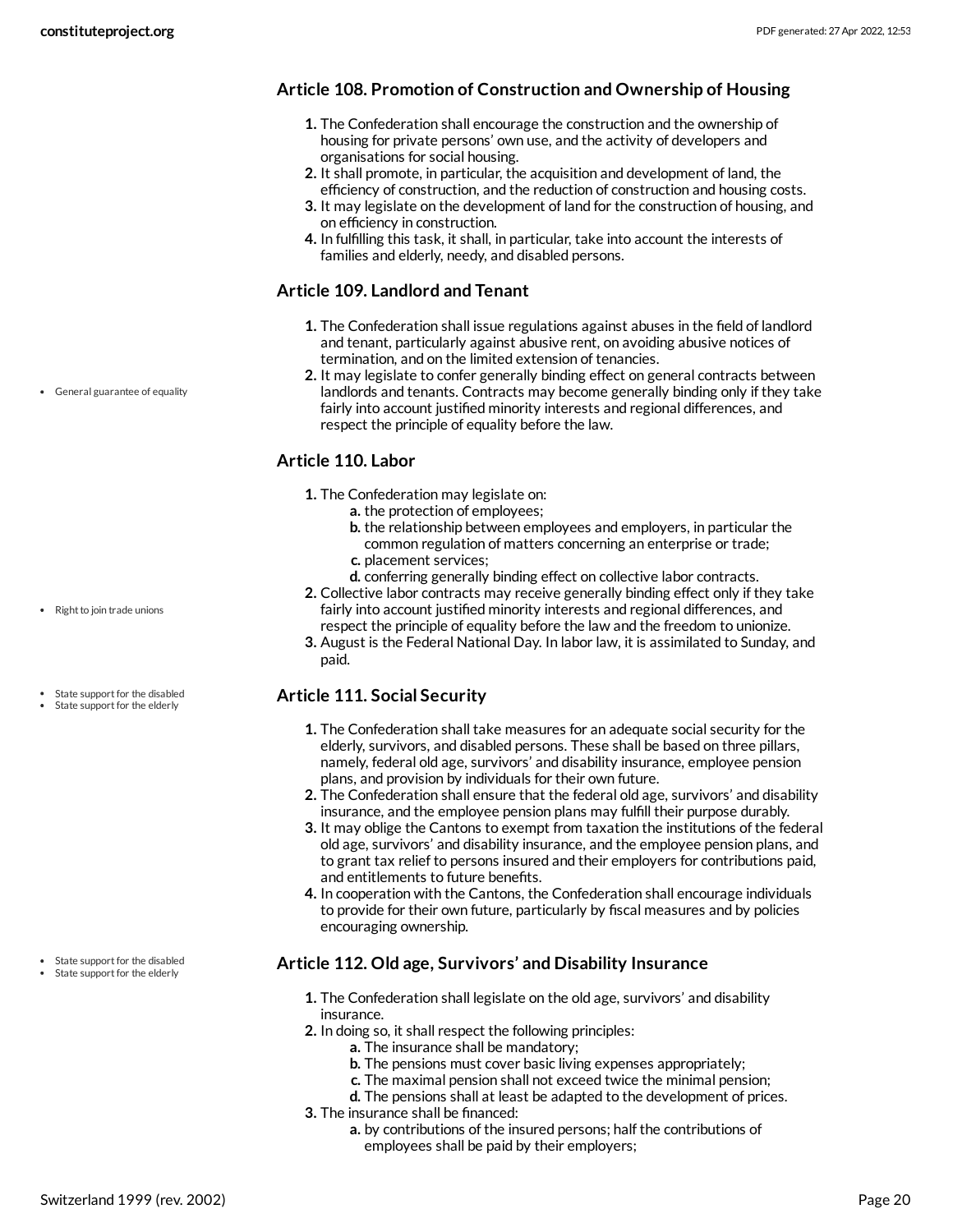- **3. b.** by subsidies of the Confederation and, if the statute so provides, of the Cantons.
- **4.** Together, the subsidies of the Confederation and the Cantons shall not exceed half the disbursements.
- **5.** The subsidies of the Confederation shall be primarily financed by the net proceeds of the tax on tobacco, the tax on distilled spirits, and the tax on the revenue from the operation of casinos.
- **6.** The Confederation shall encourage the integration of disabled persons, and support efforts to assist the elderly, survivors, and disabled persons. To this end, it may use the funds of the old age, survivors' and disability insurance.

#### **Article 113. Employee Pension Plans**

- **1.** The Confederation shall legislate on employee pension plans.
- **2.** In doing so, it shall respect the following principles:
	- **a.** Employee pension plans together with the old age, survivors' and disability insurance shall ensure appropriately that the previous lifestyle may be maintained;
	- **b.** Employee pension plans shall be mandatory for employees; the statute may foresee exceptions;
	- **c.** Employers shall insure their employees with pension institution. If necessary, the Confederation shall give them the possibility to insure their employees with federal pension institution;
	- **d.** Self-employed persons may voluntarily insure themselves with pension institution;
	- **e.** For particular groups of self-employed persons, the Confederation may declare employee pension plans mandatory, in general or only for particular risks.
- **3.** Employee pension plans shall be financed through contributions by the insured persons; at least half the contribution of employees shall be paid by their employers.
- **4.** Employee pension institutions must satisfy federal minimum requirements; the Confederation may provide for nationwide measures to resolve particular problems.

#### <span id="page-20-0"></span>**Article 114. Unemployment Insurance**

- **1.** The Confederation shall legislate on unemployment insurance.
- **2.** In doing so, it shall respect the following principles:
	- **a.** The insurance shall guarantee an appropriate compensation for loss of earnings, and shall support measures to prevent and fight unemployment;
	- **b.** Insurance shall be mandatory for employees; the statute may provide exceptions;
	- **c.** Self-employed persons may voluntarily insure themselves.
- **3.** The unemployment insurance shall be financed by the contributions of the insured persons. Half the contribution of employees shall be paid by their employers.
- **4.** In extraordinary circumstances, the Confederation and the Cantons shall provide subsidies.
- **5.** The Confederation may legislate on social assistance to the unemployed.

#### **Article 115. Assistance to Needy Persons**

Needy persons shall be assisted by the Cantons in which they are domiciled. The Confederation may provide for exceptions, and shall determine the competent authorities.

#### **Article 116. Family Allocations and Maternity Insurance**

- **1.** In fulfilling its tasks, the Confederation shall take into account the needs of the family. It may support measures to protect the family.
- **2.** It may legislate on family allocations and operate federal family compensation fund.
- **3.** It shall institute maternity insurance. It may also oblige persons to contribute who cannot benefit from the insurance.

• State support for the unemployed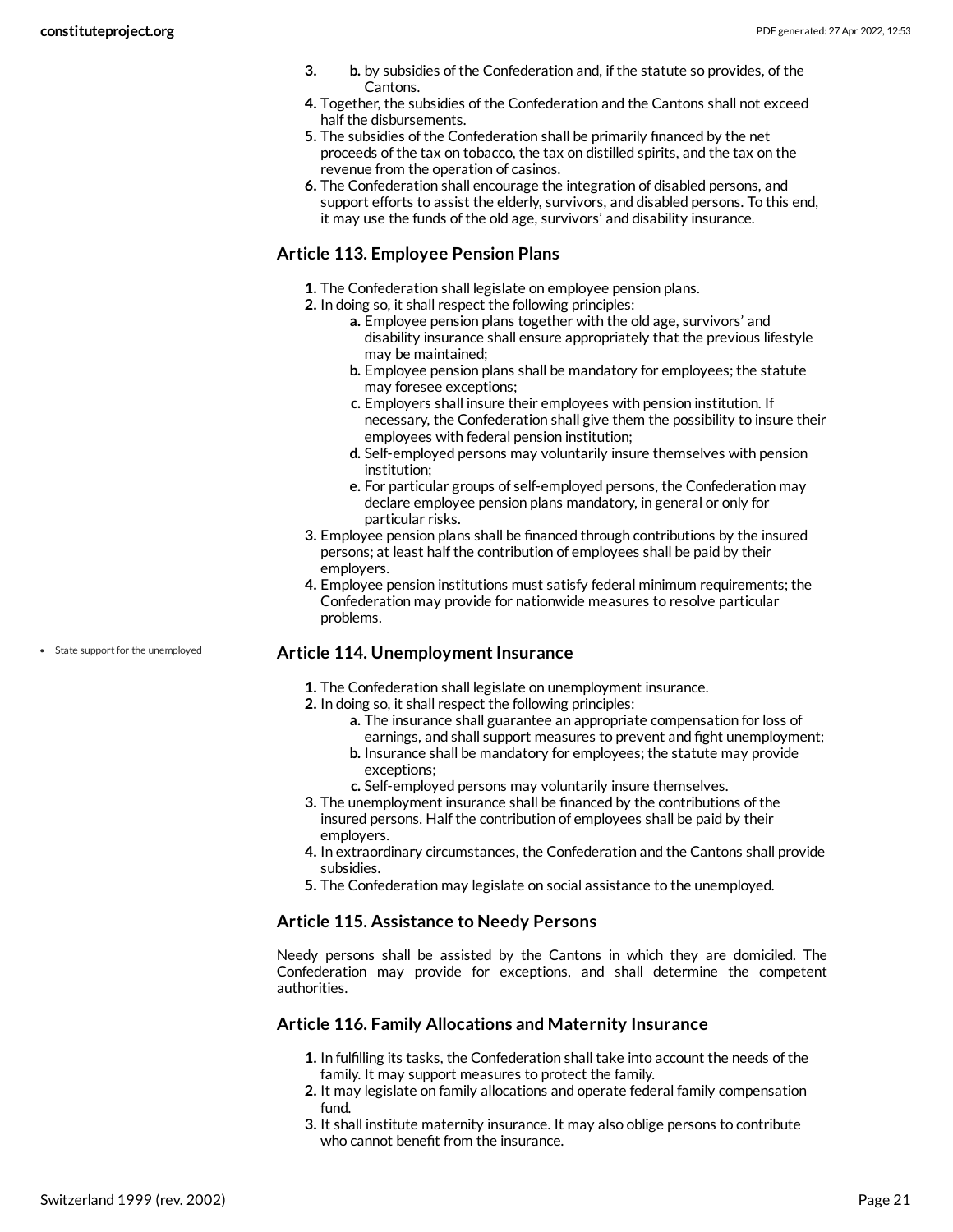**4.** The Confederation may declare mandatory joining family compensation fund and maternity insurance generally or for certain categories of persons, and may make its subsidies dependent upon fair contributions by the Cantons.

#### <span id="page-21-1"></span>**Article 117. Health and Accident Insurance**

- **1.** The Confederation shall legislate on health and accident insurance.
- **2.** It may declare mandatory health and accident insurance generally or for certain categories of persons.

#### **Article 118. Protection of Health**

- **1.** Within the limits of its powers, the Confederation shall take measures for the protection of health.
- **2.** It shall legislate on:
	- **a.** the use of foodstuffs and of therapeutics, drugs, organisms, chemicals, and objects which may be dangerous to health;
	- **b.** fighting contagious, widespread or particularly dangerous human and animal diseases;
	- **c.** protection against ionizing radiation.

#### <span id="page-21-0"></span>**Article 119. Medical Assistance to Procreation and Gene Technology in the Human Field**

- **1.** Persons shall be protected against the abuse of medically assisted procreation and gene technology.
- **2.** The Confederation shall legislate on the use of human reproductive and genetic material. It shall ensure the protection of human dignity, of personality, and of family, and in particular it shall respect the following principles:
	- **a.** All forms of cloning and interference with genetic material of human reproductive cells and embryos is prohibited;
	- **b.** Non-human reproductive and genetic material may neither be introduced into nor combined with human reproductive material;
	- **c.** Methods of medically assisted procreation may only be used when sterility or the danger of transmission of serious illness cannot be avoided otherwise, but neither in order to induce certain characteristics in the child nor to conduct research. The fertilization of human ova outside woman's body shall be permitted only under conditions determined by statute. No more human ova may be developed into embryos outside woman's body than are capable of being immediately implanted into her;
	- **d.** The donation of embryos and all forms of surrogate maternity are prohibited;
	- **e.** No trade may be conducted with human reproductive material or with any product obtained from embryos;
	- **f.** person's genetic material may only be analyzed, registered or disclosed with the consent of that person, or if statute so provides;
	- **g.** Every person shall have access to the data concerning his or her ancestry.

#### **Article 119a. Medical Transplantation**

- **1.** The Confederation shall legislate in the field of transplantation of organs, tissues, and cells. It shall safeguard human dignity, personality, and health.
- **2.** It shall in particular establish principles for the fair distribution of organs.
- **3.** The donation of human organs, tissues and cells shall be free of charge. Trade in human organs is prohibited.

#### **Article 120. Gene Technology in the Non-Human Field**

- **1.** Persons and their environment shall be protected against abuse of gene technology.
- **2.** The Confederation shall legislate on the use of the reproductive and genetic material of animals, plants, and other organisms. In doing so, it shall take into account the dignity of creation and the security of man, animal and environment, and shall protect the genetic multiplicity of animal and vegetal species.

• Right to health care

• Human dignity

• Human dignity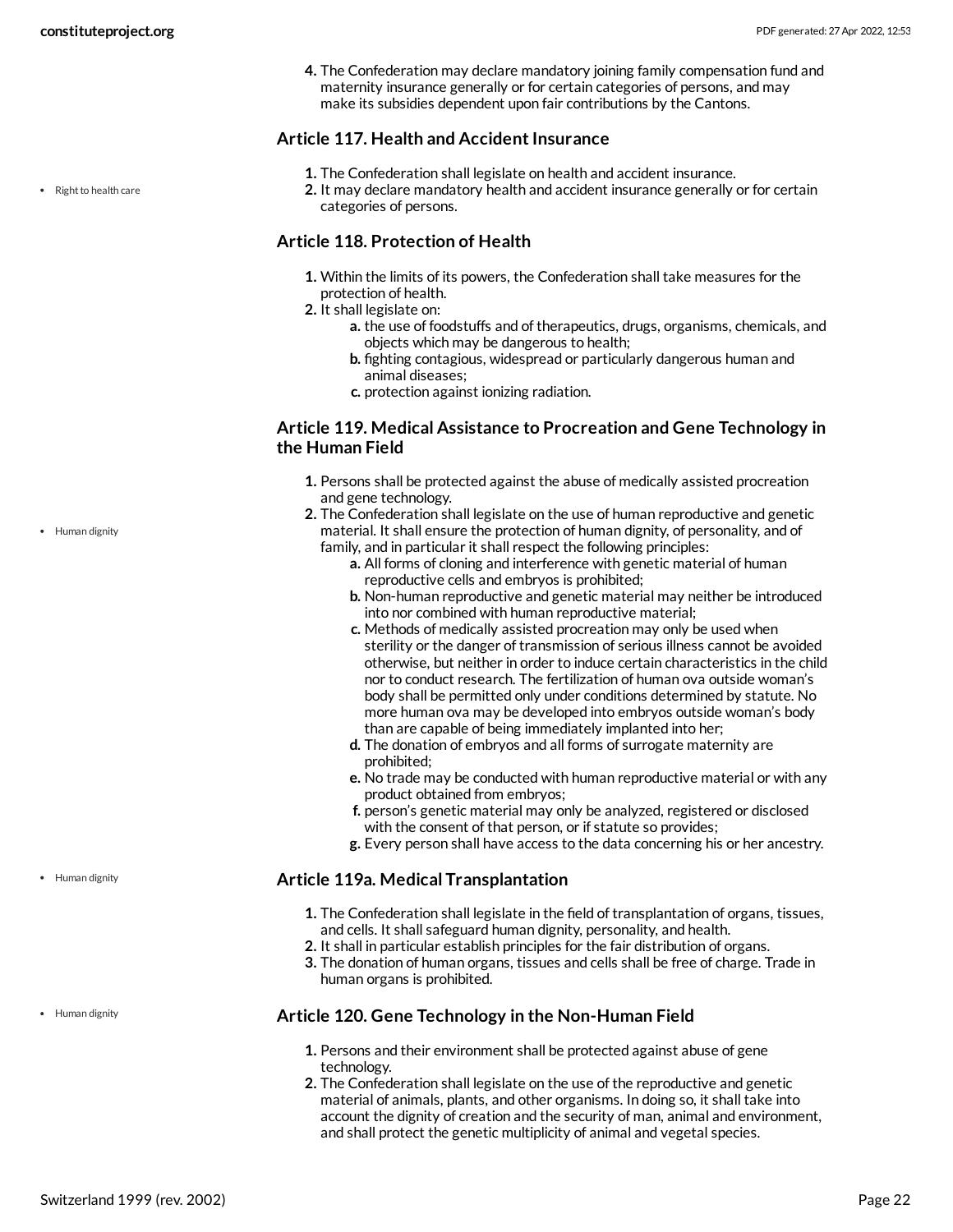## **Section 9. Residence and Domicile of Foreigners**

## <span id="page-22-2"></span>**Article 121**

- **1.** Legislation on immigration, emigration, residence and domicile of foreigners, and on granting asylum are federal matters.
- **2.** Foreigners who endanger Switzerland's security may be removed from Switzerland by force.

#### **Section 10. Civil and Criminal Law, Weights and Measures**

#### **Article 122. Civil Law**

- **1.** Legislation in the field of civil law and civil procedure is federal matter.
- **2.** The organization of the judiciary and civil justice are cantonal matters unless otherwise provided by statute.

#### **Article 123. Criminal Law**

- **1.** Legislation in the field of criminal law and criminal procedure is federal matter.
- **2.** The organization of the judiciary, criminal justice, and execution of criminal penalties and measures are cantonal matters, unless otherwise provided by statute.
- **3.** The Confederation may grant subsidies to the Cantons for:
	- **a.** the construction of institutions;
		- **b.** the improved carrying out of penalties and measures;
		- **c.** the support of institutions that execute educational measures for children, for young people and for young adults.

#### <span id="page-22-3"></span>**Article 124. Aid to Victims of Criminal Acts**

The Confederation and the Cantons shall ensure that the victims of criminal acts against the corporal, mental, or sexual integrity receive assistance and appropriate compensation if, as consequence of the criminal act, they suffer financial difficulties.

## **Article 125. Weights and Measures**

Legislation on weights and measures is federal matter.

## <span id="page-22-0"></span>**Chapter 3. Finances**

#### <span id="page-22-1"></span>**Article 126. Budget**

• Budget bills

Tax bills

• Balanced budget

• Protection of victim's rights

- **1.** The Confederation shall keep its expenditure and receipts in balance in the long term.
- **2.** The maximum of the total expenditures which may be budgeted shall be determined by the expected receipts, taking into account the economic situation.
- **3.** In case of extraordinary payment requirements, the maximum amount according to subs. may be adequately increased. An increase shall be decided by the Federal Parliament according to art. 159 subs. lit. c.
- **4.** If the total expenditures recorded in the annual accounts exceed the maximum amount according to subs. or 3, the excess shall be compensated in the following years.
- **5.** The details shall be regulated by statute.

## <span id="page-22-4"></span>**Article 127. Principles of Taxation**

- **1.** The general principles of taxation, particularly the circle of taxpayers, and the object of the tax and its calculation, shall be established by statute.
- **2.** To the extent that the nature of the tax allows it, the principles of universality and equality of tax treatment and of taxation according to economic capacity shall be followed.

Power to deport citizens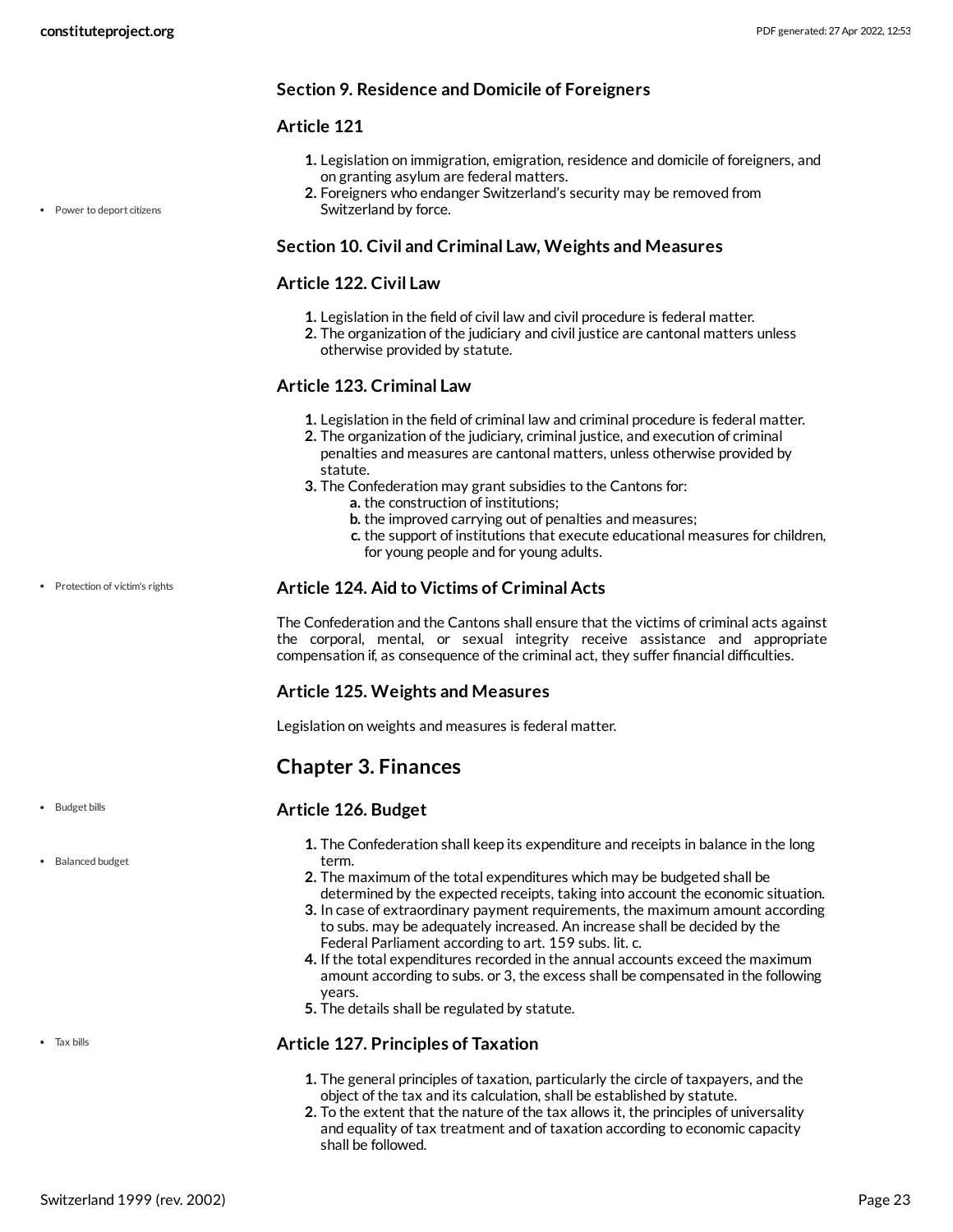Subsidiary unit government

Municipal government

Tax bills

Tax bills

• Tax bills

Tax bills

Subsidiary unit government

**3.** Intercantonal double taxation is prohibited. The Confederation shall take the necessary measures.

#### <span id="page-23-1"></span>**Article 128. Direct Taxes**

- **1.** The Confederation may raise direct tax:
	- **a.** of at most 11.5 percent on the income of natural persons;
	- **b.** of at most 9.8 percent on the net profit of legal entities;
	- **c.** of at most .0825 percent on the capital and the reserves of legal entities.
- **2.** In establishing the tax scales, the Confederation shall take into account the burden of direct taxes on the Cantons and the Municipalities.
- **3.** The effect on natural persons of the shift into higher tax brackets due to inflation shall be periodically equalized.
- **4.** The Cantons shall assess and collect the taxes. Three tenths of the gross tax yield shall fall to the Cantons; at least one sixth of this amount shall be used for financial equalization among Cantons.

#### <span id="page-23-0"></span>**Article 129. Harmonization of Taxes**

- **1.** The Confederation shall establish principles on the harmonization of direct taxes of the Confederation, the Cantons and the Municipalities; it shall take into account the efforts of the Cantons to harmonize their taxes.
- **2.** The harmonization shall concern tax liability, tax object, taxation period, and procedural and criminal law on taxation. Harmonization shall not cover tax scales, tax rates, and tax- exempt amounts.
- **3.** The Confederation may issue regulations against arrangements granting unjustified tax advantages.

#### **Article 130. Value Added Tax**

- **1.** The Confederation may levy value added tax with maximum tax rate of 6.5 percent on the supply of goods and services, including own use, and on imports.
- **2.** percent of the tax yield shall be used for measures in favor of low income groups.
- **3.** If, because of the development of the age structure, the financing of the old age, survivors' and disability insurance is no longer secured, the value added tax rate may be raised by at most percent point by Federal Statute.

#### **Article 131. Special Consumption Taxes**

- **1.** The Confederation may levy special consumption taxes on the following:
	- **a.** tobacco and tobacco products;
	- **b.** distilled spirits;
	- **c.** beer;
	- **d.** automobiles and their components;
	- **e.** crude, oil, other mineral fuels, natural gas, and products obtained through refining them, and on motor fuels.
- **2.** It may levy surtax on motor fuels.
- **3.** One tenth of the net yield of the tax on distilled spirits shall be credited to the Cantons. These funds shall be used to fight the causes and the effects of addiction.

#### **Article 132. Stamp and Withholding Taxes**

- **1.** The Confederation may levy stamp tax on securities, on insurance premium receipts, and on other documents of commerce; documents concerning operations in immovable property and mortgages shall be exempt from stamp tax.
- **2.** The Confederation may levy withholding tax on the revenue from movable capital assets, on lottery gains, and on insurance benefits.

#### • Tax bills

• Tax bills

**Article 133. Customs Duties**

Legislation on customs duties and other levies on trans-border goods traffic is federal matter.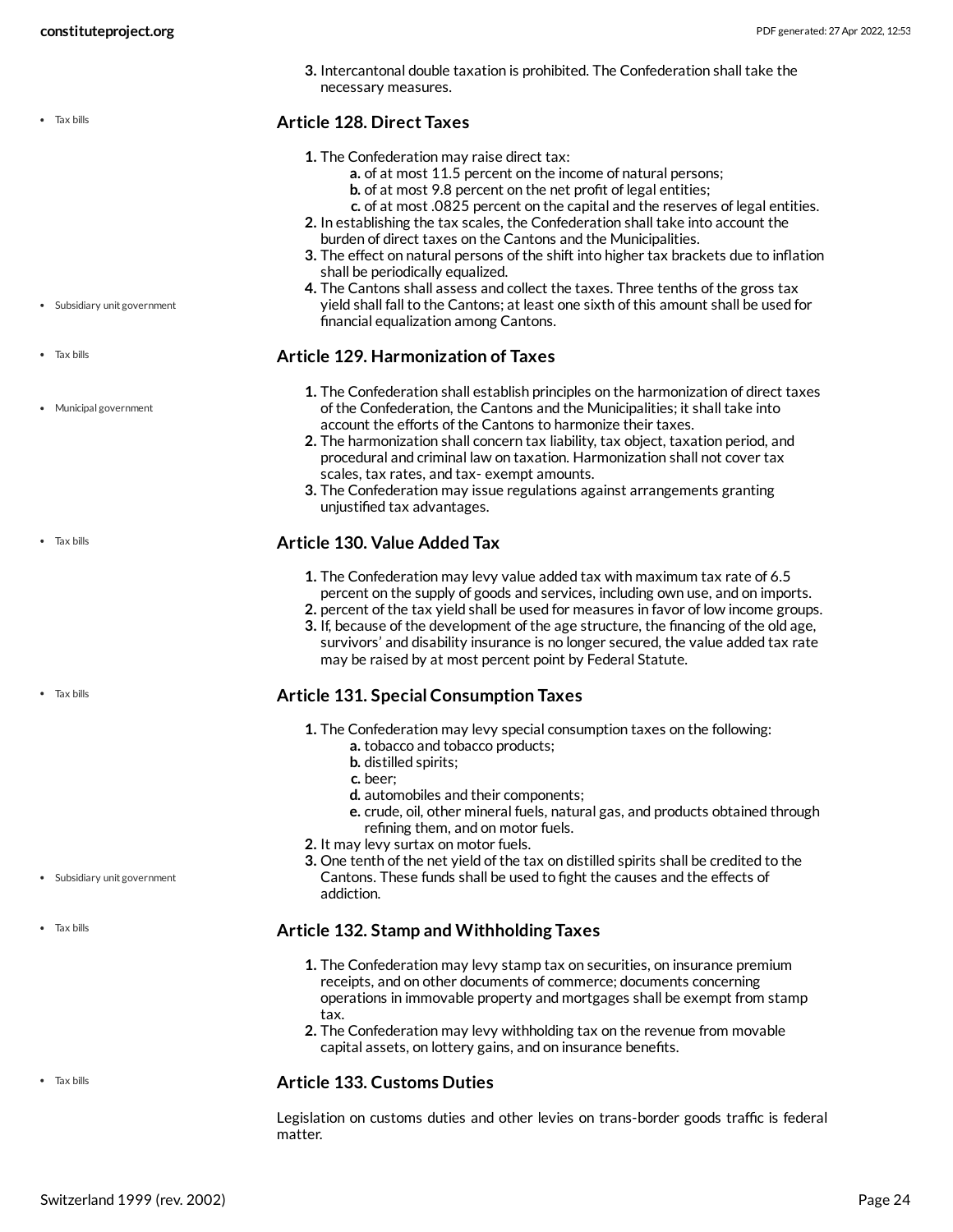• Tax bills

Tax bills Subsidiary unit government <span id="page-24-6"></span>**Article 134. Exclusion of Cantonal and Municipal Taxation**

What federal legislation subjects to value added tax, to special consumption tax, to stamp tax, or to withholding tax, or declares to be exempt from these taxes, may not be taxed by the Cantons and the Municipalities with taxes of the same kind.

#### <span id="page-24-5"></span>**Article 135. Financial Equalization**

- **1.** The Confederation shall promote financial equalization among the Cantons.
- **2.** When granting subsidies, it shall take into account the financial capacity of the Cantons and the special situation of the mountainous regions.

## <span id="page-24-0"></span>**Title 4. People and Cantons**

## <span id="page-24-1"></span>**Chapter 1. General Provisions**

## <span id="page-24-3"></span>**Article 136. Political Rights**

- **1.** All Swiss citizens who are 18 years or older, and are not under guardianship because of mental illness or weakness, shall have political rights in federal matters. All shall have the same political rights and obligations.
- **2.** They may participate in elections to the House of Representatives and in federal votations, and may launch and sign popular initiatives and referenda in federal matters.

## **Article 137. Political Parties**

The political parties shall contribute to the forming of the opinion and the will of the People.

## <span id="page-24-2"></span>**Chapter 2. Initiative and Referendum**

#### <span id="page-24-4"></span>**Article 138. Popular Initiative for Total Revision of the Federal Constitution**

- **1.** 100 000 citizens entitled to vote may propose total revision of the Federal Constitution.
- **2.** This proposal shall be submitted to the vote of the People for its approval.

#### **Article 139. Popular Initiative for Partial Revision of the Federal Constitution**

- **1.** 100 000 citizens entitled to vote may propose partial revision of the Federal Constitution.
- **2.** The popular initiative for partial revision of the Federal Constitution may be in the form of general suggestion or formulated draft.
- **3.** If an initiative does not respect the principle of unity of form, the principle of unity of subject matter, or mandatory rules of international law, the Federal Parliament shall declare the initiative invalid, in whole or in part.
- **4.** If the Federal Parliament approves an initiative in the form of general suggestion, it shall prepare partial revision in the sense of the initiative, and submit it to the vote of the people and the Cantons. If it rejects the initiative, it shall submit it to the vote of the People; the People shall decide whether the initiative should be followed. If the People approves the initiative, the Federal Parliament shall formulate corresponding draft.
- **5.** An initiative in the form of formulated draft shall be submitted to the vote of the People and the Cantons. The Federal Parliament shall recommend its approval or its rejection. If it recommends its rejection, it may submit its own counter-draft.

Minimum age for first chamber Minimum age for second chamber

• Restrictions on voting

- Claim of universal suffrage
- Minimum age of supreme court judges
- Minimum age of head of state Eligibility for first chamber
- Legislative initiatives by citizens
- Referenda

- Constitution amendment procedure
- Legislative initiatives by citizens
- Referenda
- Constitution amendment procedure
- Legislative initiatives by citizens
- Referenda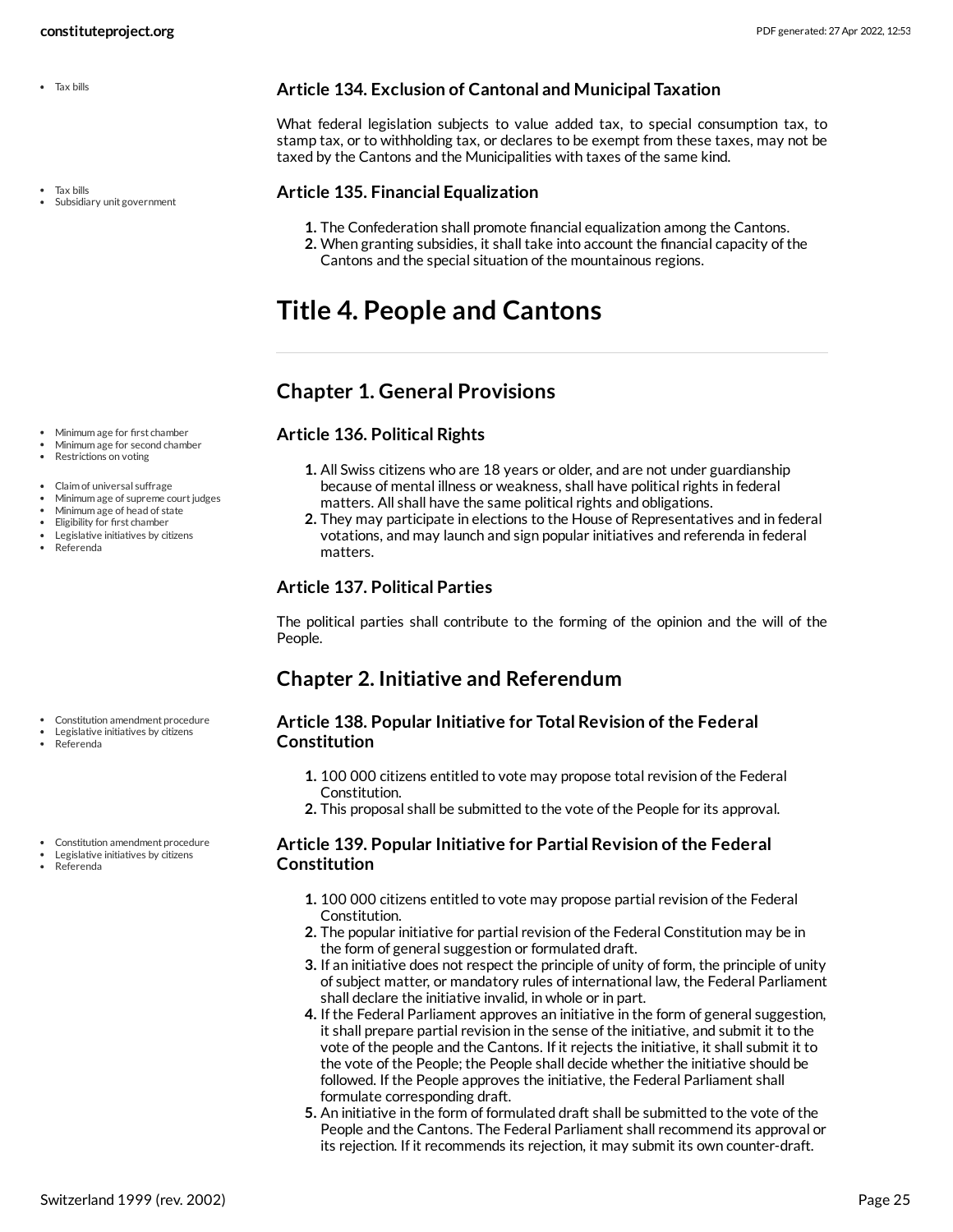- Constitution amendment procedure
- Legislative initiatives by citizens

- Legislative initiatives by citizens Referenda
- Approval or veto of general legislation
- International organizations Treaty ratification

**6.** The People and the Cantons shall vote simultaneously on the initiative and the counter-draft. The voters may approve both drafts. They may indicate which draft they prefer, should both be approved; should one of the drafts obtain the majority of the People's votes and the other the majority of the votes of the Cantons, neither of them shall come into force.

#### <span id="page-25-3"></span>**Article 140. Mandatory Referendum**

- **1.** The following shall be submitted to the vote of the People and the Cantons: **a.** Revisions of the Federal Constitution;
	- **b.** The entry into organizations for collective security or into supranational communities;
	- **c.** Federal Statutes declared urgent which have no constitutional basis and whose validity exceeds one year; such Federal Statutes must be submitted to the vote within one year after their adoption by the Federal Parliament.
- **2.** The following shall be submitted to the vote of the People:
	- **a.** Popular initiatives for total revision of the Federal Constitution;
	- **b.** Popular initiatives for partial revision of the Federal Constitution in the form of general suggestion which were rejected by the Federal Parliament;
	- **c.** The question whether total revision of the Constitution should be carried out if both Chambers disagree.

#### <span id="page-25-2"></span>**Article 141. Optional Referendum**

- **1.** The following are submitted to the vote of the People at the request of 50'000 citizens entitled to vote, or of eight Cantons:
	- **a.** Federal Statutes;
	- **b.** Federal Statutes declared urgent with validity exceeding one year;
	- **c.** Federal decrees to the extent the Constitution or the statute foresee this;
	- **d.** International treaties which:
		- **1.** are of unlimited duration and may not be terminated;
			- **2.** provide for the entry into an international organization;
		- **3.** involve multilateral unification of law.
- **2.** The Federal Parliament may submit further international treaties to optional referendum.

## **Article 142. Required Majorities**

- **1.** Proposals submitted to the vote of the People shall be accepted if the majority of those voting approves them.
- **2.** Proposals submitted to the vote of the People and the Cantons shall be accepted if the majority of those voting and the majority of the Cantons approve them.
- **3.** The result of popular vote in Canton determines the vote of that Canton.
- **4.** The Cantons of Obwald, Nidwald, Basel City, Basel Land, Appenzell Outer Rhodes and Appenzell Inner Rhodes have each one half of cantonal vote.

## <span id="page-25-0"></span>**Title 5. Federal Authorities**

## <span id="page-25-1"></span>**Chapter 1. General Provisions**

#### <span id="page-25-4"></span>**Article 143. Eligibility**

Every Swiss citizen entitled to vote is eligible for membership in the House of Representatives, the Federal Government, and the Federal Supreme Court.

#### <span id="page-25-5"></span>**Article 144. Incompatibilities**

**1.** Members of the House of Representatives, of the Senate, of the Federal Government, and Judges of the Federal Supreme Court may not at the same

Minimum age for second chamber Minimum age of supreme court judges Eligibility for supreme court judges Eligibility for first chamber Minimum age of head of state Minimum age for first chamber • Eligibility for head of state

Outside professions of legislators

Eligibility for second chamber Eligibility for first chamber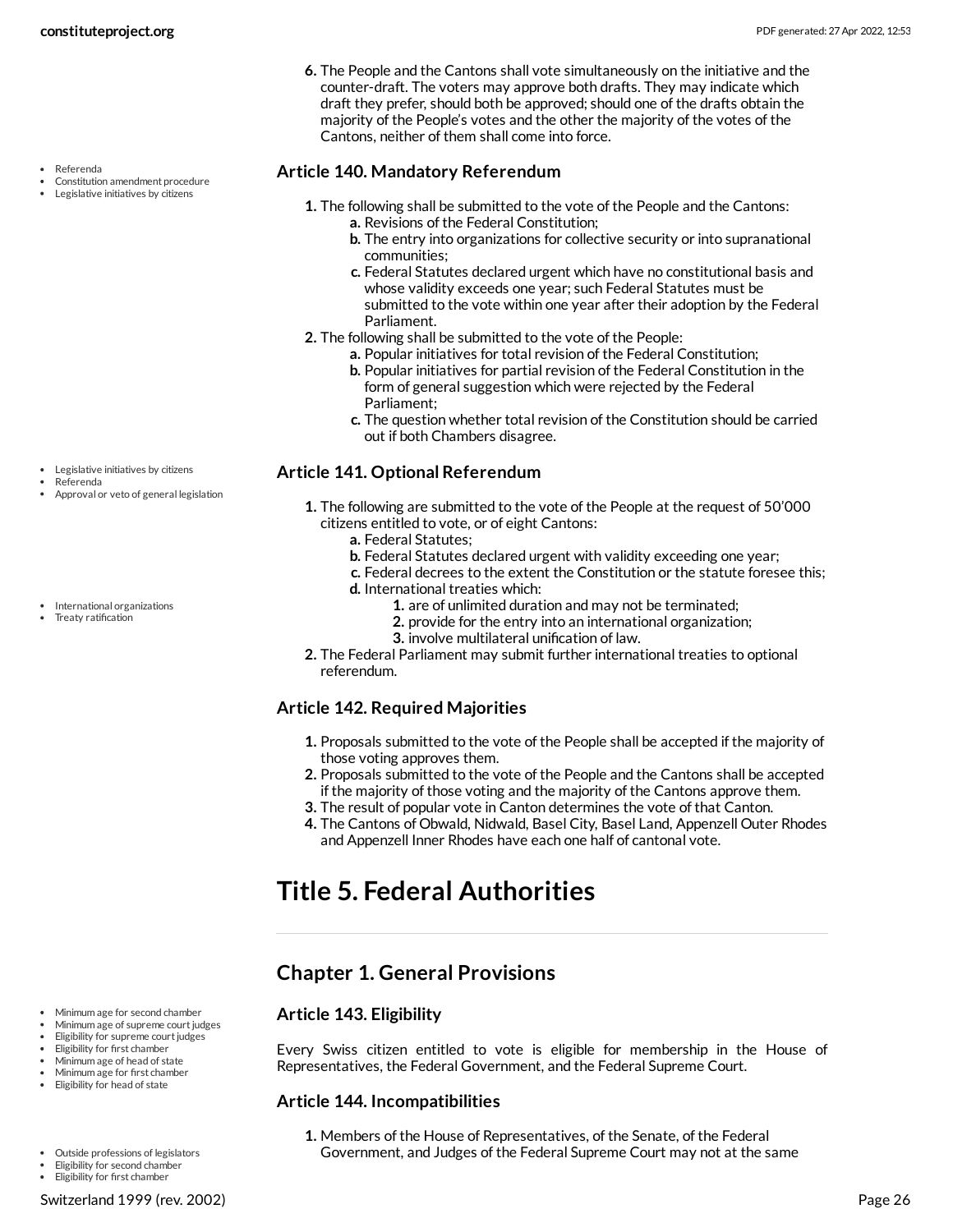- Eligibility for supreme court judges
- Eligibility for second chamber
- Head of state term length
- Supreme court selection Term length for first chamber
- Supreme court term length
- Ultra-vires administrative actions
- Treaty ratification

- Division of labor between chambers
- Structure of legislative chamber(s)
- First chamber selection
- Size of first chamber
- Term length for first chamber
- Electoral districts
- Second chamber selection
- Size of second chamber
- **1.** time be members of another of these bodies.
- **2.** The members of the Federal Government and the full-time judges of the Federal Supreme Court may not carry out another function of the Confederation or Canton, nor may they exercise another gainful activity.
- **3.** The statute may provide for other incompatibilities.

#### <span id="page-26-4"></span>**Article 145. Term of Office**

The members of the House of Representatives, the Federal Government, and the Chancellor of the Confederation shall be elected for four years. The judges of the Federal Supreme Court shall be elected for six years.

#### <span id="page-26-8"></span>**Article 146. Answerability of the State**

The Confederation shall be answerable for damage caused illegally by its organs in the exercise of their official activities.

#### <span id="page-26-7"></span>**Article 147. Hearings and Consultations**

The Cantons, the political parties, and the interested circles shall be heard in the course of the preparation of important legislation and other projects of substantial impact, and on important international treaties.

## <span id="page-26-0"></span>**Chapter 2. Federal Parliament**

#### **Section 1. Organisation**

#### <span id="page-26-1"></span>**Article 148. Status**

- **1.** Subject to the rights of the People and the Cantons, the Federal Parliament is the highest authority of the Confederation.
- **2.** It has two Chambers, the House of Representatives and the Senate; which have equal powers.

#### <span id="page-26-2"></span>**Article 149. Composition and Election of the House of Representatives**

- **1.** The House of Representatives shall be composed of 200 representatives of the People.
- **2.** The representatives shall be elected directly by the People according to the system of proportional representation. The House of Representatives shall be renewed in full every four years.
- **3.** Each Canton shall form an electoral district.
- **4.** The seats shall be distributed among the Cantons in proportion to their population. Each Canton shall have at least one seat.

#### <span id="page-26-6"></span>**Article 150. Composition and Election of the Senate**

- **1.** The Senate shall consist of 46 delegates of the Cantons.
- **2.** The Cantons of Obwald, Nidwald, Basel City, Basel Land, Appenzell Outer Rhodes and Appenzell Inner Rhodes shall elect one Senator each; the other Cantons shall elect two Senators.
- **3.** The Cantons shall regulate the election of their Senators.

#### <span id="page-26-3"></span>**Article 151. Session Periods**

- **1.** The Chambers shall meet regularly for sessions. The Statute shall regulate the calling of sessions.
- <span id="page-26-5"></span>**2.** One fourth of the members of Chamber or the Federal Government may request that the Chambers be called to an extraordinary session period.
- Extraordinary legislative sessions
- Leader of first chamber Leader of second chamber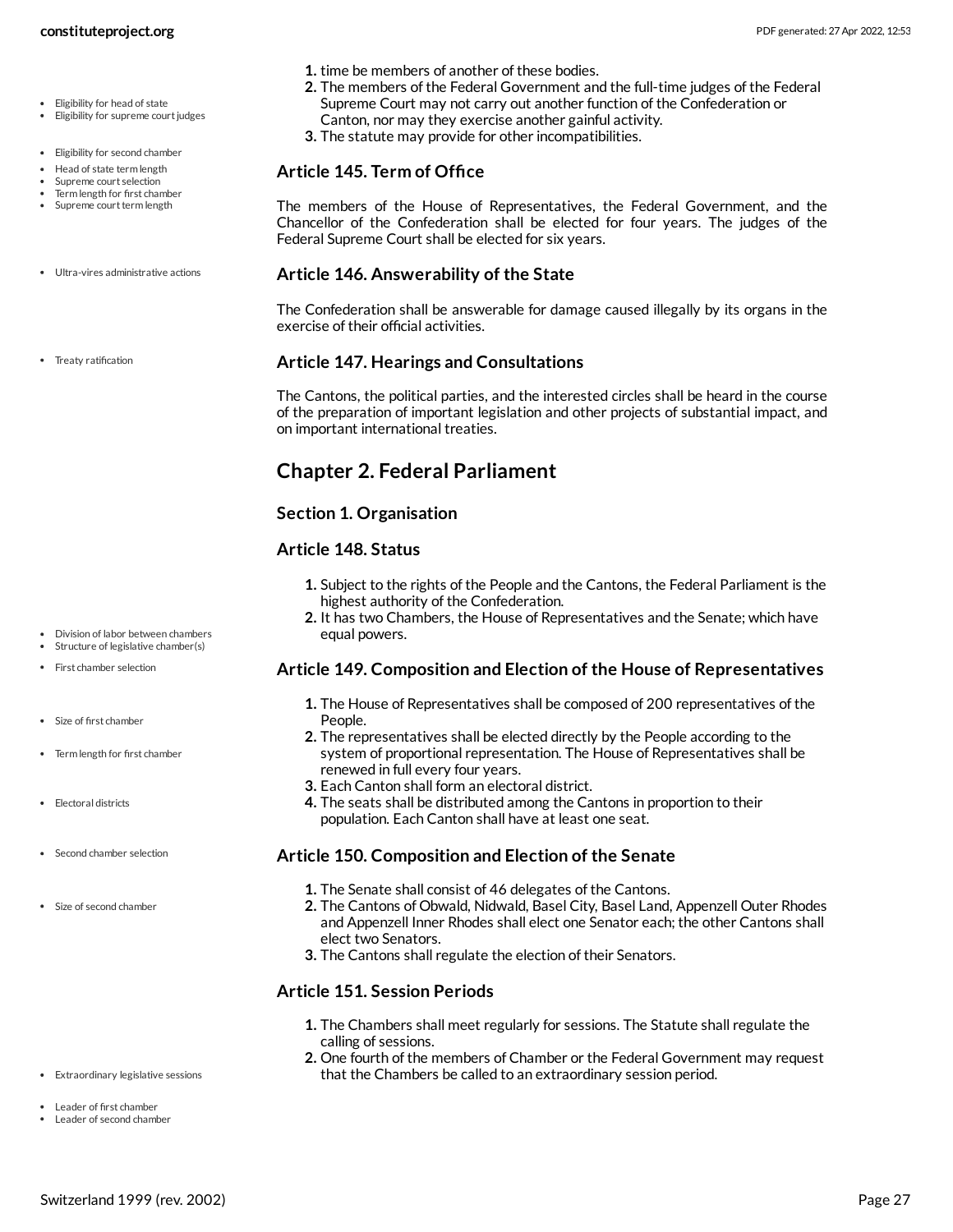#### **Article 152. Presidency**

Each Chamber shall elect from its midst for term of one year, President, the first Vice-President, and the second Vice-President. These mandates shall not be renewable for the following year.

#### <span id="page-27-3"></span>**Article 153. Parliamentary Commissions**

- **1.** Each Chamber shall appoint commissions from its midst.
- **2.** The statute may foresee joint commissions.
- **3.** The statute may delegate certain powers that are not of legislative nature to commissions.
- **4.** To fulfill their tasks, the commissions shall have the right to obtain information, to consult documents, and to conduct inquiries. The statute shall define the limits of these rights.

#### **Article 154. Parliamentary Groups**

The members of the Federal Parliament may form parliamentary groups.

#### **Article 155. Parliamentary Services**

The Federal Parliament shall benefit from parliamentary services. It may call upon the services of the Federal Administration. The statute shall regulate the modalities.

#### <span id="page-27-1"></span>**Section 2. Procedure**

#### **Article 156. Separate Deliberation**

**1.** The House of Representatives and the Senate shall deliberate separately.

**2.** Decisions of the Federal Parliament shall require the approval of both Chambers.

#### <span id="page-27-2"></span>**Article 157. Joint Deliberation**

- **1.** The House of Representatives and the Senate shall deliberate in common as the Federal Parliament in Joint Session under the chairmanship of the President of the House of Representatives in order to:
	- **a.** hold elections;
	- **b.** rule on jurisdictional disputes between the highest federal authorities;
	- **c.** to rule on petitions for pardon.
- **2.** The Federal Parliament in Joint Session shall assemble for special occasions, and to hear declarations of the Federal Government.

#### <span id="page-27-4"></span>**Article 158. Meetings to be Public**

The meetings of the Chambers shall be public. The Statute may provide for exceptions.

#### <span id="page-27-0"></span>**Article 159. Quorum and Majority**

- **1.** The Chambers may deliberate validly if the majority of its members are present.
- **2.** The decisions are taken in both Chambers and in the Federal Parliament in Joint Session by the majority of those voting.
- **3.** However, the majority of the members of each Chamber shall be required for the following:
	- **a.** The declaration of urgency of Federal Statutes;
	- **b.** Provisions granting subsidies, authorizing credit lines, and establishing spending ceilings which cause new one- time expenditures exceeding 20 Million Swiss Francs, or new recurrent expenditures exceeding Million Swiss Francs;
	- **c.** an increase of the total expenditures in case of extraordinary payment requirements according to art. 126 subs. 3.
- **4.** The Federal Parliament may adapt to inflation the amounts according to subs. lit. b. by ordinance.

Legislative committees

• Public or private sessions

Division of labor between chambers

Joint meetings of legislative chambers

Quorum for legislative sessions

• Budget bills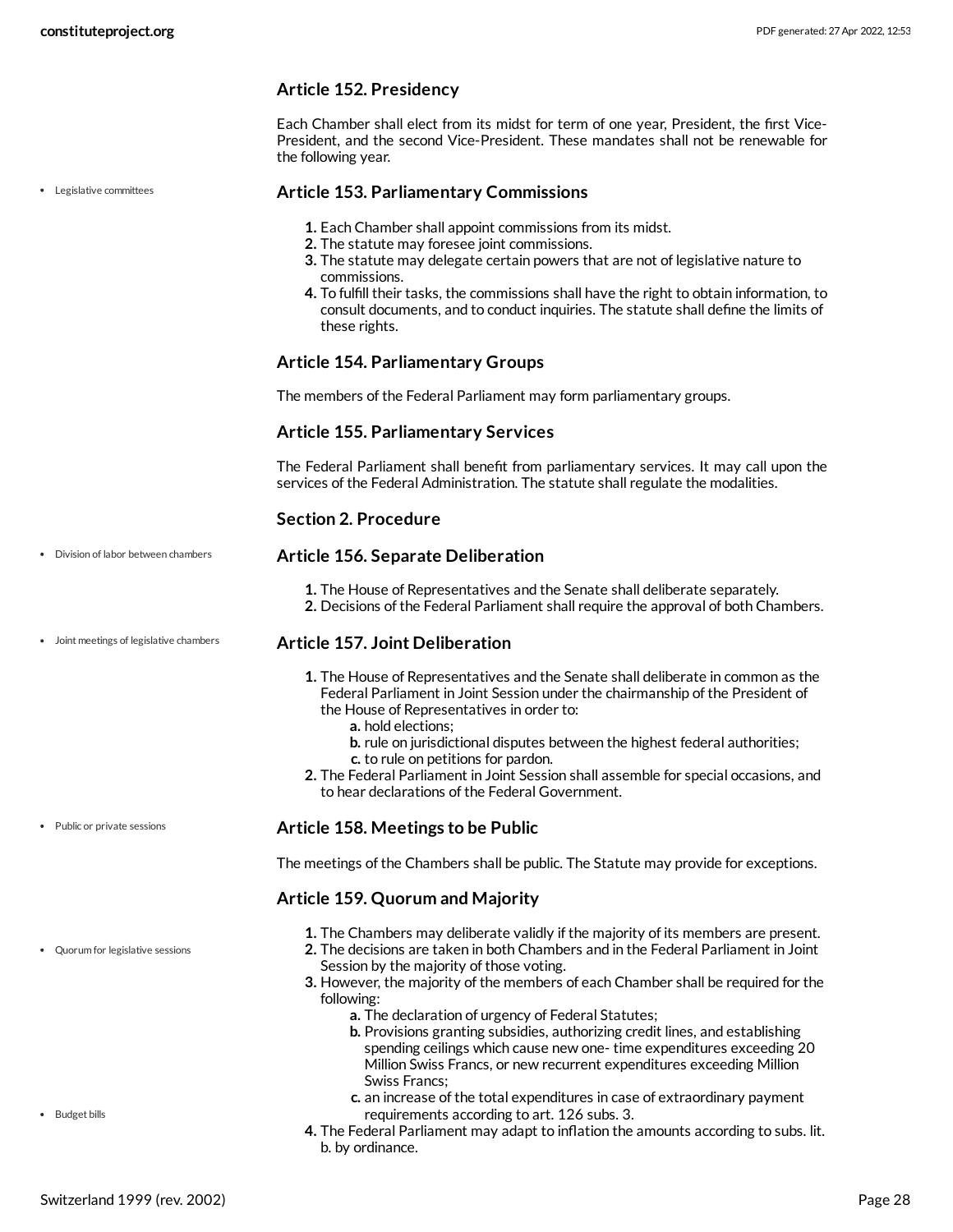- Initiation of general legislation
- Initiation of general legislation
- Head of state immunity • Immunity of legislators

#### <span id="page-28-1"></span>**Article 160. Right to Initiatives and Motions**

- **1.** Every member of the Federal Parliament, every parliamentary group, every parliamentary commission, and every Canton, have the right to submit initiatives to the Federal Parliament.
- **2.** The members of the Federal Parliament and of the Federal Government may present motions concerning proposal under deliberation.

#### **Article 161. Prohibition of Instructed Mandates**

- **1.** The members of the Federal Parliament shall vote without instructions.
- **2.** They shall reveal their links with interest groups.

#### <span id="page-28-0"></span>**Article 162. Immunity**

- **1.** The members of the Federal Parliament and the Federal Government, and the Federal Chancellor may not be held responsible for their statements in the Chambers and before parliamentary organs.
- **2.** The statute may provide for further forms of immunity, and extend them to other persons.

#### **Section 3. Powers**

#### **Article 163. Form of Laws and Decrees by the Federal Parliament**

- **1.** The Federal Parliament shall enact rules of law in the form of Federal Statute or ordinance.
- **2.** The other acts shall use the form of federal decree. federal decree not subjected to referendum shall be called simple federal decree.

#### <span id="page-28-2"></span>**Article 164. Legislation**

- **1.** All important provisions establishing rules of law must be enacted in the form of Federal Statutes. These include the fundamental provisions on
	- **a.** the exercise of political rights;
	- **b.** the restrictions of constitutional rights;
	- **c.** the rights and obligations of persons;
	- **d.** the circle of tax payers, and the object and the calculation of taxes;
	- **e.** the tasks and services of the Confederation;
	- **f.** the obligations of the Cantons when implementing and executing federal law;
	- **g.** the organization and the procedure of federal authorities.
- **2.** Federal Statute may delegate the power to legislate unless this is excluded by the Federal Constitution.

#### **Article 165. Urgent Legislation**

- **1.** Federal Statute whose coming into force tolerates no delay, may be declared urgent by the majority of each Chamber and put into force immediately. It must be limited in time.
- **2.** If referendum is demanded against an urgent Federal Statute, it shall lapse one year after its adoption by the Federal Parliament, unless it is approved by the People within that period.
- **3.** An urgent Federal Statute that has no constitutional basis shall lapse one year after its adoption by the Federal Parliament, unless it was adopted within that period by the People and the Cantons. It must be limited in time.
- **4.** An urgent Federal Statute that was not adopted in votation may not be renewed.

#### <span id="page-28-3"></span>**Article 166. Foreign Relations and International Treaties**

- **1.** The Federal Parliament shall participate in shaping foreign policy, and shall supervise foreign relations.
- **2.** It shall approve international treaties, with the exception of those which by statute or international treaty are within the powers of the Federal Government.

• Initiation of general legislation

• Tax bills

#### • Initiation of general legislation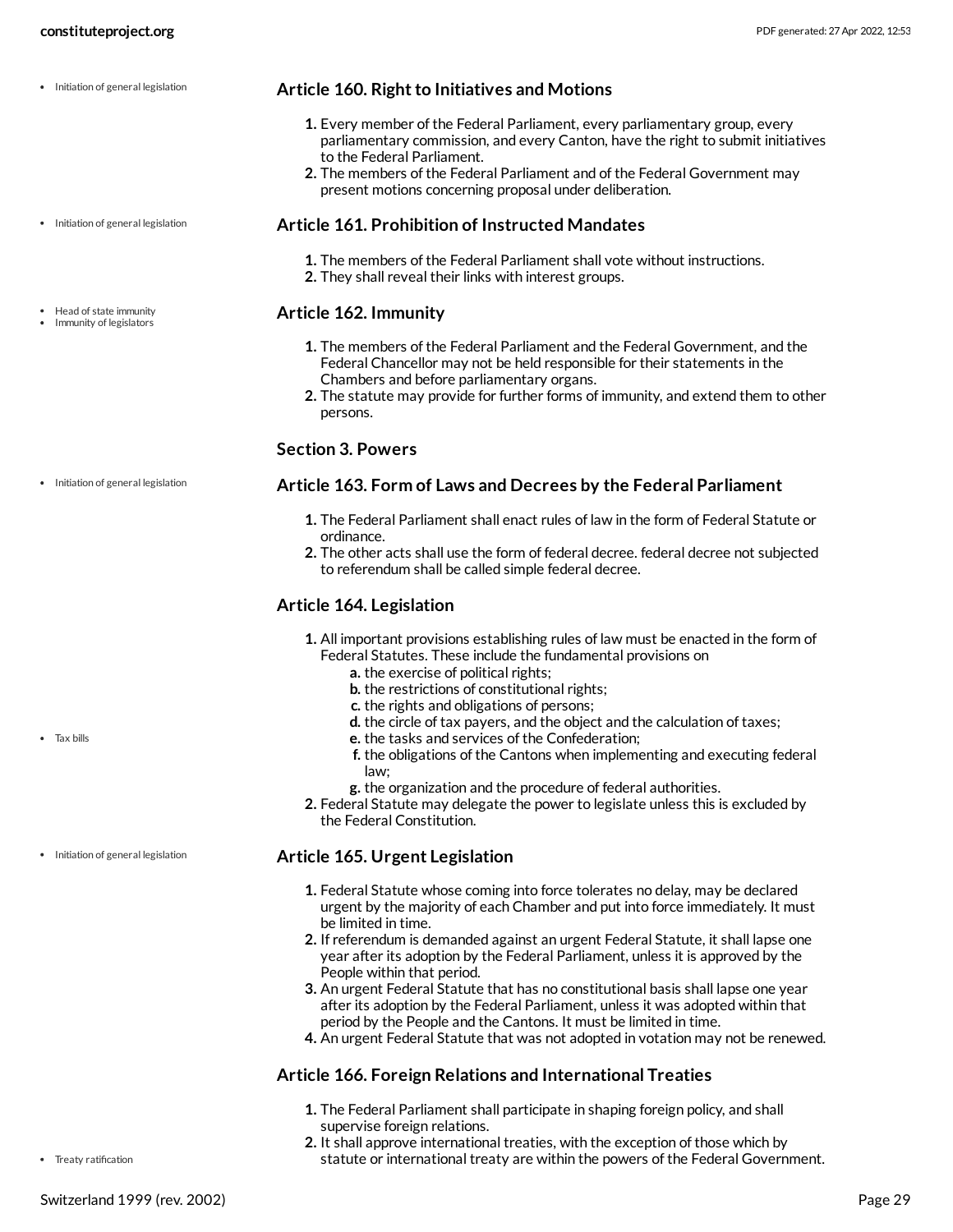Supreme court selection

• Head of state selection

Legislative oversight of the executive

• Budget bills

<span id="page-29-0"></span>**Article 167. Finances**

The Federal Parliament shall decide on federal spending, shall adopt the budget, and shall approve the federal accounts.

#### <span id="page-29-1"></span>**Article 168. Elections**

- **1.** The Federal Parliament shall elect the members of the Federal Government, the
- Federal Chancellor, the judges of the Federal Supreme Court, and the General.
- **2.** The Statute may empower the Federal Parliament to carry out further elections or to confirm appointments.

#### <span id="page-29-2"></span>**Article 169. High Supervision**

- **1.** The Federal Parliament shall exercise the high supervision over the Federal Government, the Federal Administration, the Federal Courts and the other organs entrusted with tasks of the Confederation.
- **2.** Official secrecy shall not be opposable to those special delegations of supervisory commissions that are appointed as provided by Statute.

#### **Article 170. Evaluation of Efficacy**

The Federal Parliament shall ensure that the efficacy of measures taken by the Confederation is evaluated.

#### **Article 171. Mandates to the Federal Government**

The Federal Parliament may confer mandates to the Federal Government. The statute shall regulate the modalities, and, in particular, the instruments which the Federal Parliament may use to influence matters within the powers of the Federal Government.

#### <span id="page-29-4"></span>**Article 172. Relations between the Confederation and the Cantons**

- **1.** The Federal Parliament shall maintain the relations between the Confederation and the Cantons.
- **2.** It shall guarantee the cantonal constitutions.
- **3.** It shall decide whether to approve intercantonal treaties and treaties between Cantons and foreign countries, should the Federal Government or Canton raise an objection.

#### <span id="page-29-3"></span>**Article 173. Further Tasks and Powers**

- **1.** The Federal Parliament shall further have the following tasks and powers:
	- **a.** It shall take measures to safeguard the external security, the independence, and the neutrality of Switzerland;
	- **b.** It shall take measures to secure the inner security;
	- **c.** If extraordinary circumstances so require, it may issue ordinances or simple federal decrees to fulfill the tasks according to letters and b;
	- **d.** It shall order active military service, and to this end, shall mobilize all or part of the army.
	- **e.** It shall take measures to enforce federal law;
	- **f.** It shall decide on the validity of popular initiatives that meet the formal requirements;
	- **g.** It shall cooperate in important planning of state activities;
	- **h.** It shall decide on individual acts, if Federal Statute so provides expressly;
	- **i.** It shall decide conflicts or jurisdiction between the highest federal authorities;
	- **k.** It shall decide on petitions for pardon and declare amnesties.
- **2.** The Federal Parliament shall moreover deal with all subjects that are within the powers of the Confederation, and are not attributed to another federal authority.
- **3.** The Statute may assign other tasks and powers to the Federal Parliament.

• Treaty ratification

Power to declare/approve war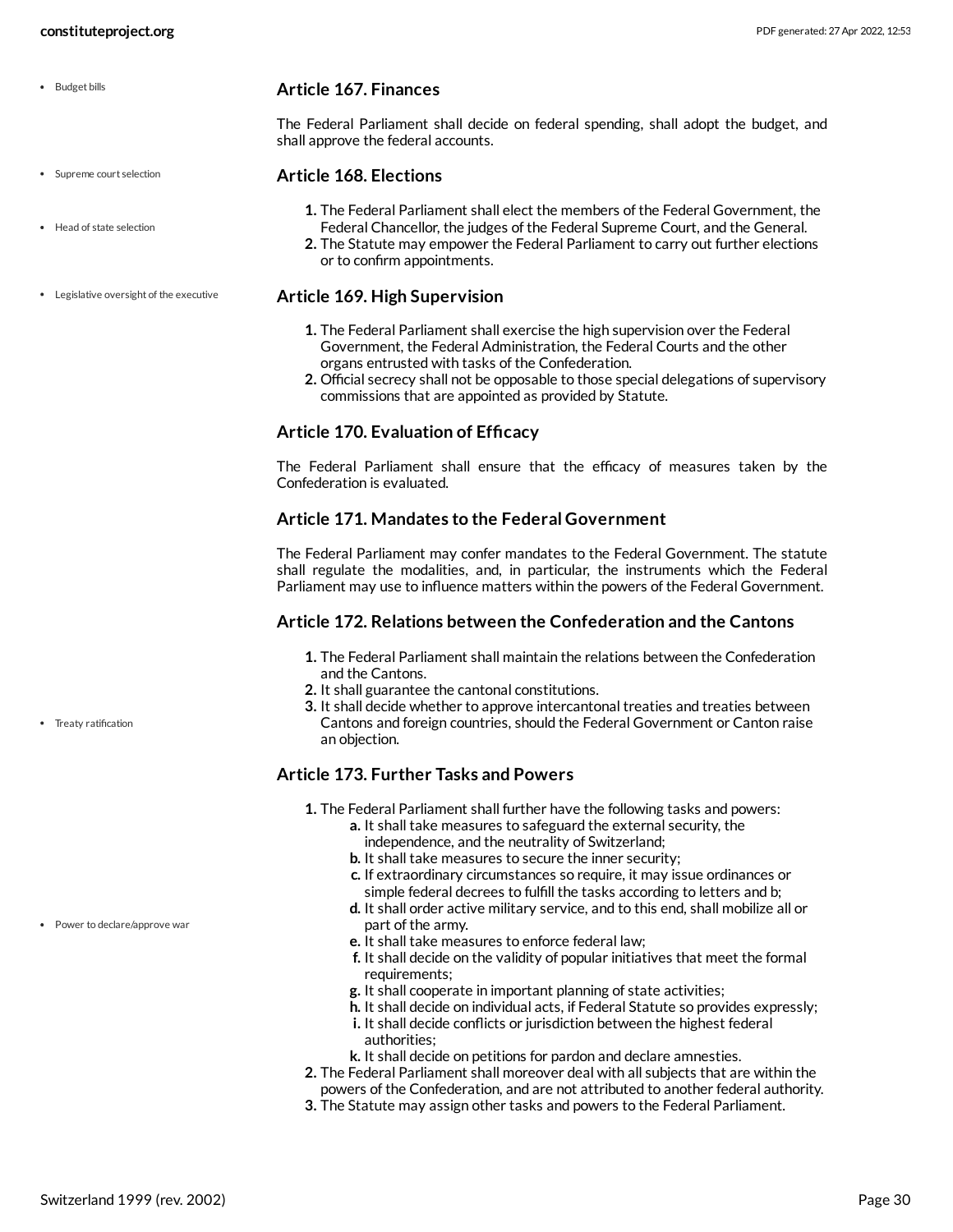## <span id="page-30-0"></span>**Chapter 3. Federal Government and Federal Administration**

#### **Section 1. Organisation and Procedure**

#### <span id="page-30-4"></span>**Article 174. Federal Government**

The Federal Government is the highest governing and executive authority of the Confederation.

#### <span id="page-30-2"></span>**Article 175. Composition and Election**

- **1.** The Federal Government shall consist of seven members.
- **2.** The members of the Federal Government shall be elected by the Federal Parliament after each full renewal of the House of Representatives.
- **3.** They shall be elected among the Swiss citizen eligible for membership in the House of Representatives for four years.
- **4.** Care shall be taken that the various geographical and language regions be adequately represented.

#### <span id="page-30-1"></span>**Article 176. Presidency**

- **1.** The President of the Confederation shall chair the Federal Government.
- **2.** The Federal Parliament shall elect, for term of one year, one of the members of the Federal Government as President of the Confederation, and another as Vice-President of the Federal Government.
- **3.** These mandates may not be renewed for the following year. The President of the Confederation shall not be eligible to be Vice-President for the following year.

#### **Article 177. Principle of Collective Authority and Division into Departments**

- **1.** The Federal Government shall take its decisions as collective body.
- **2.** For the preparation and implementation of the decisions, the matters of the Federal Government shall be distributed amongst its members according to Departments.
- **3.** Matters shall be entrusted to Departments or administrative units subordinated to them to be settled directly; in such cases, the right of recourse to remedy shall be guaranteed.

## **Article 178. Federal Administration**

- **1.** The Federal Government shall direct the Federal Administration. It shall ensure its efficient organization and the effective fulfillment of its tasks.
- **2.** The Federal Administration shall be divided into Departments; each Department shall be directed by one member of the Federal Government.
- **3.** The statute may attribute administrative tasks to organizations and persons of public or private law outside the Federal Administration.

## **Article 179. Federal Chancery**

The Federal Chancery is the general staff of the Federal Government. It shall be directed by Federal Chancellor.

#### **Section 2. Powers**

#### <span id="page-30-3"></span>**Article 180. Government Policy**

- **1.** The Federal Government shall determine the goals and the means of its government policy. It shall plan and coordinate the activities of the state.
- **2.** It shall inform the public timely and fully of its activity, unless preponderant public or private interests prevent this.

Name/structure of executive(s)

- Establishment of cabinet/ministers
- $\approx$  Name/structure of executive(s)
- Head of state selection
- Head of state term length s Eligibility for head of state
- Minimum age of head of state
- Head of state selection
- Name/structure of executive(s)
- Head of state term length
- Head of state selection
- Deputy executive

Establishment of cabinet/ministers

Legislative oversight of the executive

Head of state powers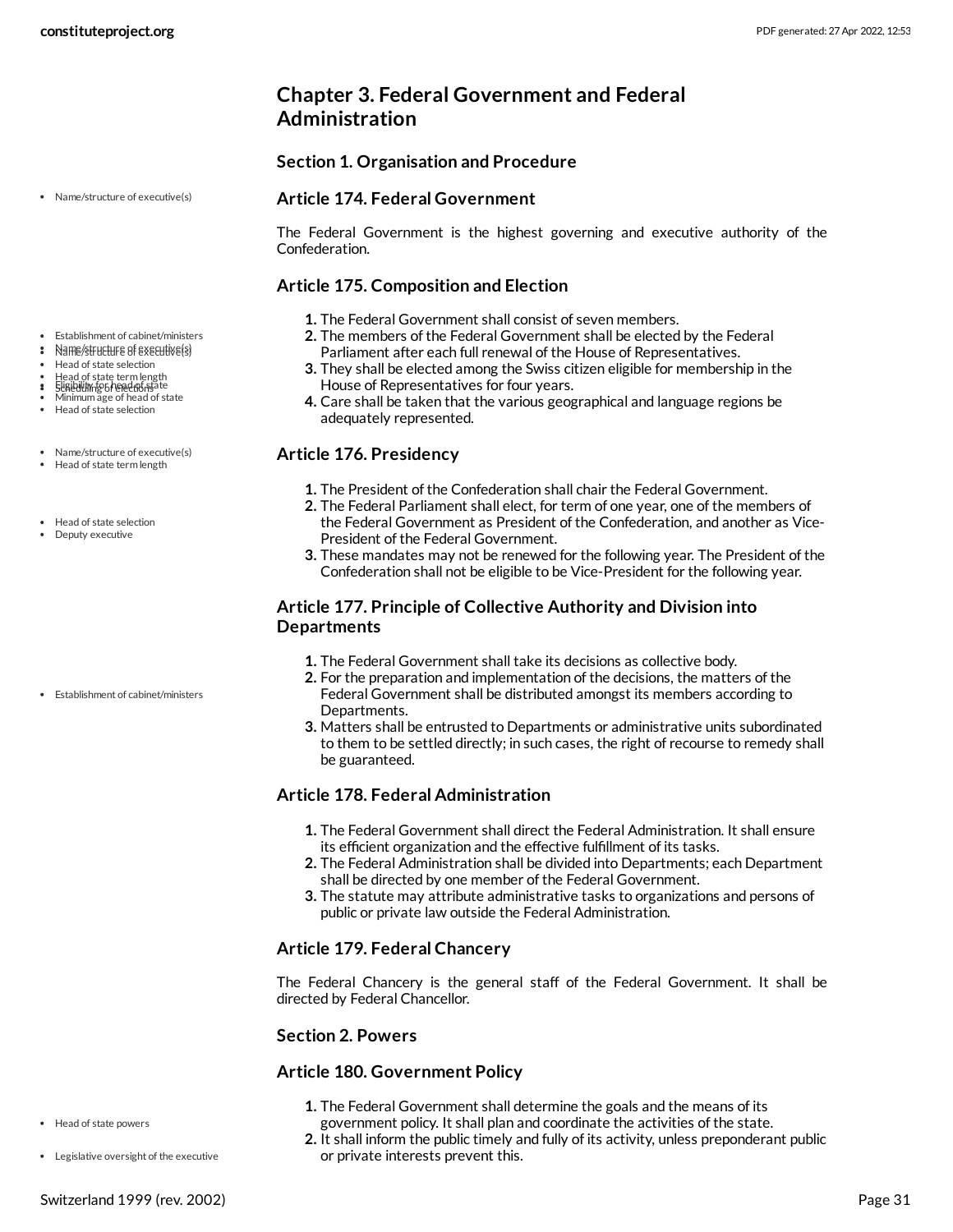#### **Article 181. Initiative**

The Federal Government shall submit to the Federal Parliament drafts of its legislation.

#### <span id="page-31-4"></span>**Article 182. Legislation and Implementation**

- **1.** The Federal Government shall legislate in the form of ordinances, insofar as the Constitution or the statute empower it to do so.
- **2.** It shall ensure the implementation of statutes, of decrees of the Federal Parliament, and of judgments of the federal judiciary.

#### <span id="page-31-0"></span>**Article 183. Finances**

- **1.** The Federal Government shall prepare the financing plan, draft the budget and establish the federal accounts.
- **2.** It shall ensure correct financial management.

#### <span id="page-31-3"></span>**Article 184. Foreign Relations**

- **1.** The Federal Government shall conduct foreign relations safeguarding the Federal Parliament's participation rights; it shall represent Switzerland abroad.
- **2.** It shall sign treaties and ratify them. It shall submit them to the Federal Parliament for approval.
- **3.** When the safeguard of the interests of the country so require, the Federal Government may issue ordinances and orders. Ordinances must be limited in time.

#### <span id="page-31-1"></span>**Article 185. External and Inner Security**

- **1.** The Federal Government shall take measures to secure the external security, the independence, and the neutrality of Switzerland.
- **2.** It shall take measures to safeguard the inner security.
- **3.** It may base itself directly on the present article to issue ordinances and orders to obviate existing or imminent great disturbances of the public order, the external or the inner security. Such ordinances shall be limited in time.
- **4.** In urgent cases, it may mobilize troops. If it mobilizes more than 4000 members of the armed forces for active duty, or if the mobilization for active duty is expected to last more than three weeks, the Federal Parliament must be convened without delay.

#### <span id="page-31-2"></span>**Article 186. Relations between the Confederation and the Cantons**

- **1.** The Federal Government shall entertain the relations between the
- Confederation and the Cantons, and shall collaborate with the Cantons.
- **2.** It shall approve cantonal legislation where the implementation of federal law so requires.
- **3.** It may raise objections against treaties amongst the Cantons, or between Cantons and foreign countries.
- **4.** It shall ensure the implementation of federal law, cantonal constitutions, and intercantonal treaties, and shall take the necessary measures.

#### <span id="page-31-5"></span>**Article 187. Further Tasks and Powers**

- **1.** The Federal Government shall further have the following tasks and powers:
	- **a.** It shall supervise the Federal Administration and the other organizations or persons entrusted with tasks of the Confederation;
	- **b.** It shall regularly inform the Federal Parliament of its activity and on the state of the country;
	- **c.** It shall carry out the appointments that are not in the powers of other authorities;
	- **d.** It shall decide on remedies where the statute so provides.
- **2.** The statute may attribute further tasks and powers to the Federal Government.
- Head of state powers
- Head of state decree power
- Budget bills
- Treaty ratification
- Foreign affairs representative
- Head of state decree power

- Power to declare/approve war
- Emergency provisions Head of state decree power
- Designation of commander in chief  $\bullet$
- Power to declare/approve war
- Emergency provisions
- Head of state powers
- Federal review of subnational legislation

- Legislative oversight of the executive
- Head of state powers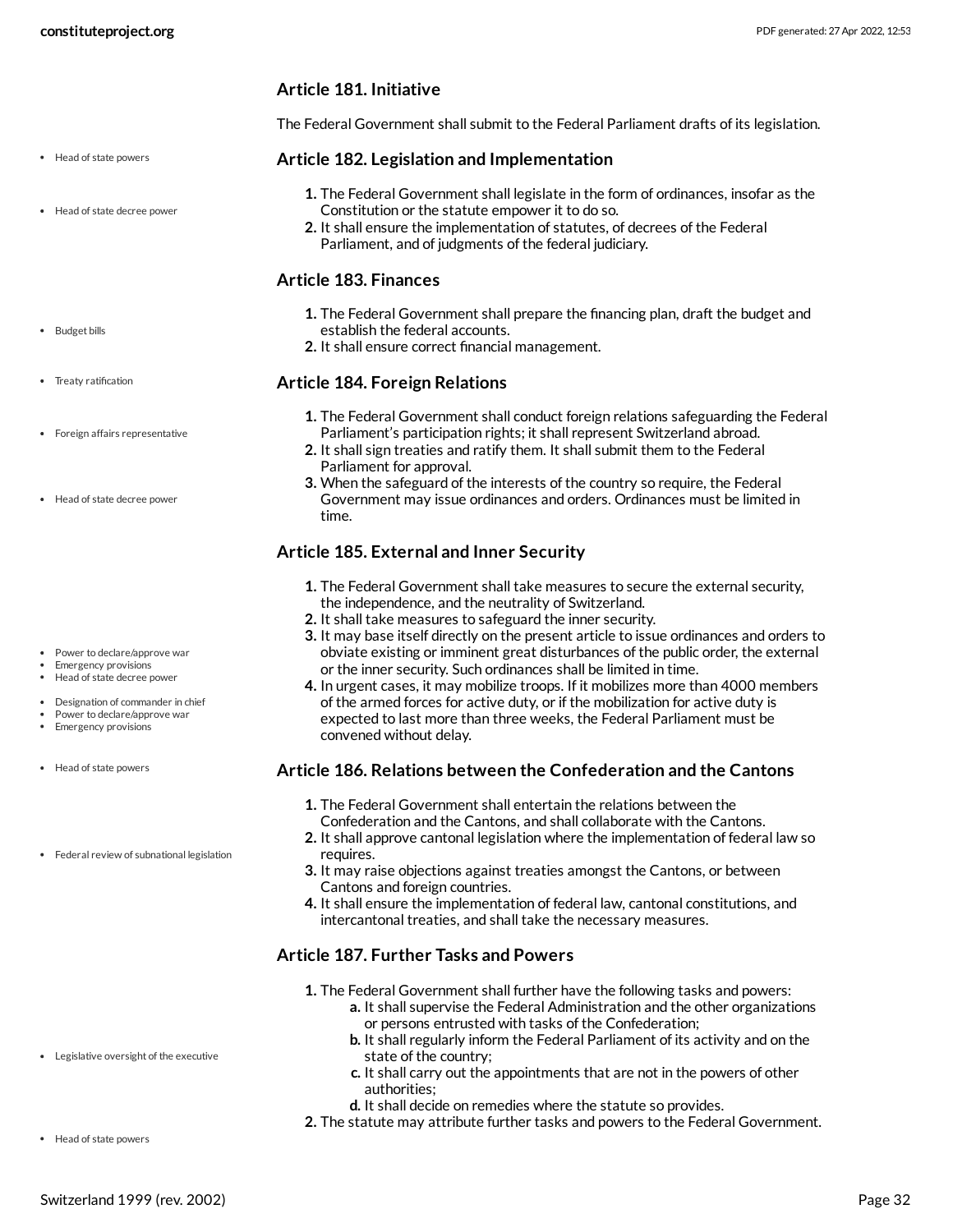## <span id="page-32-0"></span>**Chapter 4. Federal Supreme Court and other Judicial Authorities**

#### <span id="page-32-3"></span>**Article 188. Position of Federal Supreme Court**

- **1.** The Federal Supreme Court is the highest federal judicial authority.
- **2.** Its organization and its procedure shall be regulated by statute.
- **3.** The Federal Supreme Court shall provide for its own administration.

#### <span id="page-32-1"></span>**Article 189. Jurisdiction of Federal Supreme Court**

- **1.** The Federal Supreme Court shall have jurisdiction over violations of:
	- **a.** federal law;
	- **b.** public international law;
	- **c.** intercantonal law;
	- **d.** cantonal constitutional rights;
	- **e.** autonomy of municipalities, and other guarantees granted by the Cantons to public corporate bodies;
	- **f.** federal and cantonal provisions and political rights.
- **2.** It shall judge public law disputes between the Confederation and the Cantons or amongst Cantons.
- **3.** The statute may provide for further grounds for jurisdiction of the Federal Supreme Court.
- **4.** Enactments of the Federal Parliament and of the Federal Government cannot be challenged before the Swiss Federal Supreme Court. Exceptions may be provided for by statute.

## **Article 190. Applicable Law**

The Federal Supreme Court and the other authorities applying the law shall follow the federal statutes and international law.

## <span id="page-32-2"></span>**Article 191. Access to Federal Supreme Court**

- **1.** Legislation shall guarantee access to the Federal Supreme Court.
- **2.** For disputes that do not concern legal question of fundamental importance, it may provide for threshold sum.
- **3.** For certain subject matters access to the Federal Supreme Court may be excluded by statute.
- **4.** For manifestly unjustified complaints the statute may provide for simplified procedure.

#### **Article 191a. Further Federal Judicial Authorities**

- **1.** The Confederation shall provide for federal criminal court which shall judge as trial court criminal cases that are subject by statute to federal jurisdiction. The statute may provide for further grounds for jurisdiction of the Federal Criminal Court.
- **2.** The Confederation shall provide for federal judicial authorities to judge disputes of public law arising within the administrative jurisdiction of the Federal Administration.
- **3.** Further federal judicial authorities may be established by statute.

## **Article 191b. Cantonal Judicial Authorities**

- **1.** The Cantons shall establish cantonal judicial authorities to judge civil and public law disputes and criminal cases.
- **2.** They may establish common judicial authorities.
- Structure of the courts
- Supreme court selection
- Supreme court powers
- Constitutional interpretation

• Federal review of subnational legislation

International law Customary international law

Structure of the courts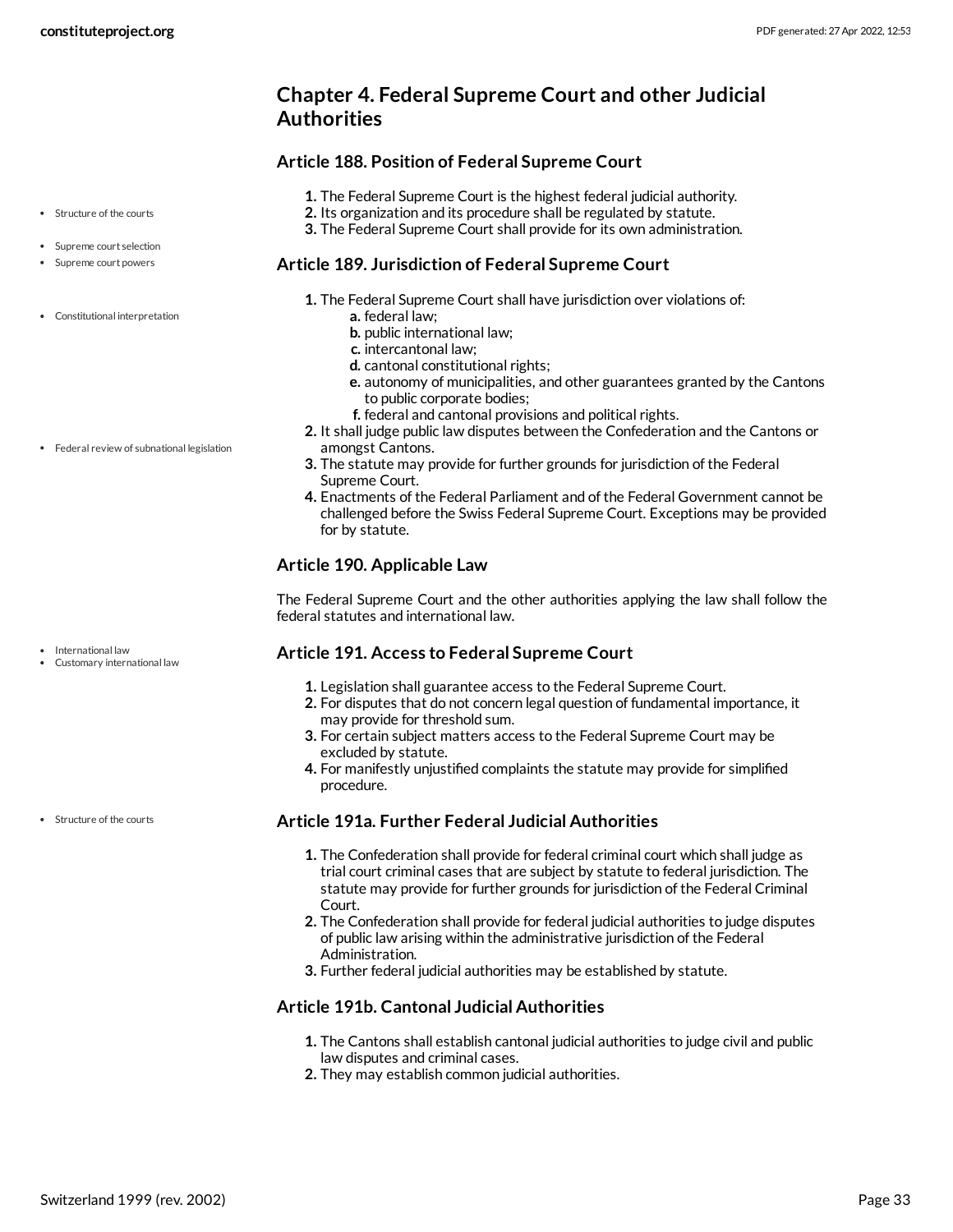#### **Article 191c. Independence of the Judiciary**

All judicial authorities shall be independent in their judicial activity and bound by law only.

## <span id="page-33-0"></span>**Title 6. Revision ofthe Federal Constitution and Temporal Provisions**

## <span id="page-33-1"></span>**Chapter 1. Revision**

#### Constitution amendment procedure

#### <span id="page-33-3"></span>**Article 192. Principle**

- **1.** The Federal Constitution may be subjected to total or partial revision at any time.
- **2.** Where the Federal Constitution and implementing legislation do not provide otherwise, the revision shall follow the legislative process.

#### <span id="page-33-4"></span>**Article 193. Total Revision**

- **1.** A total revision of the Federal Constitution may be proposed by the People or by one of the Chambers, or may be decreed by the Federal Parliament.
- **2.** If the initiative emanates from the People or if the Chambers disagree, the People shall decide whether total revision shall be undertaken.
- **3.** Should the People accept total revision, both Chambers shall be newly elected.
- **4.** The mandatory provisions of international law may not be violated.

#### **Article 194. Partial Revision**

- **1.** A partial revision of the Federal Constitution may be requested by the People, or be decreed by the Federal Parliament.
- **2.** A partial revision must respect the principle of the unity of subject matter; it may not violate the mandatory provisions of international law.
- **3.** A popular initiative for partial revision must, moreover, respect the principle of the unity of form.

#### **Article 195. Entry into Force**

The Constitution revised in total or in part shall enter into force as soon as it is accepted by the People and the Cantons.

## <span id="page-33-2"></span>**Chapter 2. Transitory Provisions**

#### **Article 196. Transitory Provisions pursuantto federal decree of December 18, 1998 on new federal constitution**

#### <span id="page-33-5"></span>**1. Transitory Provision to Art. 84 (Transalpine Traffic**

The transfer of freight transit traffic from road to rail shall be completed ten years after the adoption of the popular initiative for the protection of the alpine regions from transit traffic.

#### **2. Transitory Provision to Art. 85 (Flat Heavy Traffic Charge**

- **1.** The Confederation shall levy an annual charge on each domestic and foreign motor vehicle and trailer having total weight of over 3.5 tons for the use of roads open to general traffic.
- **2.** The charge shall be:

## Customary international law

International law Constitution amendment procedure

Constitution amendment procedure

- Customary international law
- International law
- Constitution amendment procedure
- Transitional provisions
- Subsidiary unit government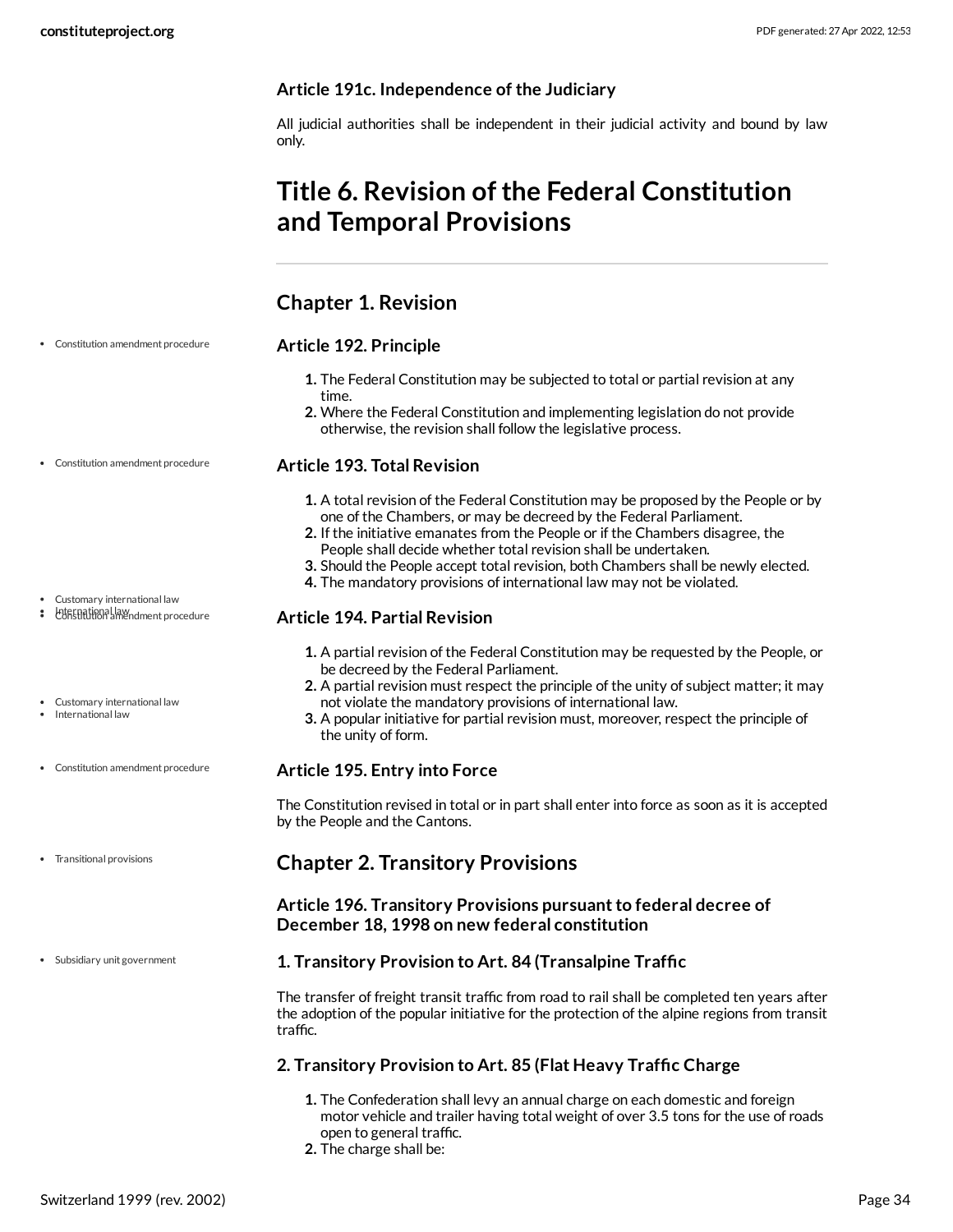- **2. a.** for lorries and articulated motor vehicles of  $\bullet$  over 3.5 up to 12 CHF 650
	- over 12 up to 18 CHF 2000
	- over 18 up to 26 CHF 3000
	- over 26 CHF 4000
	- **b.** for trailers of
		- $-$  over 3.5t up to 8 t CHF 650
		- $\bullet$  over 8 t up to 10 t CHF 1500
		- over 10 t CHF 2000
	- **c.** for coaches CHF 650
- **3.** The rates may be adjusted by means of Federal Statute, insofar as this is justified by the cost of road traffic.
- **4.** The Federal Government may, moreover, by means of an ordinance, bring the tariff categories that apply above 12 tons listed in paragraph into line with possible amendments of the weight categories defined in the road traffic statute.
- **5.** For vehicles which are not on the road in Switzerland during the whole year, the Federal Government shall establish suitably gradual rates, taking into account the costs of collecting the charge.
- **6.** The Federal Government shall regulate the implementation. It may establish the rates foreseen in subs. for special categories of vehicles, exempt certain vehicles from the charge, and establish special regulations, particularly for journeys in border areas. Such regulations shall not result in vehicles registered abroad being treated more favorably than Swiss vehicles. The Federal Government may foresee fines in case of infractions. The Cantons shall collect the charges on vehicles registered in Switzerland.
- **7.** The charge may be wholly or partly abolished by statute.
- **8.** The present article shall apply until the coming into force of the Federal Statute of December 19, 1997, on the heavy traffic duty related to motor power or consumption.

#### **3. Transitory Provision to Art. 87 (Railroad and other Traffic**

- **1.** The Major Railroad Projects are the New Alpine Crossing, Rail 2000, the link of Eastern and Western Switzerland to the European high-speed railroad network, and the improvement by active and passive measures of protection against noise along railroad lines.
- **2.** In order to finance the Major Railroad Projects, the Federal Government may
	- **a.** use the full yield of the flat heavy traffic charge set out in art. 196, subs. until the charge on heavy goods traffic related to motor power or consumption according to Art 85 comes into force, and may, for this purpose, at most double the rates;
		- **b.** use no more than two thirds of the yield of the heavy goods traffic charge related to motor power or consumption set out in Art 85;
		- **c.** use funds yielded by the tax on mineral fuels set out in Art 86, subs. 3, letter to cover 25 percent of the total costs for the basic lines of the New Alpine Crossing;
		- **d.** raise funds on the capital markets, but no more than 25 percent of the general costs of the new alpine crossing, Rail 2000, and the link of Eastern and Western Switzerland to the European high- speed railroad network;
		- **e.** raise by .1 percent points all value added tax rates (including surtax) set out in Art 196, subs. 14 and Art 130;
		- **f.** provide for additional financing from private sources or international organizations.
- **3.** The financing of the Major Railroad Projects according to paragraph shall be assured by fund legally dependent on the Confederation, but keeping separate accounts. The proceeds from the tolls and taxes set out in paragraph shall be credited to the financial accounts of the Confederation, and transferred into the fund the same year. The Confederation may grant advances to the fund. The Federal Parliament shall issue the regulations for the fund by means of an ordinance.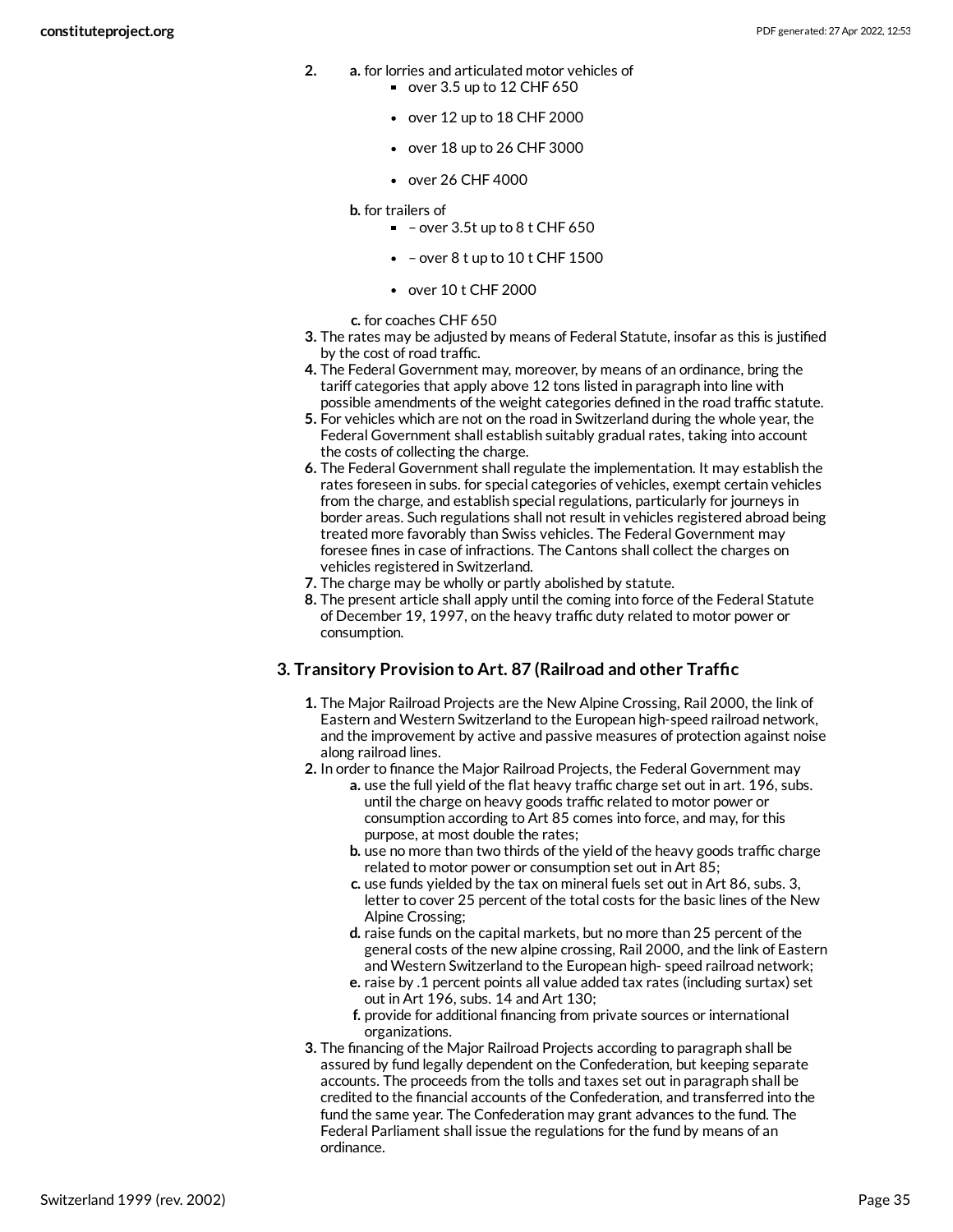- **4.** The four Major Railroad Projects according to paragraph shall be adopted by means of Federal Statutes. For each major project as whole, its necessity and status of planning must be established. For the New Alpine Crossing project, the various construction phases shall be defined in the Federal Statute. The Federal Parliament shall allocate the necessary funds by way of authorizing credit lines. The Federal Government shall approve the construction milestones, and determine the timetable.
- **5.** This provision shall apply until the construction of the Major Railroad Projects mentioned in paragraph is completed, and their financing has ended (through repayment of advances)

#### **4. Transitory Provision to Art. 90 (Nuclear Energy**

Until September 23, 2000, no general, building, start-up, or operating permit shall be granted for new installations for the production of nuclear energy.

#### **5. Transitory Provision to Art. 95 (Private Economic Activity**

Until federal legislation is adopted, the Cantons shall mutually recognize their education or training certificates.

#### **6. Transitory Provision to Art. 102 (Approvisionment of the Country**

- **1.** The Confederation shall ensure the approvisionment of the country with millable cereals and baking flour.
- **2.** This transitory provision shall remain in effect until December 31, 2003 at the latest.

## **7. Transitory Provision to Art. 103 (Structural Policy**

For no more than ten years from the entry into force of the Constitution, the Cantons may, to secure the existence of important parts of particular sector of the hotel and restaurant industry, continue to apply existing regulations that make the opening of new businesses in that sector conditional upon establishing need.

#### **8. Transitory Provision to Art. 106 (Gambling**

- **1.** Article 106 shall enter into force with the entry into force of new Federal Statute on gambling and casinos.
- **2.** Until that date, the following provisions shall apply:
	- **a.** It shall be prohibited to open and to operate casinos.
		- **b.** The Cantonal Governments may, under certain limitations mandated by public interest, authorize entertainment gambling as was customary in Kursaals until the Spring of 1925, if the competent authority is of the opinion that this gambling is necessary to maintain or develop tourism, and if it is organized by Kursaal operator serving this purpose. The Cantons may also prohibit this type of gambling.
		- **c.** The Federal Government shall issue an ordinance on the limitations mandated by public interest. The stake shall be no more than CHF 5.--
		- **d.** Each cantonal gambling license must be approved by the Federal Government.
		- **e.** One fourth of the raw receipts of the gambling operations must be credited to the Confederation which shall use this part, without regard to its own prestations, for the benefit of victims of natural disasters, and for institutions of public assistance.
		- **f.** The Confederation may also take the necessary measures concerning lotteries.

#### **9. Transitory Provision to Art. 110 subs. (National Day**

- **1.** Until the entry into force of the new federal legislation, the Federal Government shall regulate the modalities.
- **2.** Swiss National Day shall not be included in the number of holidays established in art. 18, par. of the Labor Statute.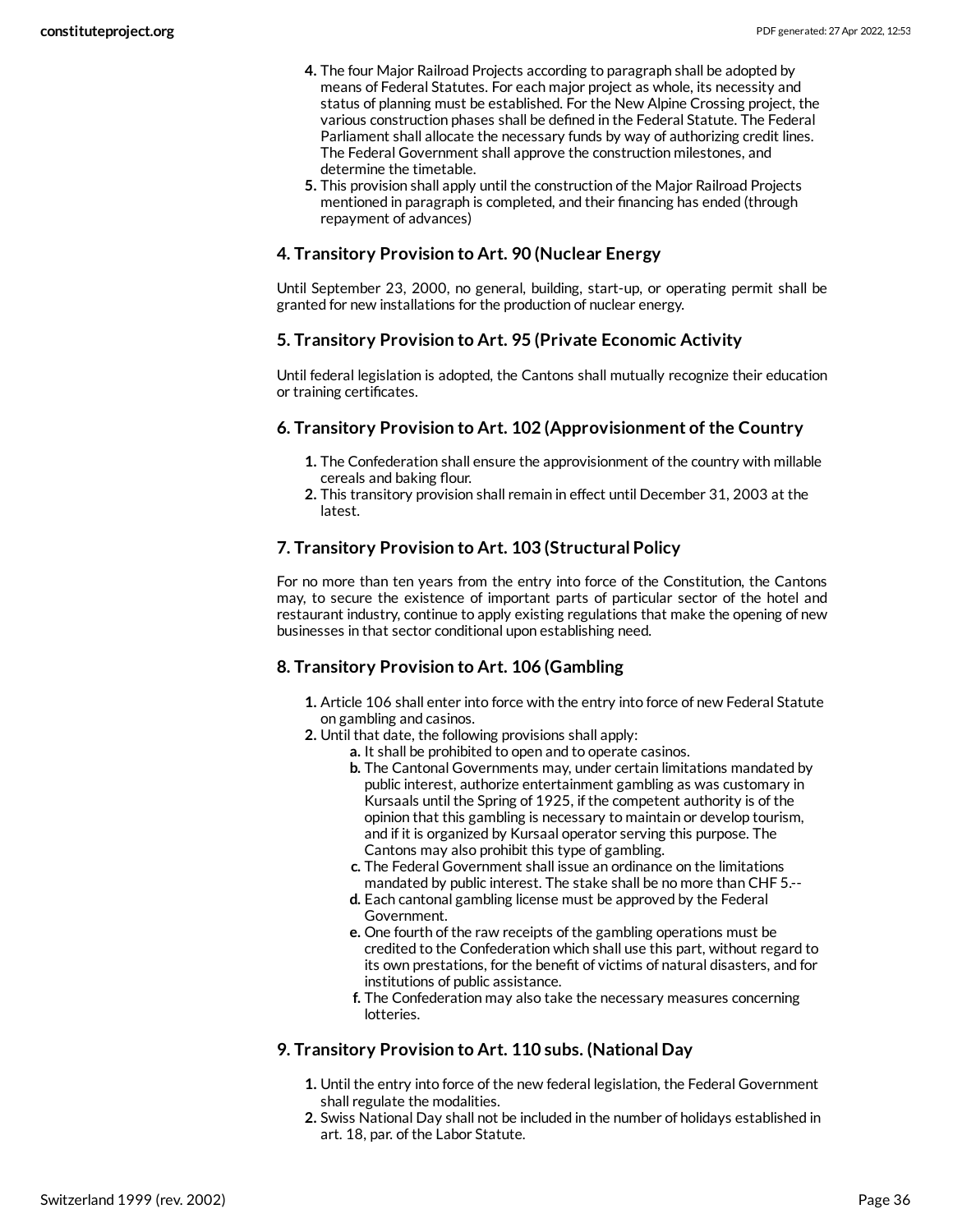#### **10. Transitory Provision to Art. 112 (Old age, Survivors' and Disability Insurance**

As long as the federal old age, survivors' and disability insurance does not cover the basic living expenses, the Confederation shall grant the Cantons subsidies for the financing of supplementary benefits.

#### **11. Transitory Provision to Art. 113 (Employment Pension Plans**

Insured persons who belong to the generation at the time of the introduction of mandatory employee pension plans, and therefore did not contribute for the full time, shall receive the minimum statutory benefits, according to their income, within 10 to 20 years after the entry into force of the statute.

## <span id="page-36-0"></span>**12. Transitory Provision to Art. 126 (Financial Order**

- **1.** The deficit in the financial accounts of the Confederation shall be reduced through savings until the accounts are substantially balanced.
- **2.** The deficit may not exceed 5000 Million Swiss Francs in the 1999 accounts and 2500 Million in the 2000 accounts. In the 2001 accounts, it shall be reduced to at most percent of the receipts.
- **3.** If the economic situation so requires, the majority of the members of both Chambers may extend by way of decree the deadlines according to paragraph at most by two years altogether.
- **4.** The Federal Parliament and the Federal Government shall take into account the objectives of paragraph when establishing the budget and the long-term financing plan, and when deliberating on all matters having financial consequences.
- **5.** When implementing the budget, the Federal Government shall use all saving opportunities. To this end, it may freeze credits and credit lines already authorised. Statutory rights and subsidies promised in individual cases with force of law shall be reserved.
- **6.** If the objectives according to paragraph are missed, the Federal Government shall determine which amount must be additionally saved. To this end,
	- **a.** it shall decide on additional savings within its powers;
	- **b.** it shall propose to the Federal Parliament amendments of statutes leading to additional savings.
- **7.** The Federal Government shall establish the total sum of the additional savings in such way that the objectives shall be achieved with delay of no more than two years. The savings shall be made both on subsidies to third parties and in the field of the Confederation itself.
- **8.** The two Chambers shall decide on the motions of the Federal Government in the same session, and shall put their decree into force following the procedure of Art. 165 of the Constitution; they shall be bound to the amount of savings established by the Federal Government according to paragraph 6.
- **9.** Should the deficit in later yearly account again exceed percent of the receipts, it shall be reduced in the following yearly accounts to this objective. If the economy so requires, the Federal Parliament may, by way of an ordinance, extend the period by no more than two years. In all other respects, the procedure follows paragraphs to 8.
- **10.** This provision shall remain in effect until it shall be replaced by constitutional law measures to limit the federal deficit and the federal debt.

## **13. Transitory Provision to Art. 128 (Term of Tax Levy**

The direct federal tax may be levied until the end of 2006.

## **14. Transitory Provision to Art. 130 (Value Added Tax**

- **1.** Until statute on value added tax shall enter into force, the implementing provisions shall be established by the Federal Government. For the implementing provisions, the following principles shall apply:
	- **a.** The following shall be taxable:

• Budget bills Balanced budget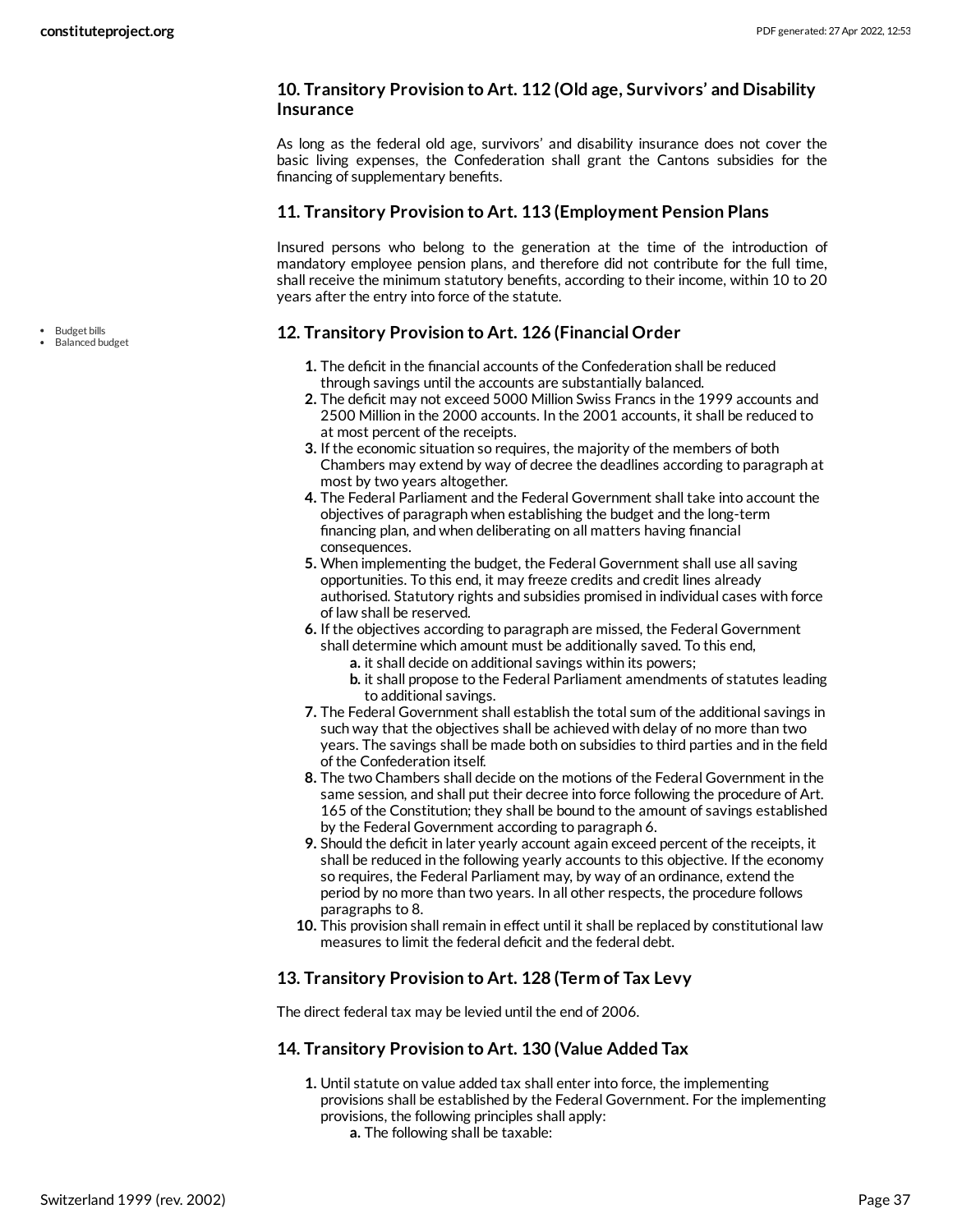- **1. a. 1.** The supply of goods and services that business provides against payment within Switzerland (including own use) **2.** The import of goods.
	- **b.** The following shall be exempt from the tax, and there shall be no right to deduct previous tax:
		- **1.** Postal service within the framework of its monopoly with the exception of the transportation of persons;
		- **2.** Health services;
		- **3.** Social welfare and social security services;
		- **4.** Services related to education, teaching, and care of children and young persons;
		- **5.** Cultural services;
		- **6.** Insurance transactions;
		- **7.** Money market and capital market transactions, with the exception of asset management and recovery of debt;
		- **8.** Transfer, long term leasing, and letting of immovable property;
		- **9.** Betting, lotteries, and other games of chance;
		- **10.** Services rendered by non-profit organizations to their members against payment of contribution fixed in the Art. of incorporation;
		- **11.** Supply of official Swiss postage stamps used as such.

To safeguard fair competition or to simplify the collection of the tax, voluntary taxation of the transactions listed above may be permitted with right to deduct the tax in advance.

- **c.** The following shall be freed from tax with right to deduct previous taxes: **1.** The export of goods, and services rendered abroad;
	- **2.** Services in connection with the export or transit of goods.
- **d.** The following shall not be subjected to the tax on transactions made within Switzerland:
	- **1.** Businesses with total annual taxable turnover of no more than 75'000 francs;
	- **2.** Businesses with total annual taxable turnover of no more than 250'000 francs, provided that the amount of tax, after deduction of previous tax, does not regularly exceed 4'000 francs per year;
	- **3.** Farmers, foresters, and horticulturists who supply produce exclusively from their own businesses, and livestock dealers;
	- **4.** Painters and sculptors with respect to works of art created by them personally.

To ensure fair competition or to simplify the collection of the tax, the businesses and persons listed above may be permitted to pay tax on a voluntary basis, with the right to deduct previous tax.

**e.** The tax rate shall be:

**1.** 2.0 percent on the transactions and importation of the following goods which the Federal Government may define in greater detail:

- piped water,
- foodstuffs and beverages, with the exception of alcoholic beverages,
- livestock, poultry, fish,
- cereals,
- seeds, tubor vegetables, and plant bulbs, growing plants, cuttings, grafts, and cut flowers and branches, also when arranged as bouquets, reeves, and in similar ways,
- fodder, silage acids, straw, fertilizers, and pesticides,
- pharmaceuticals,
- newspapers, magazines, books and other printed materials to the extent defined by the Federal Government;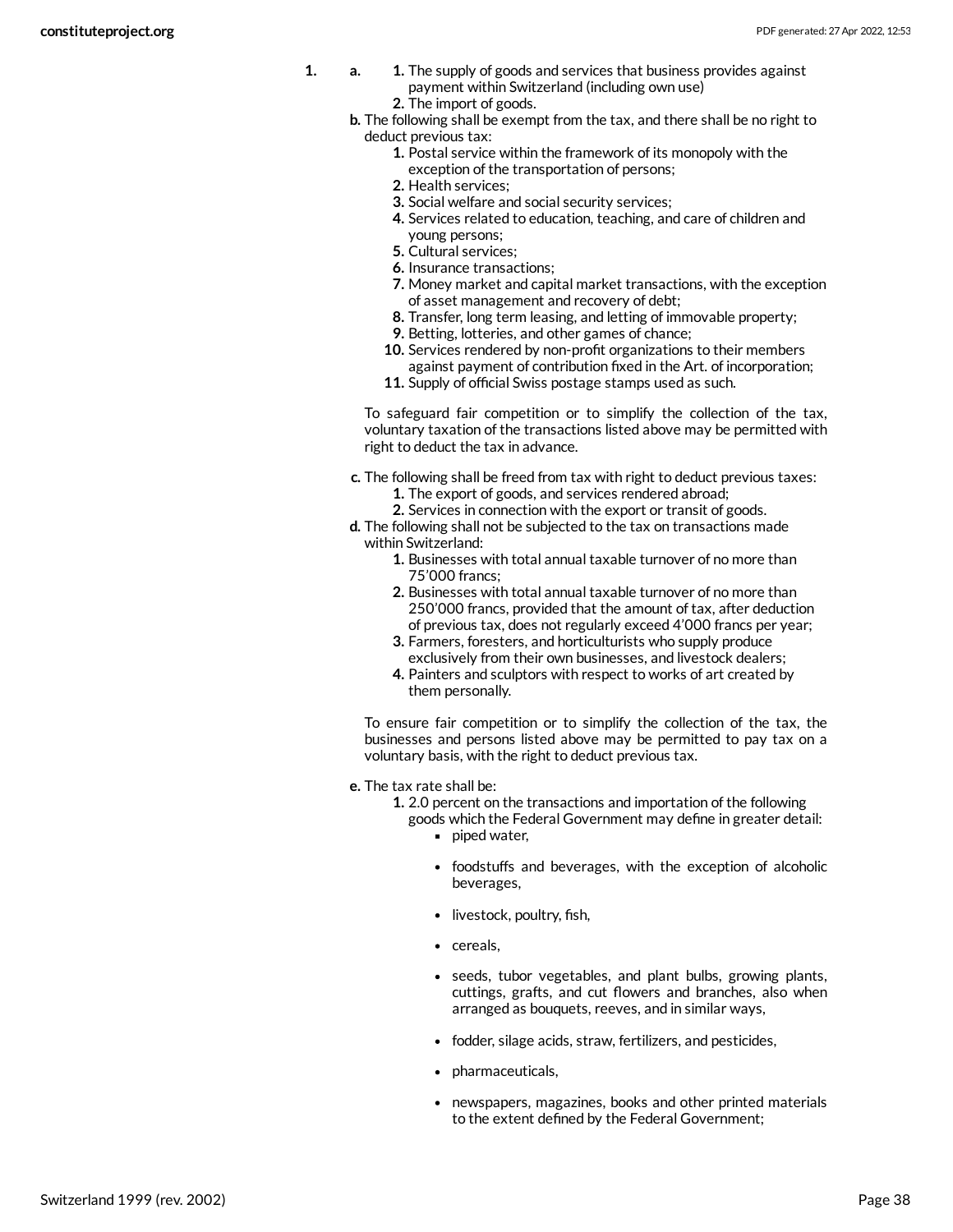- **1. e. 2.** 2.0 percent on radio and television activities with the exception of those of commercial character;
	- **3.** 6.5 percent on the supply and the importation of other goods, and on all other taxable services.
	- **f.** The tax shall be calculated on the payment obtained, or, if there is no such payment, and in the case of imports, on the value of the goods or services received.
	- **g.** The following shall be taxable:
		- **1.** Taxpayers who generate taxable turnover;
		- **2.** Persons who receive services originating abroad, provided that their total cost exceeds 10'000 francs per year;
		- **3.** Persons who import goods, and are liable to pay customs duty or to make customs declaration.
	- **h.** The taxpayer shall pay the tax on the taxable turnover; if the taxpayer uses the goods supplied and the services received to generate taxable turnover within Switzerland or abroad, in the tax accounts the following may be deducted from the tax owed as previously paid tax:
		- **1.** the tax passed on to the taxpayer by other taxpayers, and
		- **2.** the tax paid on the importation of goods or on the acquisition of services from abroad;
		- **3.** 2.0 percent of the price of natural products purchased from businesses not subject to the tax in accordance with letter d, point 3. The right to deduct previous tax does not extend to noncommercial expenditures.
	- **i.** As general rule, the tax and the deduction for previous tax shall be accounted for every quarter.
	- **k.** Special provisions may be established for turnover taxation in the case of gold coins and refined gold, and of goods that are already subject to special fiscal charges.
	- **l.** Simplifications may be made if they neither alter tax revenues nor affect competition significantly, nor create excessive tax accounting difficulties for other tax payers.
	- **m.** Tax evasion and tax endangerment shall be punishable in analogy with the other federal criminal provisions in the field of tax law.
	- **n.** The special provisions on the criminal liability of businesses foreseen in art. of the Federal Statute on administrative criminal law may also be applied in cases where fine of more than 5'000 francs is possible.
- **2.** During the first five years following the introduction of the value added tax, percent of the yield of this tax shall be used to reduce the health insurance premiums to the benefit of persons in lower income strata. The Federal Parliament shall decide how this part of the value added tax that is dedicated for specific purpose shall be used after the expiry of this period.
- **3.** The Confederation may by statute set lower rate for the value added tax on tourist services in Switzerland, provided that the services are largely used by foreigners and the competitive situation so requires.15
- **4.** The value added tax may be levied until the end of 2006.

## **15. Transitory Provision to Art. 131 (Beer Tax**

Until the adoption of Federal Statute, the beer tax shall be levied according to the law presently in force.

#### **16. Transitory Provision to Art. 132 (Cantonal Share of Withholding Tax**

Until the financial equalization among the Cantons shall be subjected to new regulations, the cantonal share of the yield of the withholding tax shall be 12 percent. If the tax rate for the withholding tax exceeds 30 percent, the share of the Cantons is 10 percent.

#### **Article 197. Transitory Provisions after Adoption of Federal Constitution of April 18, 1999**

• International organizations

#### <span id="page-38-0"></span>**1. Switzerland's accession to the United Nations**

**1.** Switzerland accedes to the Organization of the United Nations.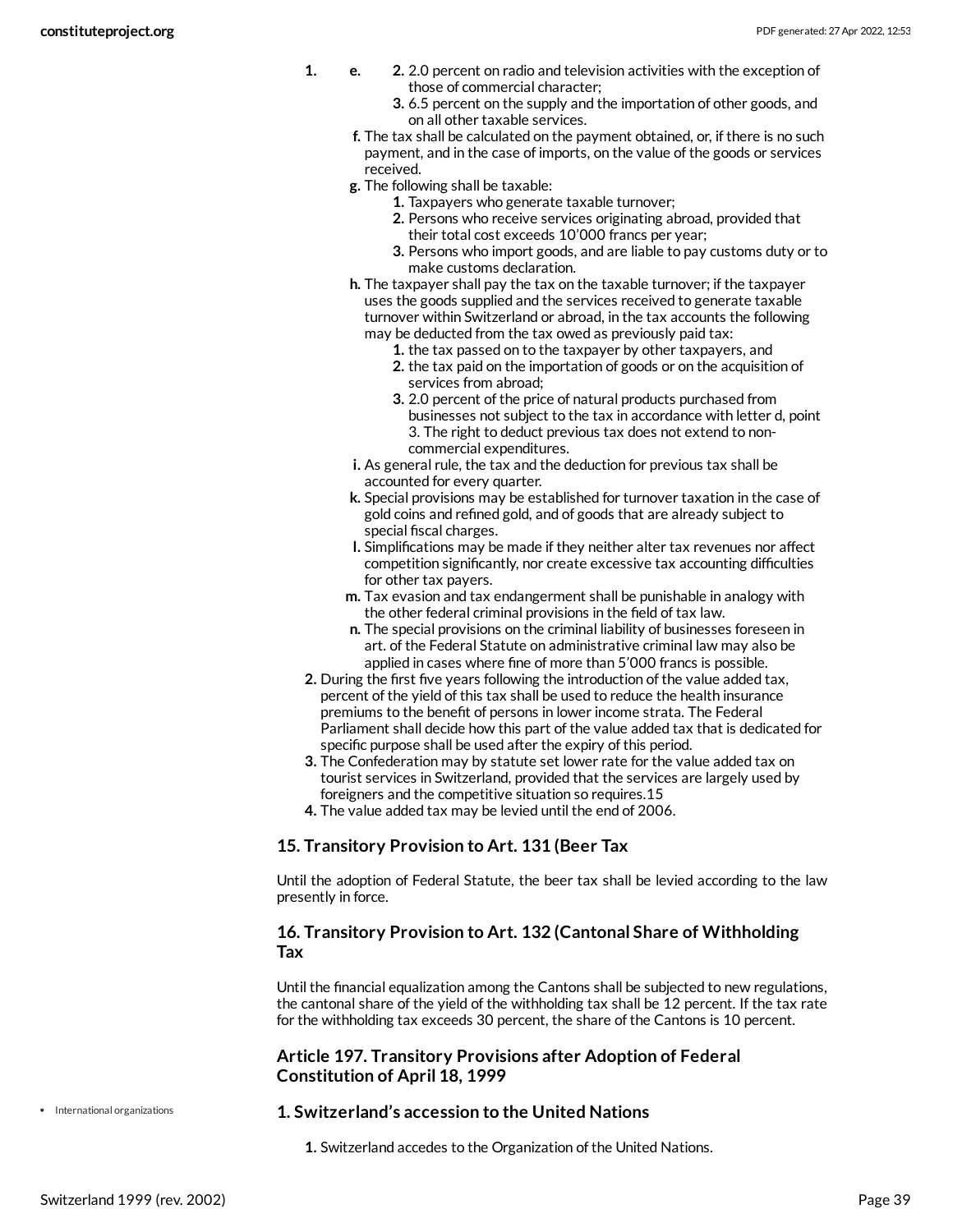**2.** The Federal Government is empowered to address to the Secretary General of the United Nations an application of Switzerland for admission into this organization and declaration concerning the performance of the obligations contained in the United Nations Charter.

Date of entry into force: January 1, 2000

## <span id="page-39-0"></span>**Final provisions ofthe Federal Decree on new Federal Constitution of December 18 1998**

## <span id="page-39-1"></span>**II**

- **1.** The Federal Constitution of May 29, 1874 shall be abrogated.
- **2.** The following provisions of the Federal Constitution that must be converted into statutory law, shall remain applicable until the corresponding statutory provisions come into force:
	- **a.** Art. 32 quater subs. Hawking and other forms of itinerant sale of spirits are prohibited.
	- **b.** Art. 36 quinquies subs. 1, first sentence, 2, sentences to 5, and 4, second sentence
		- **1.** For the use of the first and second-class national highways, the Confederation shall levy an annual charge of 40 francs on domestic and foreign motor vehicles and trailers up to total weight of 3.5 tons each.
		- **2.** ...It may exempt specific vehicles from the charge and issue special regulations, particularly for journeys in frontier areas. Such regulations shall not result in vehicles registered abroad being treated more favorably than Swiss vehicles. The Federal Government may establish fines for infringements. The Cantons shall collect the charge for vehicles registered in Switzerland, and shall ensure that all vehicles comply with the relevant rules.
		- **4.** ...The statute may also extend the charge to other categories of motor vehicles, which are not subject to the charge on heavy goods traffic.
	- **c.** Art. 121 bis subs. 1, 2, and subs. 3, first and second sentence
		- **1.** Should the Federal Parliament prepare counter-draft, three questions shall be submitted to the voters on the same ballot. Every voter may state:
			- **1.** whether he or she prefers the popular initiative to the existing law;
			- **2.** whether he or she prefers the counter-draft to the existing law;
			- **3.** which of the two texts should prevail, if the People and the Cantons prefer both texts to the existing law.
		- **2.** The absolute majority shall be determined separately for each question. Unanswered questions shall not count for this determination.
		- **3.** Should both the popular initiative and the counter- draft be accepted, the vote on the third question shall be decisive. The text which, under this question, obtains most votes of the People and of the Cantons shall come into force. ...
- **III.** The Federal Parliament shall adapt amendments of the Federal Constitution of May 29, 1874 to the new Constitution with respect to form. decree to this effect shall not be subject to referendum.

## <span id="page-39-2"></span>**IV**

- **1.** This decree shall be submitted to the votation of the People and the Cantons.
- **2.** The Federal Parliament shall determine the date of entry into force.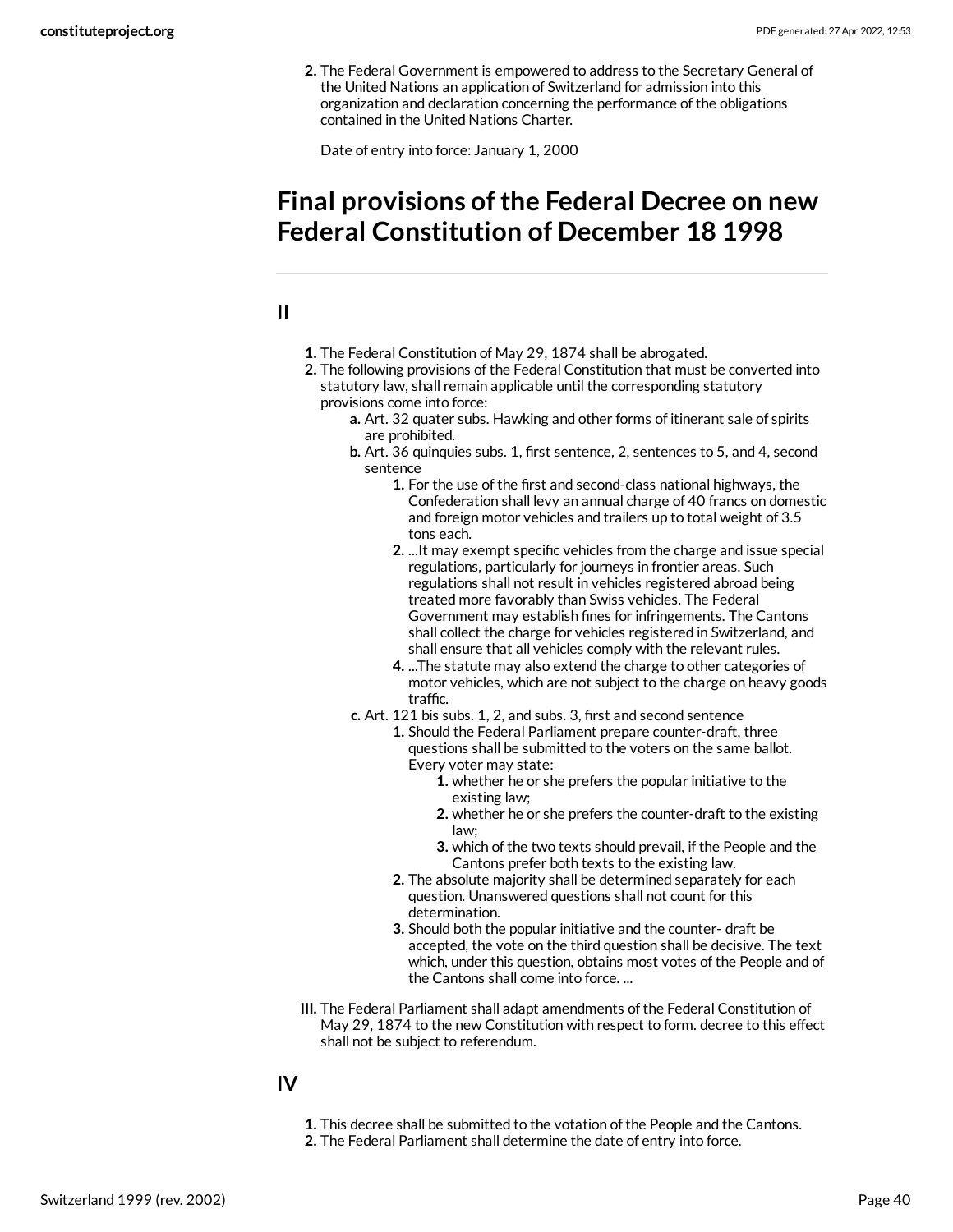## **Topic index**

## A

| <sub>B</sub> |  |
|--------------|--|
|              |  |
|              |  |
|              |  |
|              |  |
|              |  |
|              |  |
|              |  |
|              |  |
|              |  |
|              |  |
|              |  |

## D

[3](#page-2-6), [33,](#page-32-2) [34](#page-33-4) Customary international law . . . . . . . . . . . . . . . . . . . . . . . . . . . . . . . . . . . . . . . . . . . . . . . . . . . . . . . .

## E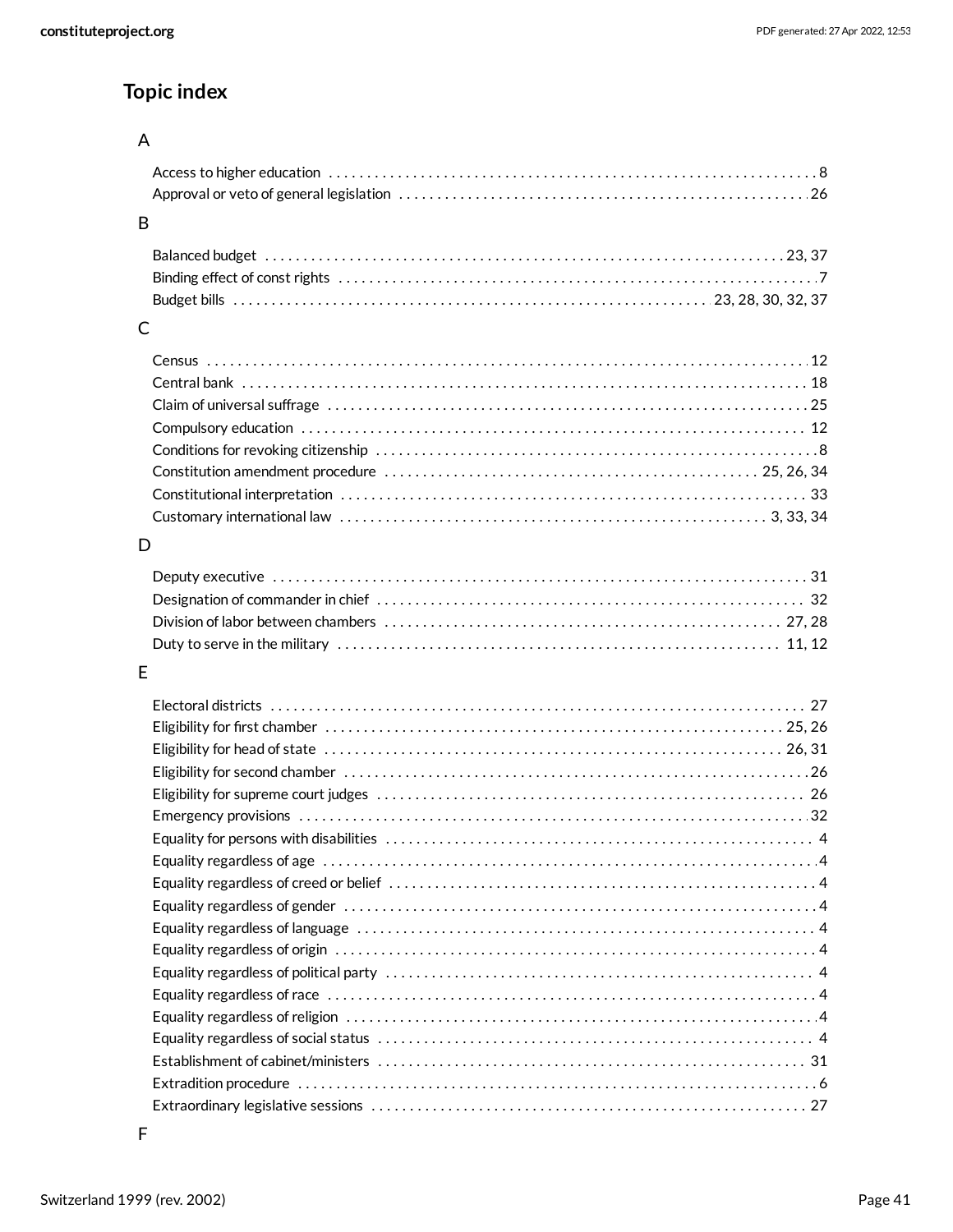| G |  |
|---|--|
|   |  |
|   |  |
|   |  |
| H |  |
|   |  |
|   |  |
|   |  |
|   |  |
|   |  |
|   |  |
|   |  |
| I |  |
|   |  |
|   |  |
|   |  |
|   |  |
|   |  |
|   |  |
| J |  |
|   |  |
|   |  |
| L |  |
|   |  |
|   |  |
|   |  |
|   |  |
|   |  |
|   |  |
|   |  |
| M |  |
|   |  |
|   |  |
|   |  |
|   |  |
|   |  |
|   |  |
|   |  |

[24](#page-23-0) Municipal government . . . . . . . . . . . . . . . . . . . . . . . . . . . . . . . . . . . . . . . . . . . . . . . . . . . . . . . . . . . . . . . . . .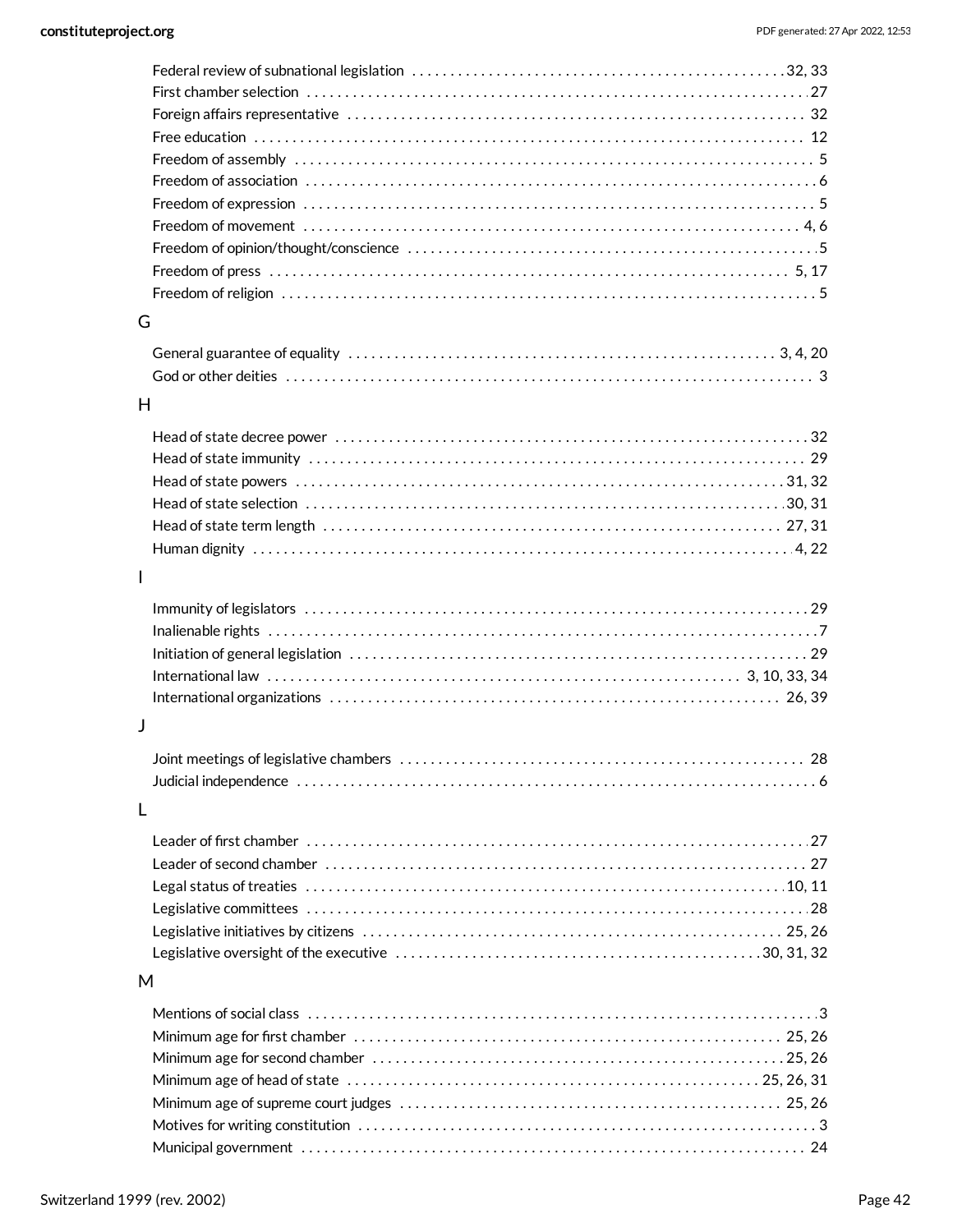## N

| $\Omega$ |  |
|----------|--|

## P

## Q

|--|--|--|

## R

| Reference to science with the continuum control of the control of the control of the control of the control of $12$ |  |
|---------------------------------------------------------------------------------------------------------------------|--|
|                                                                                                                     |  |
|                                                                                                                     |  |
|                                                                                                                     |  |
|                                                                                                                     |  |
|                                                                                                                     |  |
|                                                                                                                     |  |
|                                                                                                                     |  |
|                                                                                                                     |  |
|                                                                                                                     |  |
|                                                                                                                     |  |
|                                                                                                                     |  |
|                                                                                                                     |  |
|                                                                                                                     |  |
| Right to culture $\dots\dots\dots\dots\dots\dots\dots\dots\dots\dots\dots\dots\dots\dots\dots\dots\dots\dots$       |  |
|                                                                                                                     |  |